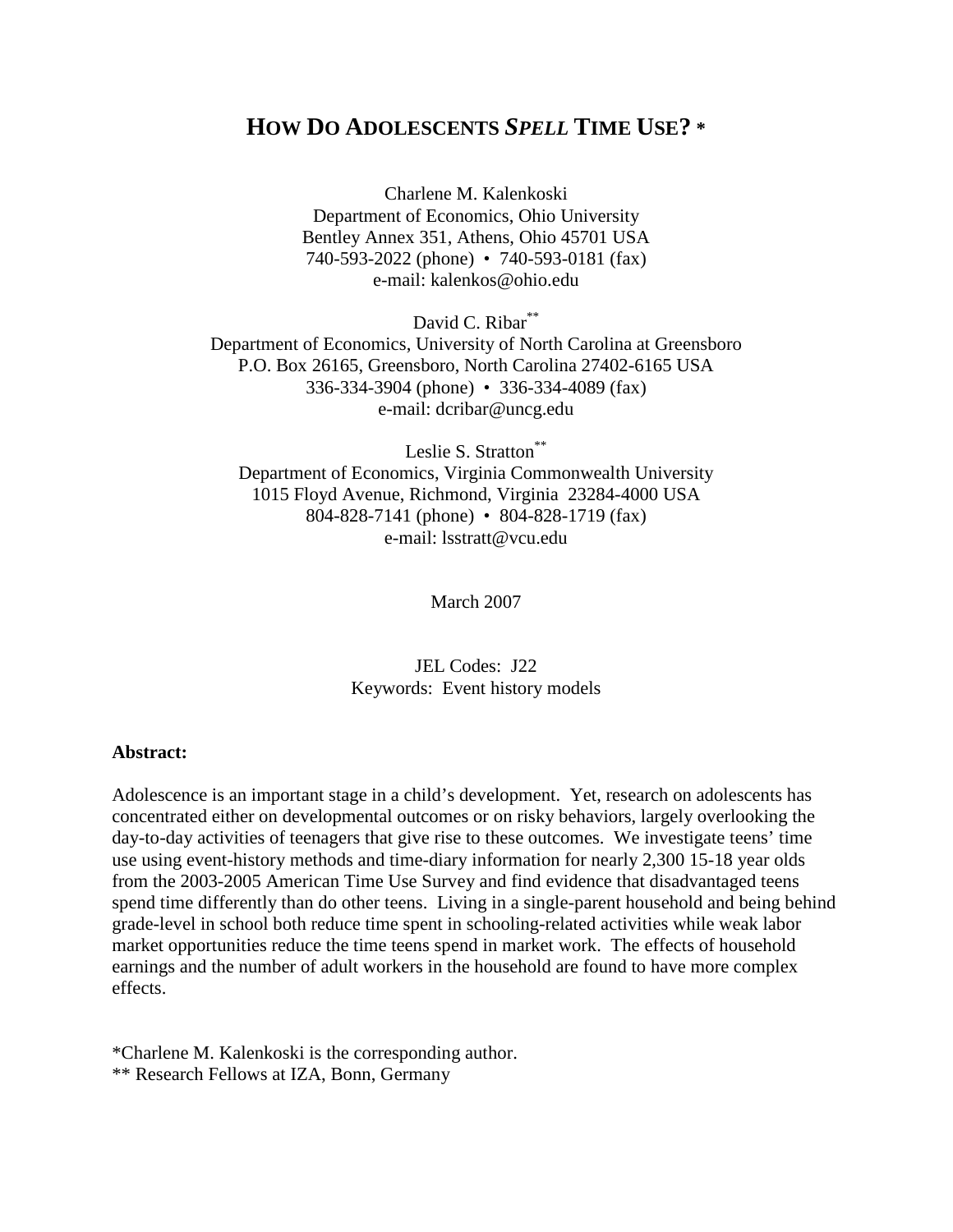#### **Introduction**

 Adolescence is an important stage in a child's development. Neither completely dependent nor wholly independent, adolescents occupy a middle ground in modern societies. It is during these years that individuals make significant investments in education and have their first experiences in the labor market, but it is also a period during which individuals are, as a result of their growing independence, exposed to substantial risk. Accordingly, research on adolescents has concentrated either on developmental outcomes, such as academic achievement and transitions into adult roles, or on "risky" behaviors, such as substance abuse, pregnancy, and criminal activity. In the process, researchers have largely overlooked the day-to-day activities of teenagers that give rise to these outcomes.

 In this study, we investigate these activities using teenagers' time-diary reports. We hypothesize that teenagers' daily activities are affected by household circumstances, such as family composition and parental work behavior; their own employment opportunities; and institutional constraints, such as whether school is in session. Of particular interest is whether adolescents who live in economically, socially, or educationally disadvantaged circumstances possibly compound those disadvantages by spending less time in school or other beneficial activities. Time investments in schooling could be reduced, for instance, if teenagers in disadvantaged households are called upon by parents to work more outside the home or to perform more housework or child care than other teenagers. In addition, adolescents' time investments in schooling might fall in these households if teenagers are not effectively supervised.

 We study these issues using time diary data for almost 2,300 15-18 year-olds who participated in the 2003-2005 American Time Use Survey (ATUS). In the diaries, subjects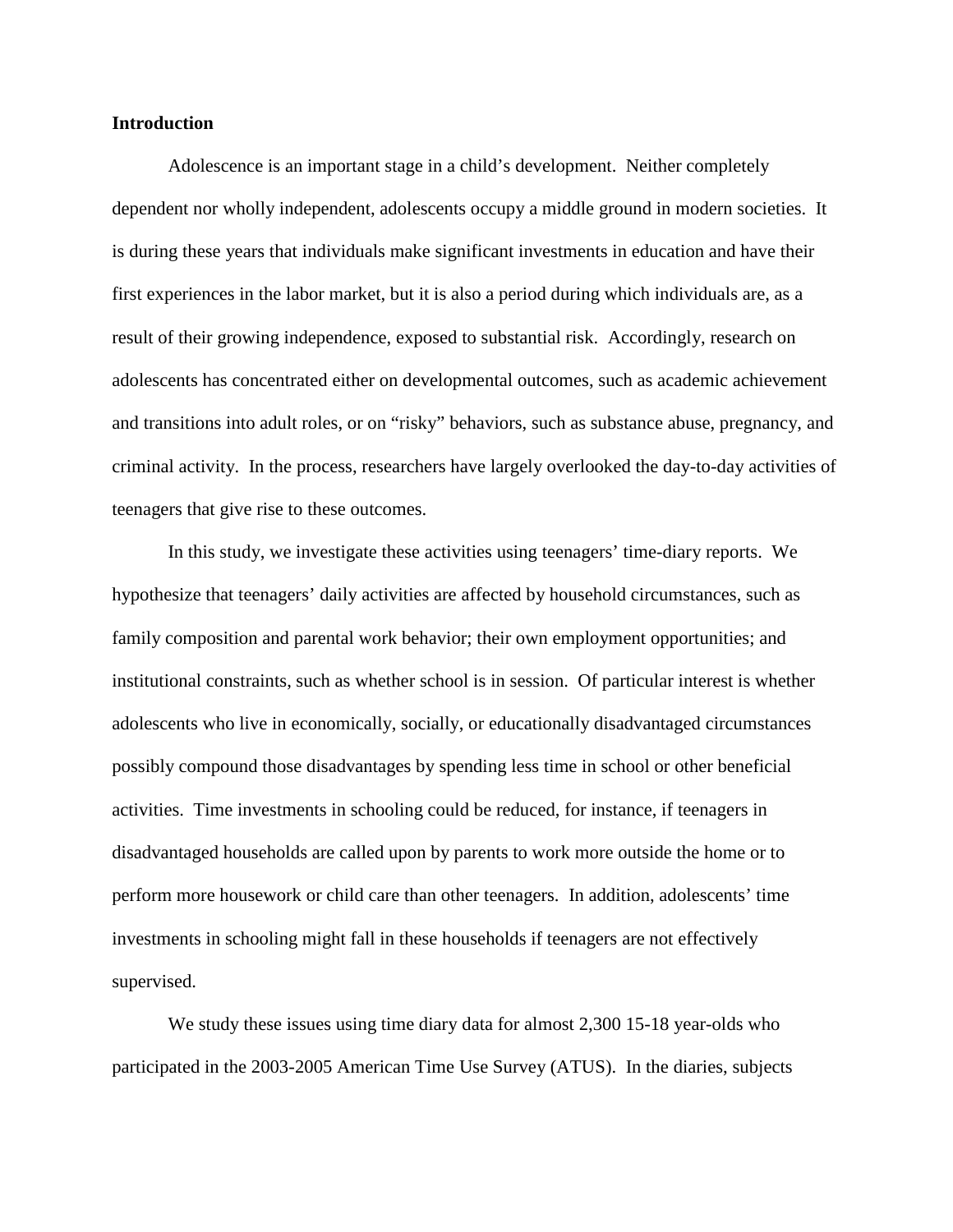reported their activities, including school, market work, household work, and sleep, over a particular 24 hour period, indicating the start, stop, and duration times of each activity. Information was also collected on many other personal, household, and geographic characteristics that we can then examine as explanatory variables.

 In addition to its substantive contributions regarding adolescent time use, our study also makes an important methodological contribution by using event-history methods to analyze and model the episodes in the time diaries. Previous time use research has typically aggregated the time spent during a day on selected activities and then examined these total daily amounts. For many activities, this means working with censored distributions in which some people report spending no time at all in an activity while other people report spending varying positive amounts. Standard models for such data, including the Tobit and two-part hurdle models, make strong distributional assumptions and unfortunately, may be very sensitive to departures from those assumptions. The standard models also have trouble accounting for other features of the data, including the overall constraint on time.

In contrast to these approaches, we use event-history methods that mimic more closely the way that the time diaries are reported – as episodes or spells. We adopt a repeated spell framework that accounts for the fact that the end of one activity transitions into the beginning of another and thereby accounts for the 24-hour constraint on all activities. We also use a multipledestination (competing-risk) framework that accounts for choices among several activities. This modeling technique also opens up new analytical possibilities, allowing us to examine time-ofday or schedule effects. We are also able to incorporate semiparametric adjustments for unobserved heterogeneity that further relax the models' distributional assumptions.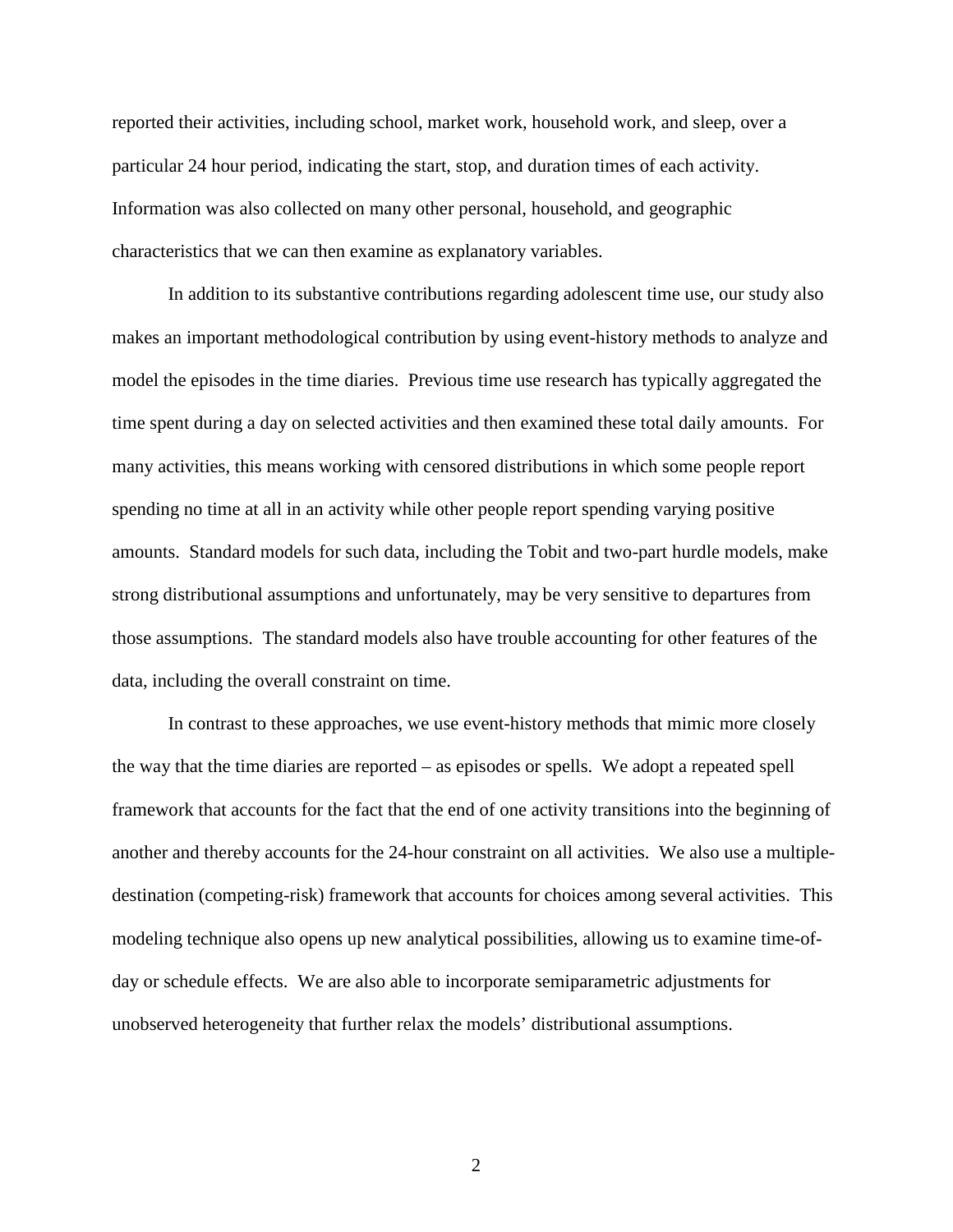We find evidence that disadvantaged teens spend time differently than do other teens. Living in a single-parent household and being behind grade-level in school both reduce time spent in schooling-related activities while weak labor market opportunities reduce the time teens spend in market work. The effects of household earnings and the number of adult workers in the household are found to have more complex effects depending upon the gender of the teen, the level of household earnings, and the number of employed adults living in the household. We also find that time use varies greatly by age, by the type of day (school-day or non-school day), and even by the hour of the day. Our event-history models indicate that there are both direct associations between different types of time use throughout the day as well as indirect associations through the common time constraint.

#### **Motivation**

The decisions adolescents make about time use can affect them throughout their lives. Certainly it is during the teenage years that individuals make some of the most important decisions about their education, with the decisions to complete and achieve in high school being prime examples. Likewise, individuals often have their first experiences in the labor market during adolescence. The impact of formal education on subsequent earnings potential is widely documented; the impact of early work experience is less clear. Oettinger (1999), for example, found a decline in the grades of minority high school students who work long hours. Similarly, Tyler (2003) found that employment while in high school has a negative effect on  $12<sup>th</sup>$  grade math achievement. However, Ruhm (1995, 1997) and Rothstein (2006) have reported that there is little evidence that early employment is associated with reduced educational investment. In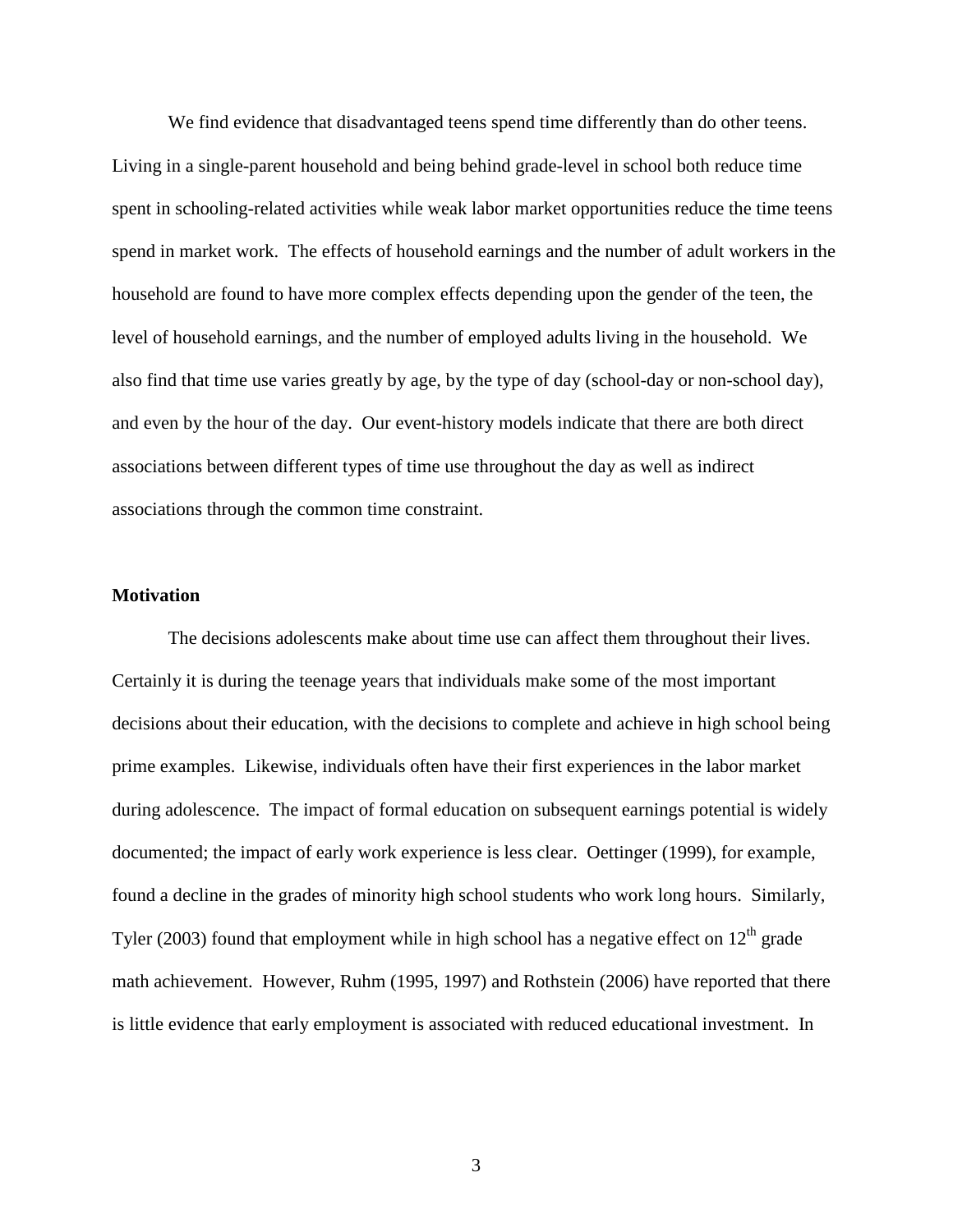addition, Ruhm (1995, 1997) has found that employment of high school seniors is associated with higher future earnings in many cases.

The potential links between teenagers' time use and their subsequent educational and economic attainments has motivated researchers to examine the characteristics that are associated with such time use. Family structure and income have been special items of interest. Several researchers (Peters and Haldeman 1987, Goldscheider and Waite 1991, Hilton and Haldeman 1991, Demo and Acock 1993, and Gager et al. 1999) have found that teenagers living in single-parent households spend more time in housework (including child care) than those in dual-parent households, although Hilton and Haldeman (1991) found the effect only for girls. This association makes sense if single parents are more time constrained and are more likely to call upon their older children to help. However, Goldscheider and Waite found little evidence that maternal employment or income had much of an effect on the extent to which children took responsibility for household tasks.

With respect to the time adolescents spend caring for siblings in particular, Capizzano et al. (2004) found that the probability with which adolescents are called upon to perform child care is similar by family structure but the time spent on such care is greater in single-parent households. They also found that the decision to use adolescent child care and the amount of adolescent care used are related to different factors in two-parent versus single-parent families. For two-parent but not single-parent families, parents' employment and work schedules are important. Unexpectedly, they found that in both married and single-parent households, lower income is associated with a lower probability of adolescent care but a longer duration of such care than higher income. There is other indirect evidence suggesting that older siblings do more child care in single-parent or other low-income households. Gennetian et al (2002) found that,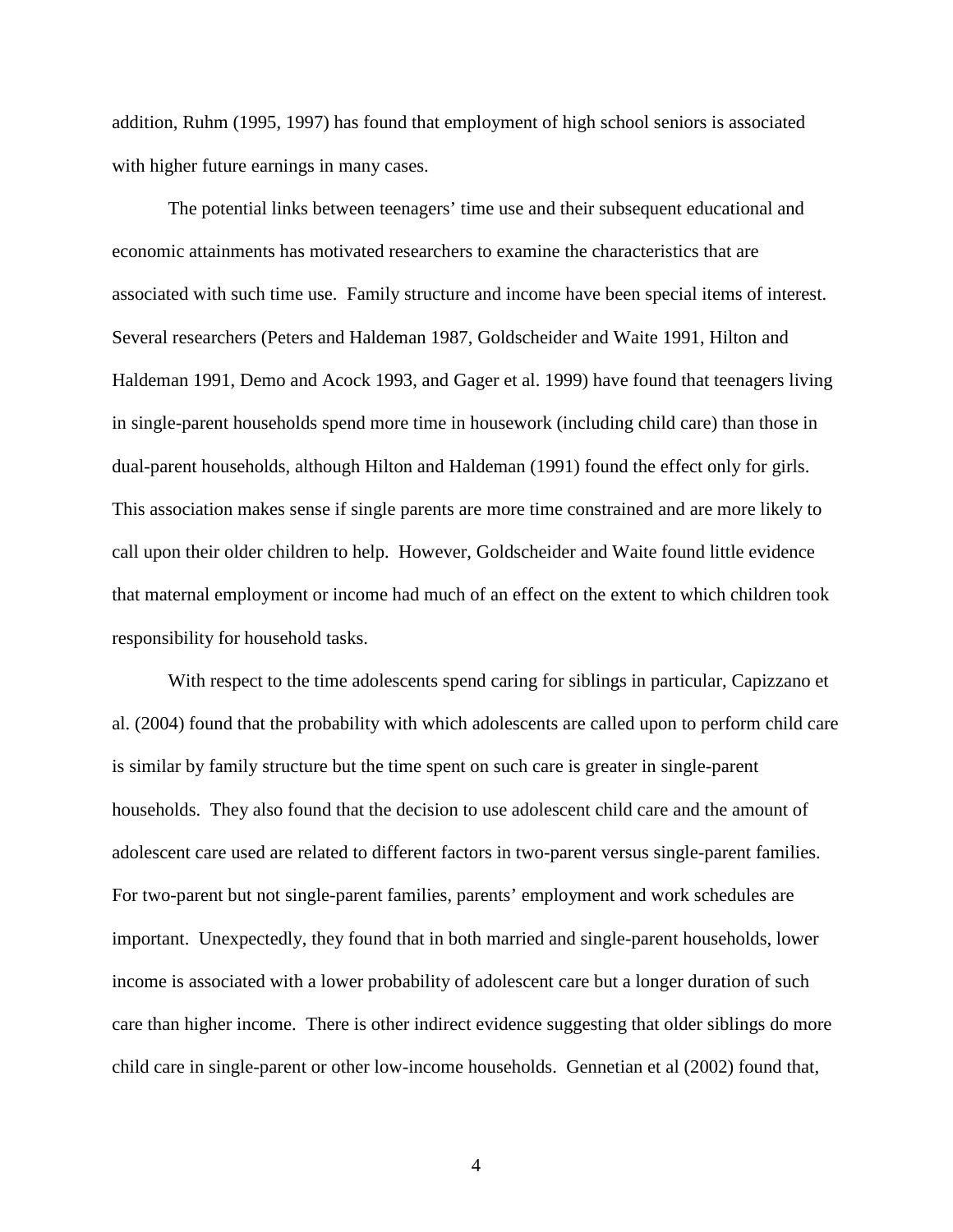among adolescents whose parents were subject to state policies designed to move welfarerecipients to market work, those with younger siblings experienced the most negative effects. Indeed, adolescent children of welfare recipients who had younger siblings experienced larger negative effects on school performance, and were more likely to be suspended or expelled from and to drop out of school, than adolescent children of welfare recipients who were not subject to such policies. Thus, if parental time constraints cause adolescents to be called upon to spend more time on child care, there may be negative spill-over effects on the adolescents' educational outcomes.

Parental income constraints could also dictate adolescent time use. Attanasio et al. (2006) evaluated the effect of a subsidy program on the school enrollment and labor of children in Columbia, where the subsidy provided the equivalent of US\$6 to the mothers of children attending primary school and US\$12 to the mothers of children attending secondary school, and found that the program substantially increased the enrollment rates of 14-17 year old children and had a positive smaller effect on the enrollment of younger children. They also found that the program had a positive effect on time children spent in school, with a larger effect for younger children. They also found for younger children that the subsidy substantially reduced their participation in domestic work; however, participation in income-generating work was unaffected. However, Johnson and Lino (2000) found that while approximately a third of all teens in the U.S. were employed at some time during the period 1997-1998, working teens do not appear to be contributing toward family necessities, even those living in lower-income or singleparent households.

There exists as well a broader literature linking family structure and household income to children's outcomes. For example, there are a number of studies that linked family structure to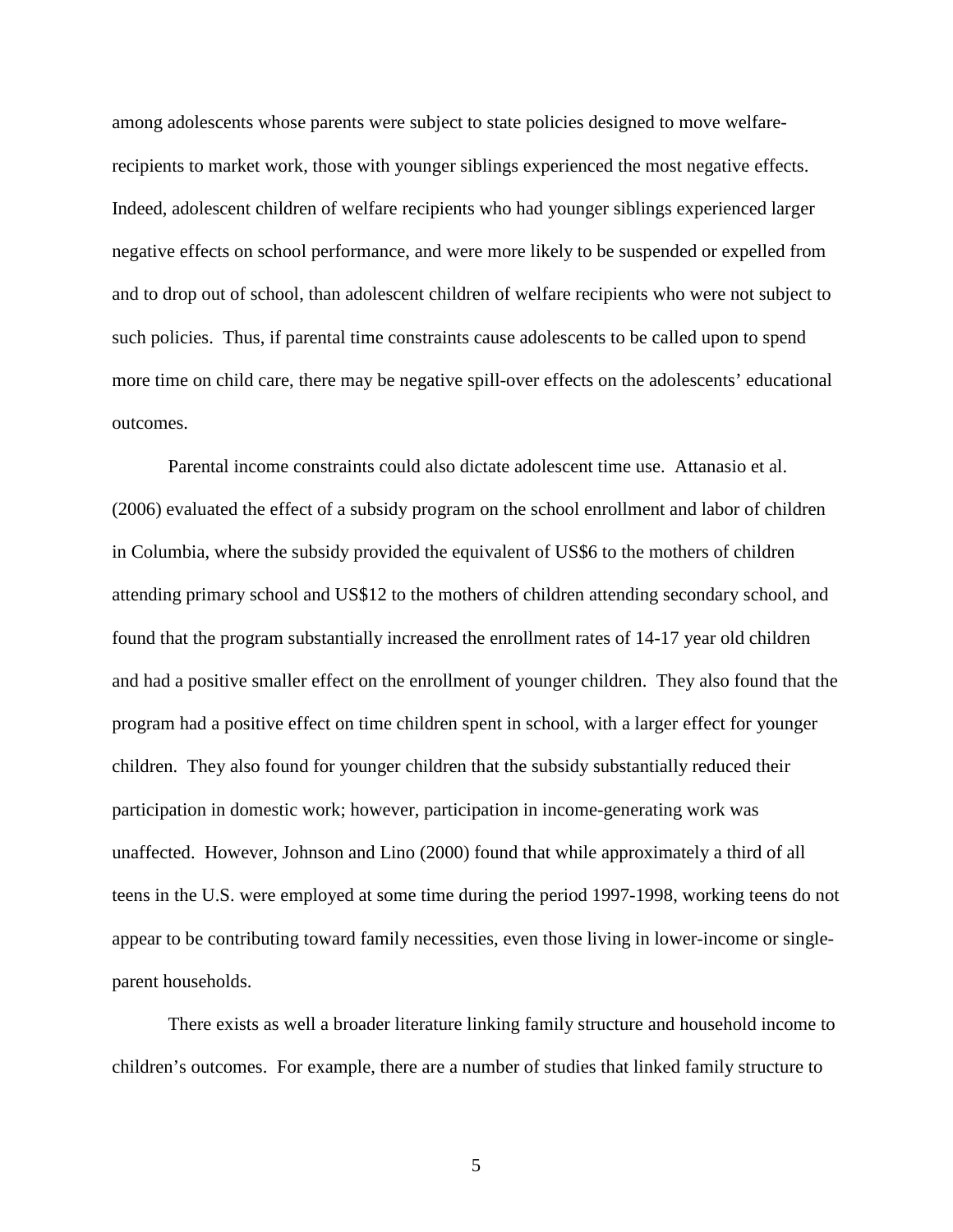children's educational attainment (DeLeire and Kalil 2002; Ermisch, Francesconi, and Pevalin 2004; Painter and Levine 2004). Painter and Levine (2004) further found that the lower income available in single parent households reduced the probability of attending college. Other studies link family structure to other outcomes. DeLeire and Kalil (2002) found that teenagers who live in nonmarried families are more likely to smoke or drink and to be sexually active. Ermish, Francesconi, and Pevalin (2004) found that living in a single-parent family with jobless parents during early childhood leads to higher risks of early birth, smoking, and psychological distress. Lang and Zagorsky (2001) found that living without a mother affects girls' cognitive development. However, none of these articles directly addresses teenage time use itself.

We examine time use itself for adolescents, using information on a broad array of explanatory variables. As observed in the literature, we hypothesize that family structure and income are likely associated with time use. Specifically, we believe that single parent households may face greater time constraints than two parent households and these constraints may result in adolescents in such households being more likely to be called upon to perform household service in the form of housework, child care, and possibly employment. Alternatively, it may be that single parent households are less able to supervise adolescents and this lack of supervision could have time use implications. Household resource issues may also come to bear in low-income households where adolescents may be relatively low-cost service providers. Youths who are already disadvantaged in the education sector may either spend additional time to try to catch up, or may allocate their time in such a way as to further their disadvantage.

Of course, other household characteristics are also likely to influence the time allocation decisions of teenagers either because they reflect household or personal needs or because they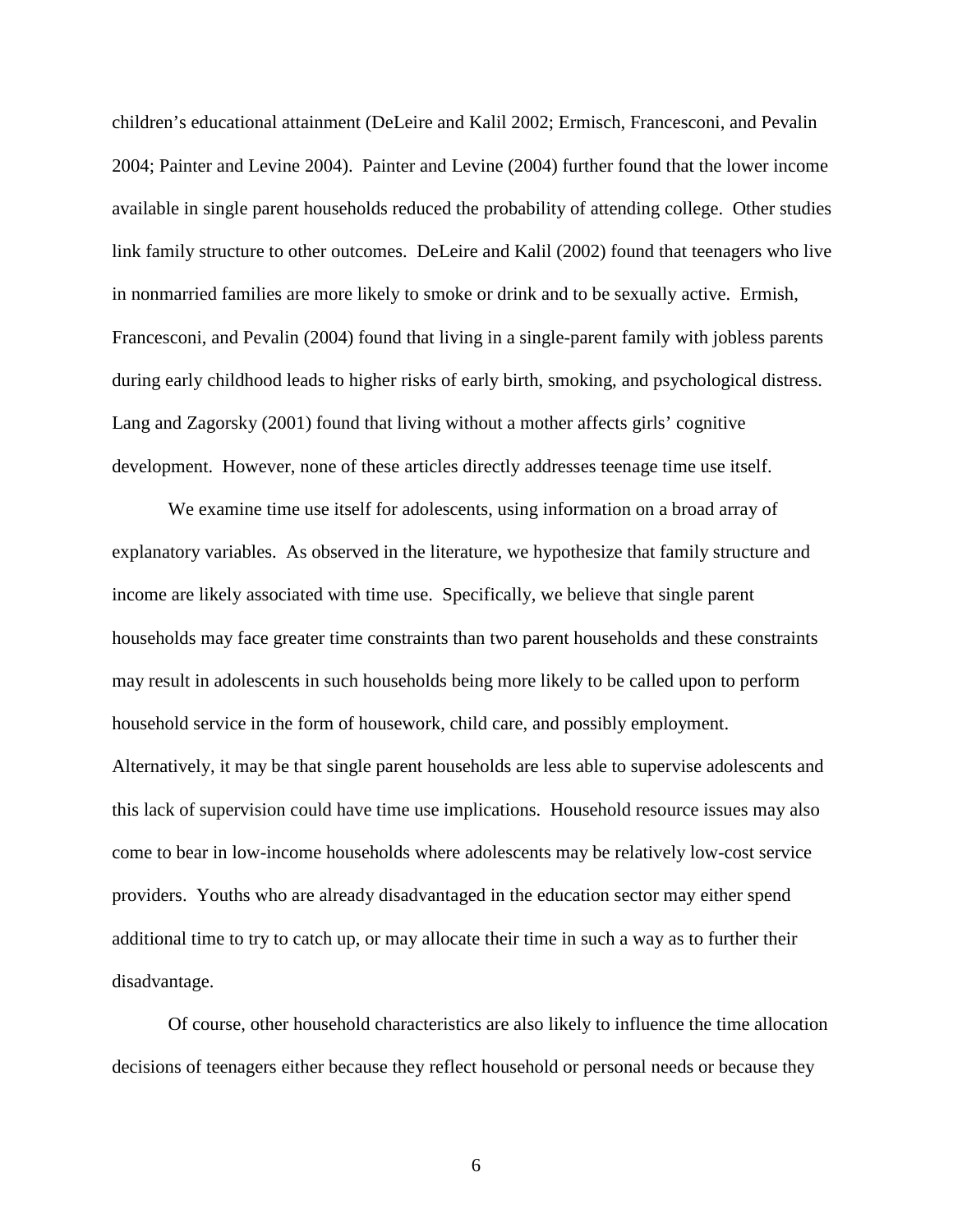reflect opportunities. Call, Mortimer, and Shanahan (1995) found that both boys and girls contributions to household work were responsive to family need as measured by the size of the family, the amount of financial resources available to the family, and the time availability of mothers. In the case of child care concerns, only households with younger children are likely to demand child care services. For market work, local unemployment rates are likely to wield some influence as a harbinger of employment opportunities though Ribar (2001) previously reported that local economic conditions have only modest effects on the schooling and work among youths who have yet to complete high school.

### **Data and Methodology**

The data proposed for this analysis are publicly available time-diary data from the American Time Use Survey for 2003-2005. The ATUS is a nationally representative time diary study that has been conducted monthly since January 2003 by the U.S. Bureau of the Census for the U.S. Bureau of Labor Statistics. Subjects for the ATUS are drawn from households in their last month of participation in the Current Population Survey (CPS). One person aged 15 or over within each outgoing CPS household is randomly-selected to participate. Our analysis focuses on 15-18 year olds who live with at least one parent, do not have children of their own living in the household, and have not completed a high school degree. The lower-end age restriction is imposed because of the ATUS interview restrictions. The restriction to those without a high school credential is imposed in order to capture youth who are still potentially in the secondary school system rather than introduce additional questions about the time use and living arrangements of college students. This latter restriction has a substantial impact only on the sample of 18 year olds in our sample.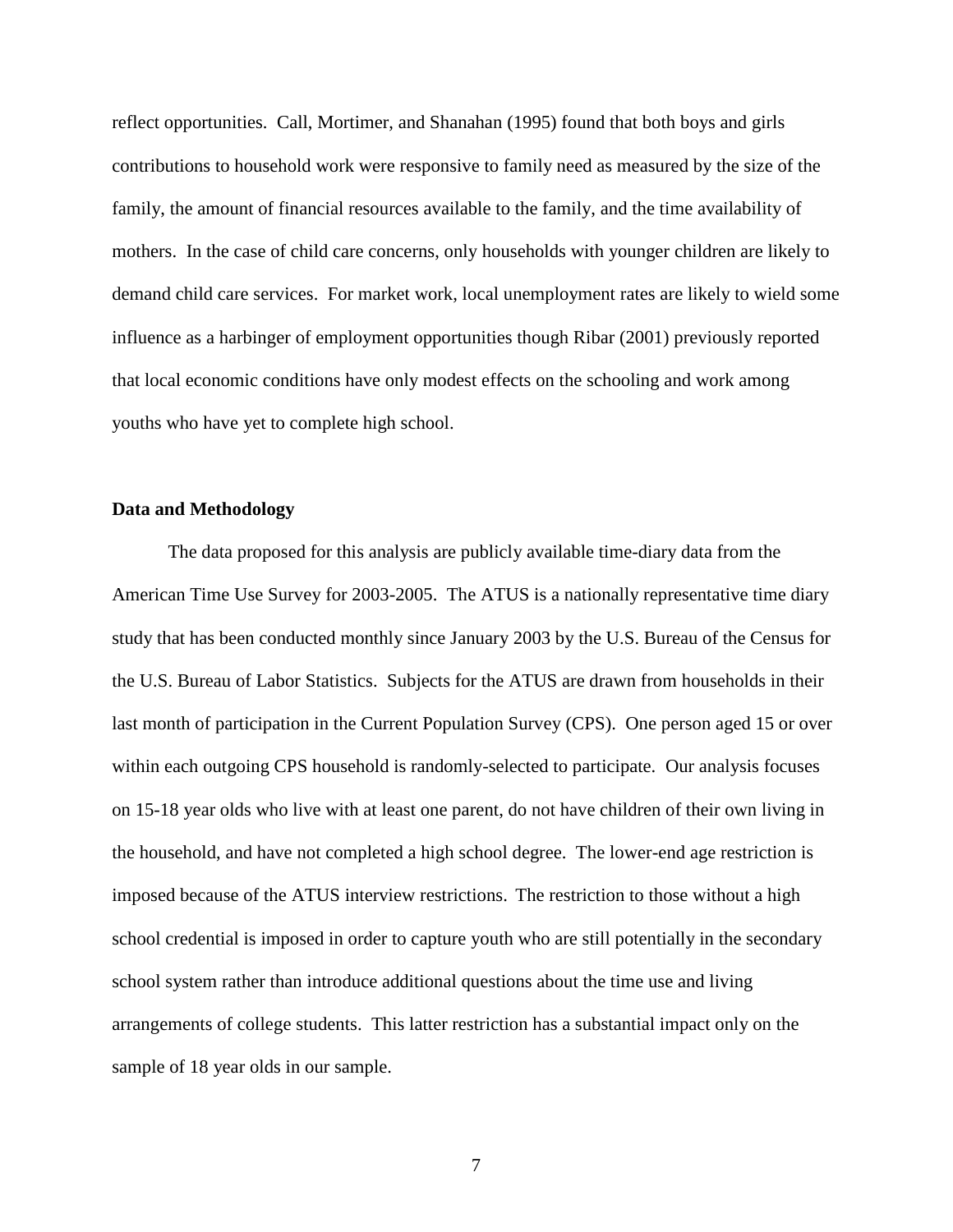The most distinctive feature of the ATUS survey is its time-use component which consists of a short (24-hour), retrospective time diary describing how the respondent spent his or her time. Individuals describe what they were doing throughout the day, and the descriptions are later coded into standardized activities. Respondents whose diaries are missing an hour or more of information are excluded from our analysis. Each respondent completes only one such survey, but the interviews are conducted every month of the year and every day of the week, with a higher proportion of interviews occurring on weekends to achieve an approximate balance between weekday and weekend reports within the sample.

The survey also collects household roster and demographic information. The survey subjects are asked to identify who else lives in the household and to list each member's gender, age, and relationship to the subject. These rosters are used to construct household composition measures. Adolescents who report having only one parent present at the time of the time diary and adolescents whose parent indicates being unmarried are coded as living in a single-parent household.<sup>1</sup> Other conditioning variables include indicators for whether the parents in the household worked and whether their earnings reports were missing as well as a measure of the log of their combined weekly earnings; the number of other adults and the number of other adolescents in the household; the number of younger children in different age ranges in the household; indicator variables for the race/ethnicity, age, metropolitan status of the household; and the state unemployment rate. We also include an indicator for whether the teenager was more than a year behind average in his/her grade level.

In our analysis we also condition upon characteristics of the diary day itself. Dummy variables are included to identify diary days that fell on weekends or holiday days and diary days

<sup>&</sup>lt;sup>1</sup> We code married couples who are living apart as single-parent households because the household time constraints more nearly resemble those of single-parent households.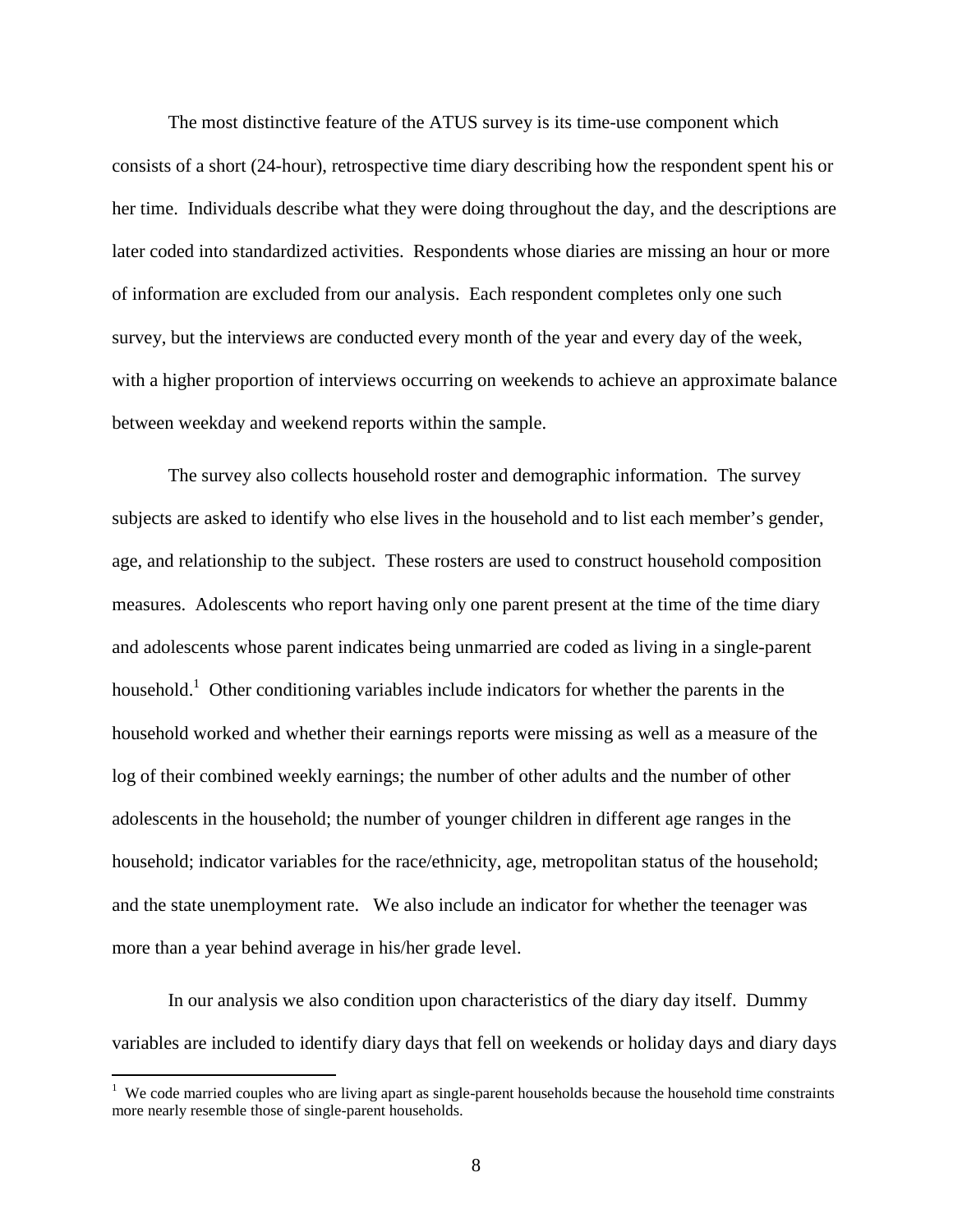that likely fell on weekdays during the school year. To identify weekdays during the school year, we examined the relation between month and school enrollment status. Relatively few secondary students were actively enrolled during June, July, or August. Likewise, school is rarely in session between the Christmas and New Year's holidays. Thus, we designated weekdays during September through May, excluding the winter holiday as school weekdays. It is important to distinguish between these types of days because attending school takes up a substantial portion of the day on school days. Characteristics of our analysis variables are shown in Table 1.

Activity spell data. The activity data in the ATUS are recorded in a spell format that includes the type of activity, its start time, and its end time. The focus of our analysis will be upon school-related activities including classroom time, homework, and other school-related activities (but not school sports activities); market work activities; household work activities such as those generally designated housework and care for household children; and sleep- or rest-related activities. To prepare these data for our analysis, we collapse the detailed activity types into these four mutually exclusive categories and a fifth category we designate as 'other'. We then concatenate all consecutive spells for a person that are of the same broad type; for instance, a spell of doing the laundry followed by a spell of house cleaning is treated as a single spell of housework. Collapsing the activities this way reduces the number of spells by about two-thirds.

Next we take some steps to simplify our subsequent event history analyses and reduce the number of minor transitions that we need to consider. In particular, we restrict the sample to only include teenagers who were sleeping at or within 10 minutes of 4 a.m. on the initial day of the diary and at or within 10 minutes of 4 a.m. on the final day of the diary. Thus, we only have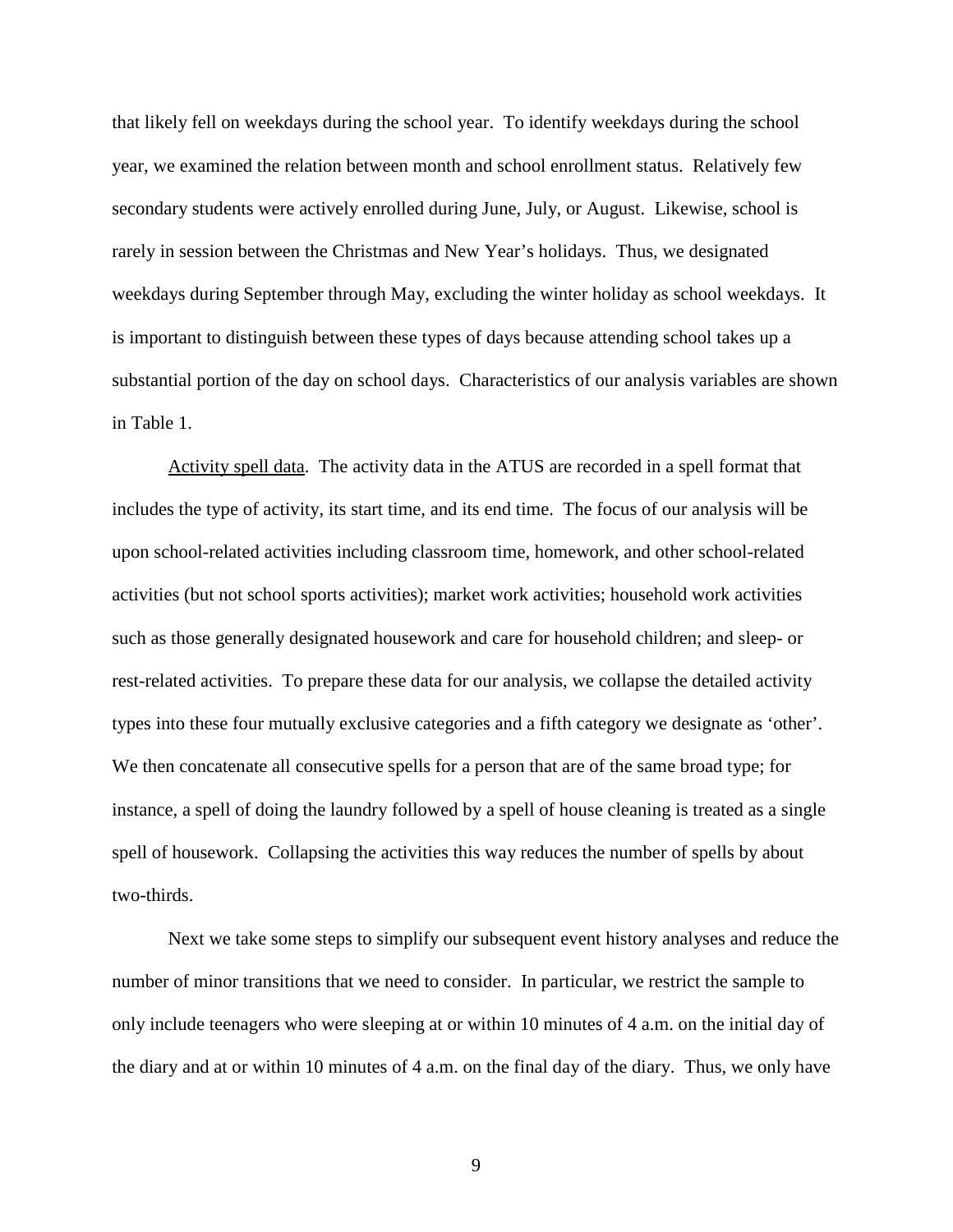to consider a single origin and a single terminating type of activity—sleep. This restriction reduces the sample by 130 teenagers, or about 5 percent. From our concatenated spells, we then drop 433 activity spells that were reported to have lasted 5 minutes or less (a reduction of 2.5 percent of the available concatenated activities and 0.05 percent of the total time reported in the diaries).

We next concatenate "new" sleep spells that began before 6:30 a.m. and that were preceded by single short non-sleep activities with earlier sleep spells, thus dropping the intervening activities and treating the initial and subsequent periods of sleep as continuous spells. Similarly, we concatenate non-terminal sleep spells that began after 12:30 a.m. with the terminal sleep spells. These changes only affect 10 spells. We then recode all of the remaining (373) non-initial and non-terminal sleep spells (naps) as "other" activities. Although we would have like to have examined these sleep spells, there were simply too few of them to model separately.

Our final analysis sample has information on 8,198 concatenated activity spells for 1,115 teenage girls and 7,615 such spells for 1,164 teenage boys. All of the teenagers report at least three activity spells. The median number of concatenated activity spells is seven. For our event history analyses we break the spells into 10-minute segments. Each segment indicates whether the spell continued or whether a transition occurred.

The transition patterns based on the interval data are shown in Table  $2<sup>2</sup>$ . As we would expect given the large number of intervals (144) and the modest number of spells during the day, most of the interval-to-interval observations are continuations of activities. Thus, spell continuations vastly outnumber spell transitions. When we do look at the actual changes in

<sup>&</sup>lt;sup>2</sup> Although the ATUS diary format is very flexible and allows individuals to report spells of any length, most of the activities were reported to end on 10-minute intervals. Thus, the time intervals are essentially reported in discrete intervals.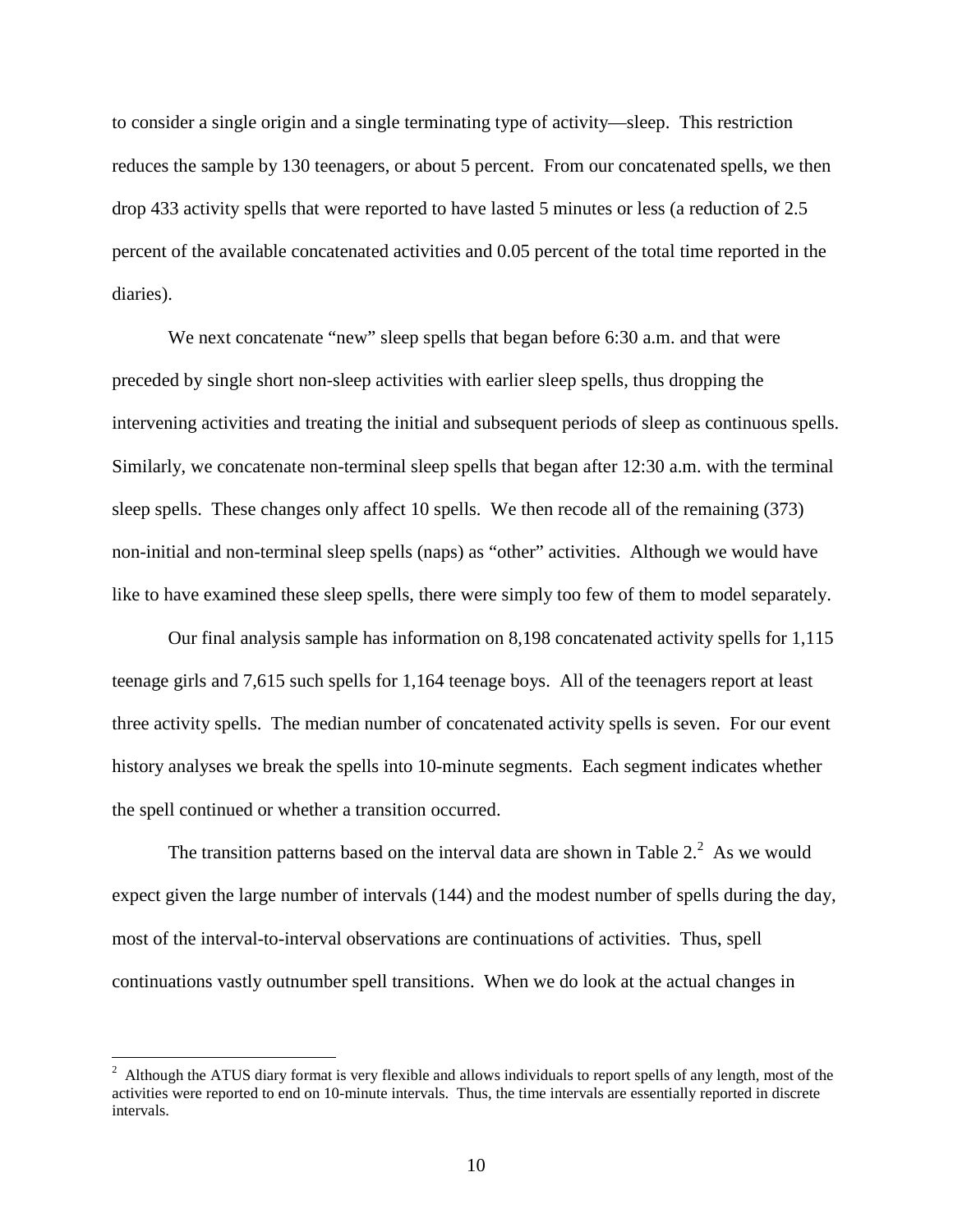activities we see that that most of these (80 percent) involve transitions into or out of the other activity.

The distributions of activities across the spans of school days and non-school days are shown in Figure 1 separately for teenage girls and boys. Figure 1 plainly shows that activities are not evenly distributed within or across days, mostly in ways that we would anticipate. For example, most schooling occurs between 7 a.m. and 3 p.m. on weekdays during the school year—hardly a surprising result. Sleep is concentrated early and late in a diary day, with teenagers rising earlier on school weekdays. Household and market work are more likely to occur on non-school days than school days. To the extent that these activities do take place on school days, they tend to occur in the afternoon and early evening. Finally, the graphs show that when teenagers are not attending school, the "other" activity dominates their waking hours.

#### **Econometric Model**

 We model the transitions between the broad groups of activities defined in the previous section using discrete-time hazard methods. In principle, we could use these methods to examine each of the 20 types of spell transitions in Table 2; however, several of the transitions occur relatively infrequently. To simply the econometric analysis, we avoid directly modeling some of the rarer patterns by assuming that all spells of morning sleep, school, market work, and household work transition into a spell of the other/residual activity category and that all spells of school, market work, household work, and nighttime sleep similarly begin after a spell of other activities. We do this in the data by inserting a short, artificial other-activity spell between each pair of adjoining "named" spells. This simplification reduces the types of transitions we model to eight: four transitions from the "named" activities into the other/residual activity and four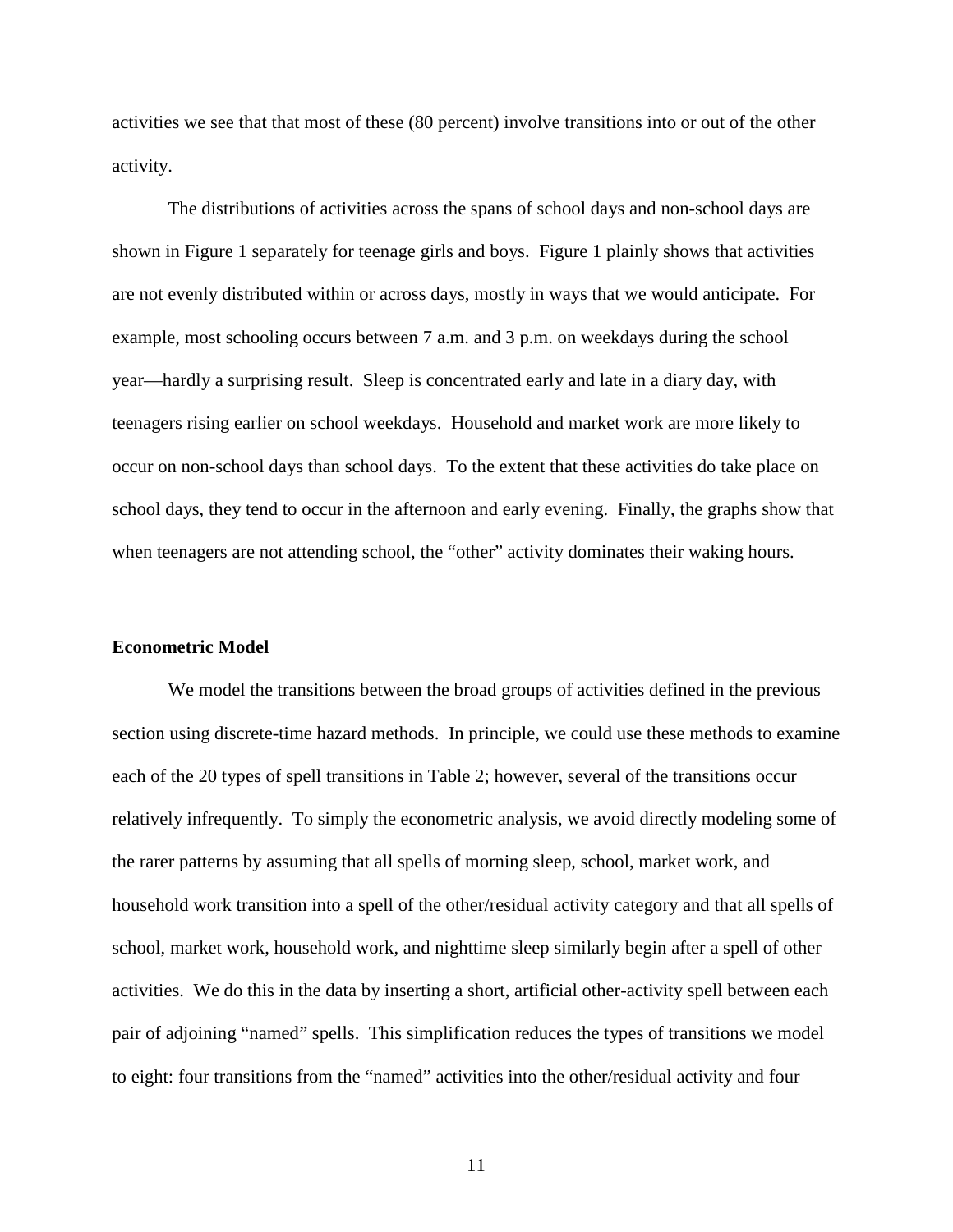transitions from the other/residual activity into "named" activities. The observations for each teenager begin with a spell of morning sleep and end with a spell of nighttime sleep; so these activities are modeled as one-way, origin and terminal activities. All of the other activities may be repeated during the day. The types of transitions are illustrated in the following diagram.

#### **Modeled transition processes**



 Transitions into the other/residual activity. Spells of morning sleep, school-related activities, market work, and household work activities are modeled using single-destination, discrete-time logistic hazard specifications (Allison 1982). In these specifications, the log odds ratio of the hazard of exiting a spell of activity  $j (= 1 \text{ morning sleep}, = 2 \text{ school}, = 3 \text{ market}$ work, = 4 housework and care) is a function of the duration of the spell (*d*), the time of day (*t*), family structure and economic circumstances (*F*), other observed covariates (*X*), and an unobserved, person-specific variable (η) such that

$$
\ln[h_{j,d,t'}(1-h_{j,d,t})] = \alpha_{j0}A_d + \beta_{j0}B_t + \gamma_{j0}F + \delta_{j0}X + \lambda_{j0}\eta \qquad j = 1, 4
$$
 (1)

where  $A_d$  is a vector of duration controls for the spell,  $B_t$  is a vector of time-of-day and cumulative activity duration controls, and  $\alpha_{j0}$ ,  $\beta_{j0}$ ,  $\gamma_{j0}$ , and  $\lambda_{j0}$  are vectors of coefficients to be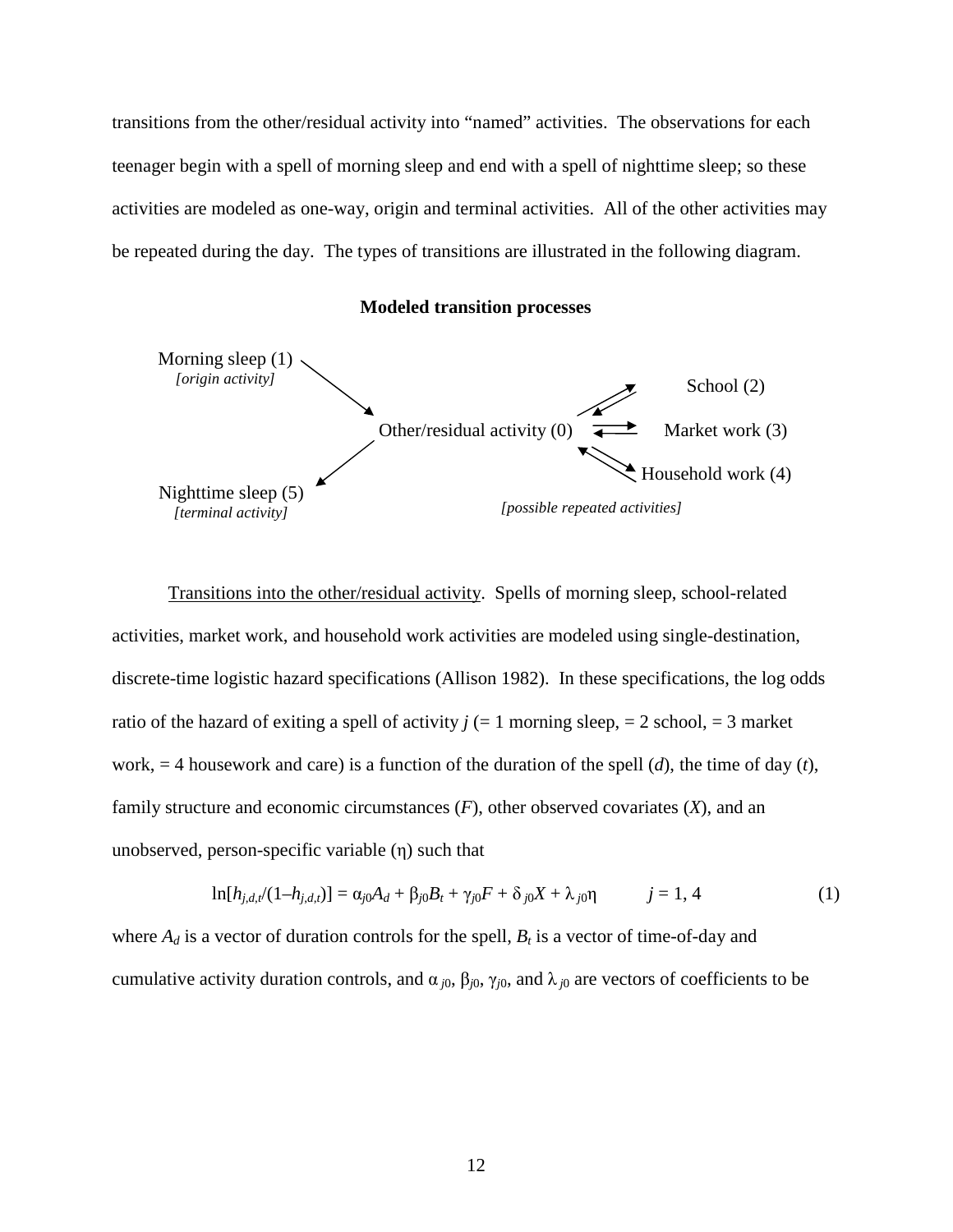estimated.<sup>3</sup> The specification is a proportional hazards model, in which the term  $\alpha_{j0}A_d$  accounts for the baseline duration dependence pattern, and the other terms shift this pattern up or down.

 Transitions out of the other/residual activity. For the transitions out of the other/residual activities  $(i = 0)$ , we use a discrete-time, multiple-destination (competing-risk) framework. In particular, we use a multinomial logit specification for the potential destinations

$$
h_{0j,d,t} = \frac{\exp(\alpha_{0j}A_d + \beta_{0j}B_t + \gamma_{0j}F + \delta_{0j}X + \lambda_{0j}\eta)}{1 + \sum_{k=2}^{5} \exp(\alpha_{0k}A_d + \beta_{0k}B_t + \gamma_{0k}F + \delta_{0k}X + \lambda_{0k}\eta)}
$$
 *j* = 2, 5 (2)

where the variables and coefficients have the same definitions as in the single-destination specifications. Also like the earlier specifications, the multinomial models incorporate a proportional hazards restriction.

 Unobserved characteristics. Each of the models includes a common unobserved variable, or factor, η, to control for possible problems of spurious duration dependence within spells and for potential associations in behavior across spells that may arise from unmeasured, personspecific characteristics. The factor-analytic specification is moderately flexible, yet tractable. In principle, more factors could be introduced; however, we found that the model had trouble converging when we moved beyond one factor.

 For the distribution of the unobserved factor, we adopt a semi-parametric, discrete distribution, following the approach of Heckman and Singer (1984). The distributions include four points of support for girls and three points of support for boys, with the locations and probabilities of these points being estimated. For each gender, the system of specifications, consisting of a single-destination logit for the initial spell of morning sleep and repeating singleand multiple-destination models for spells of the other activities, together with the common

<sup>&</sup>lt;sup>3</sup> To reduce the amount of notation, we omit subscripts identifying the teenager and the spell.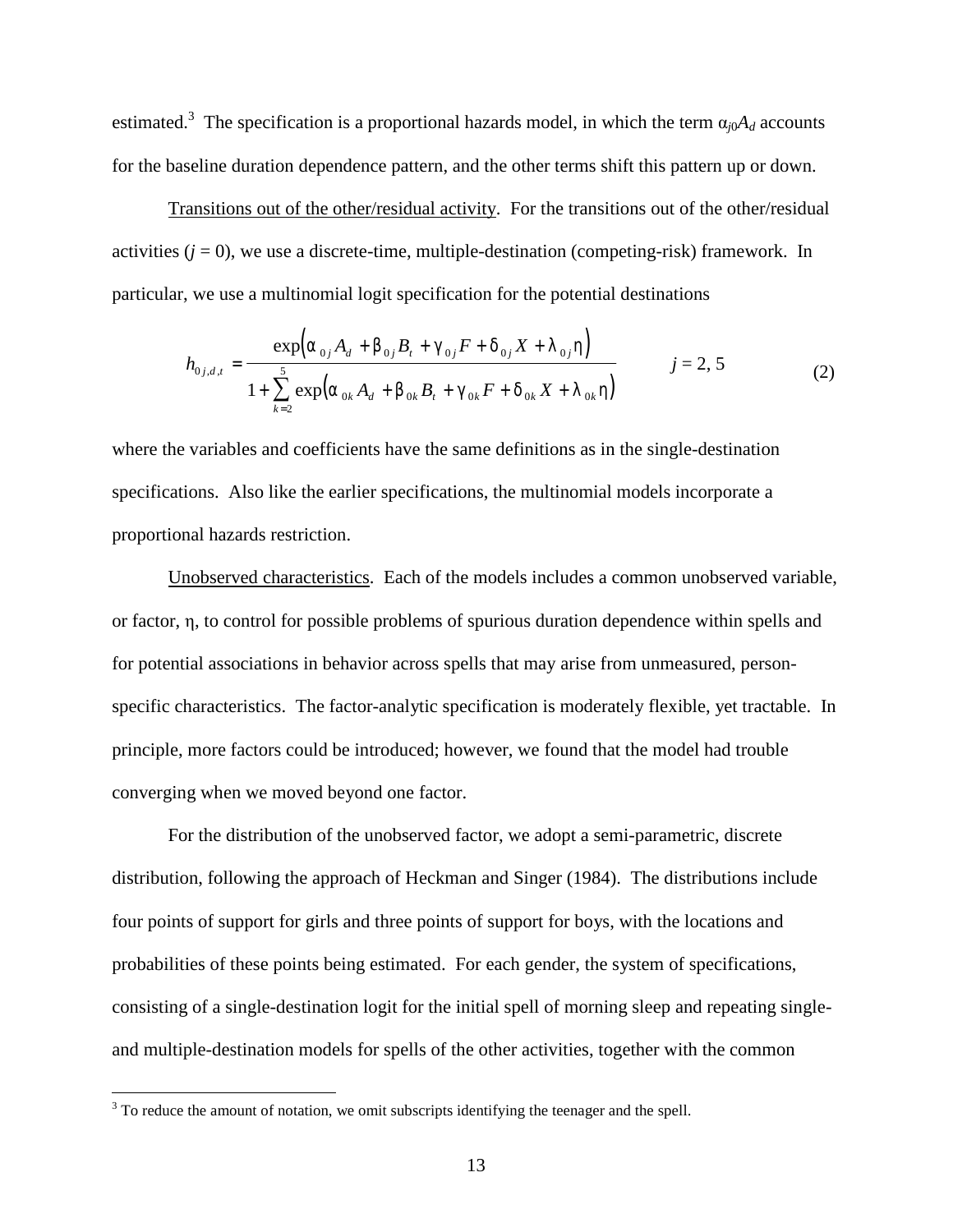discrete factor for unobserved heterogeneity, are estimated jointly using the aML software package (Lillard and Panis 2003).

Although our event-history approach is more complicated than the methods that are usually employed to examine daily time-use data, we see several crucial advantages in this technique. Most importantly, our approach conforms to the underlying structure of the data and reporting process for activities in the ATUS. Event history models are a natural way to model the duration of spells and hence activities, but they also respect other features of the data. In particular, they allow us to model entry into different activities, thus letting us examine and distinguish between characteristics that contribute to the incidence and duration of these activities. The models also fully account for the reported uses of time being mutually exclusive. In previous research, the restrictions associated with mutual exclusivity and the daily time constraint for multiple activities have only been addressed informally, such as through seemingly unrelated regression specifications (e.g., Kalenkoski et al. 2005, 2007). Through the spell duration, cumulative duration, schedule and finite-mixture heterogeneity controls, the models account for the distributions of activity times in a comprehensive and logically consistent way. We avoid the distributional problems inherent in standard Tobit models and can apply the methods in circumstances where other less restrictive approaches, such as Censored Least Absolute Deviations (CLAD), cannot be applied. $4$  Finally, the methods allow us to examine particular, relevant features of time use, such as time-of-day effects and heaped reporting times, that studies have typically either overlooked or addressed in relatively ad hoc ways (e.g., Brayfield 1995, Hamermesh 2005, Presser 1986, 1988, 1994).<sup>5</sup>

<u>.</u>

<sup>&</sup>lt;sup>4</sup> The CLAD procedure can only be applied if the incidence of an activity is more than 50 percent.

<sup>&</sup>lt;sup>5</sup> An exception is Hamermesh's (1999) study, which comprehensively examined work probabilities at every hour of the day.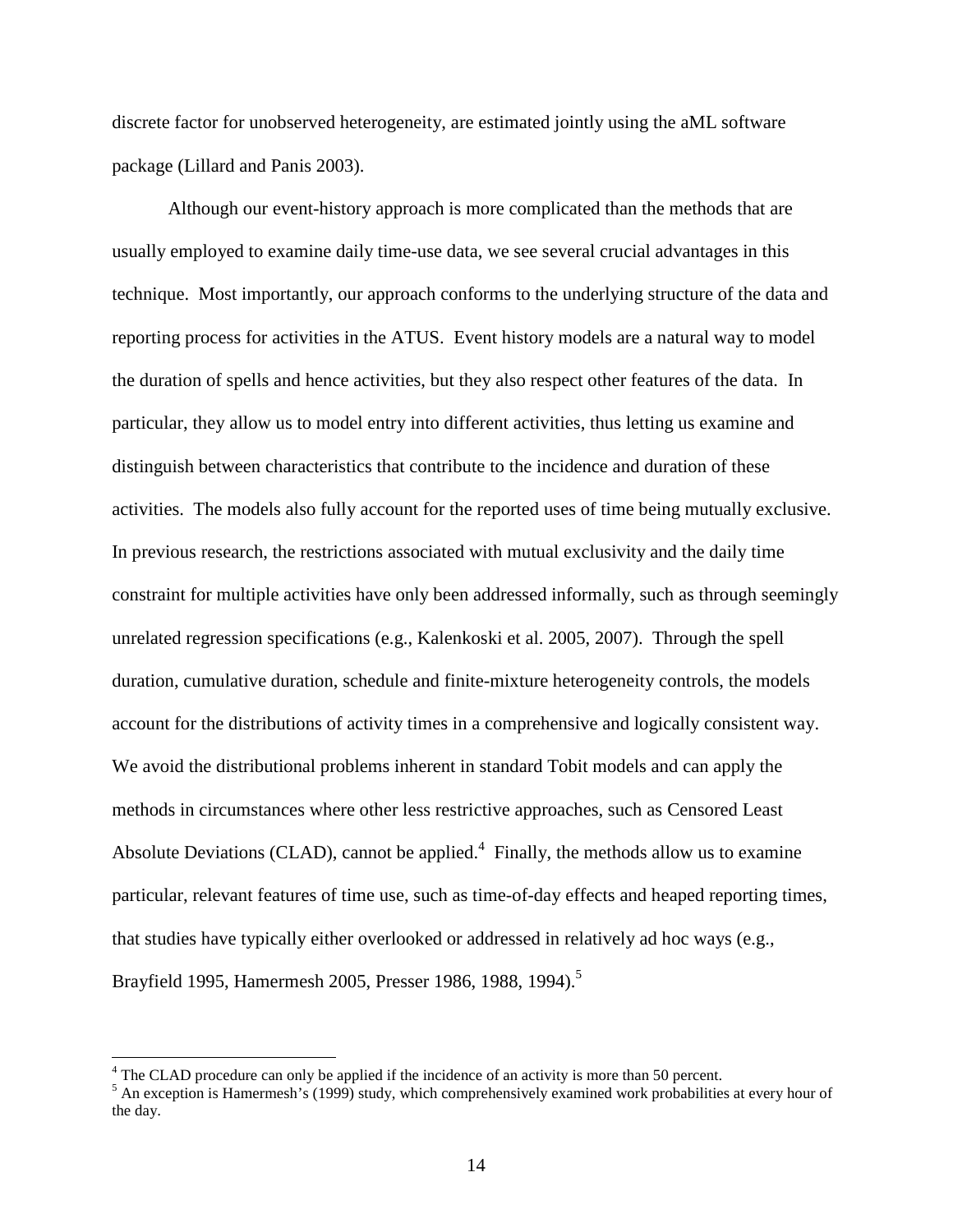General specification issues. Our event history models incorporate parametric controls for duration and time-of-day effects. While the controls we adopt are relatively flexible, some initial specification decisions are still required. After an examination of the spell distributions and some initial testing, we adopted piecewise linear specifications (linear splines) for the duration dependence patterns, with the segments connecting at two-hour intervals during a spell up to the eighth hour. Unlike a series of dummy-variable (step-function) controls, the piecewise linear specifications avoid discrete jumps at the connecting points of the baseline hazard function. That said, descriptive analyses did reveal that all of the hazards exhibited spikes at regular 30- and 60-minute intervals—these occur because people tend to report activities in halfhour and hour increments. To account for this reporting behavior, all of our models include dummy controls for spell intervals that end in a 30- or 60-minute increment. This approach is similar to the method commonly used to address "seam" reporting in event history analyses of panel data with retrospective questions covering intervening activities. While the locations of the connecting segments and the dummy controls are fixed, the other shape parameters—the slopes along the piecewise linear functions and the levels of the spikes associated with the dummy controls—are all estimated and therefore determined by the data.

Our model also allows for separate time-of-day effects depending on whether the activity occurred on a weekday during the school year or some other day. For each type of day and for most of our activities, we specify piecewise linear functions that are constrained to be flat from 4 a.m. to 7 a.m., to have a two-hour segment running to 9 a.m., and to have three-hour segments thereafter through either 9 p.m. or 12 a.m., depending on the activity. The transition to nighttime sleep is specified somewhat differently with a long flat segment running through 6 p.m. and two three-hour intervals thereafter. In each of the models, the flat segments early and late in the day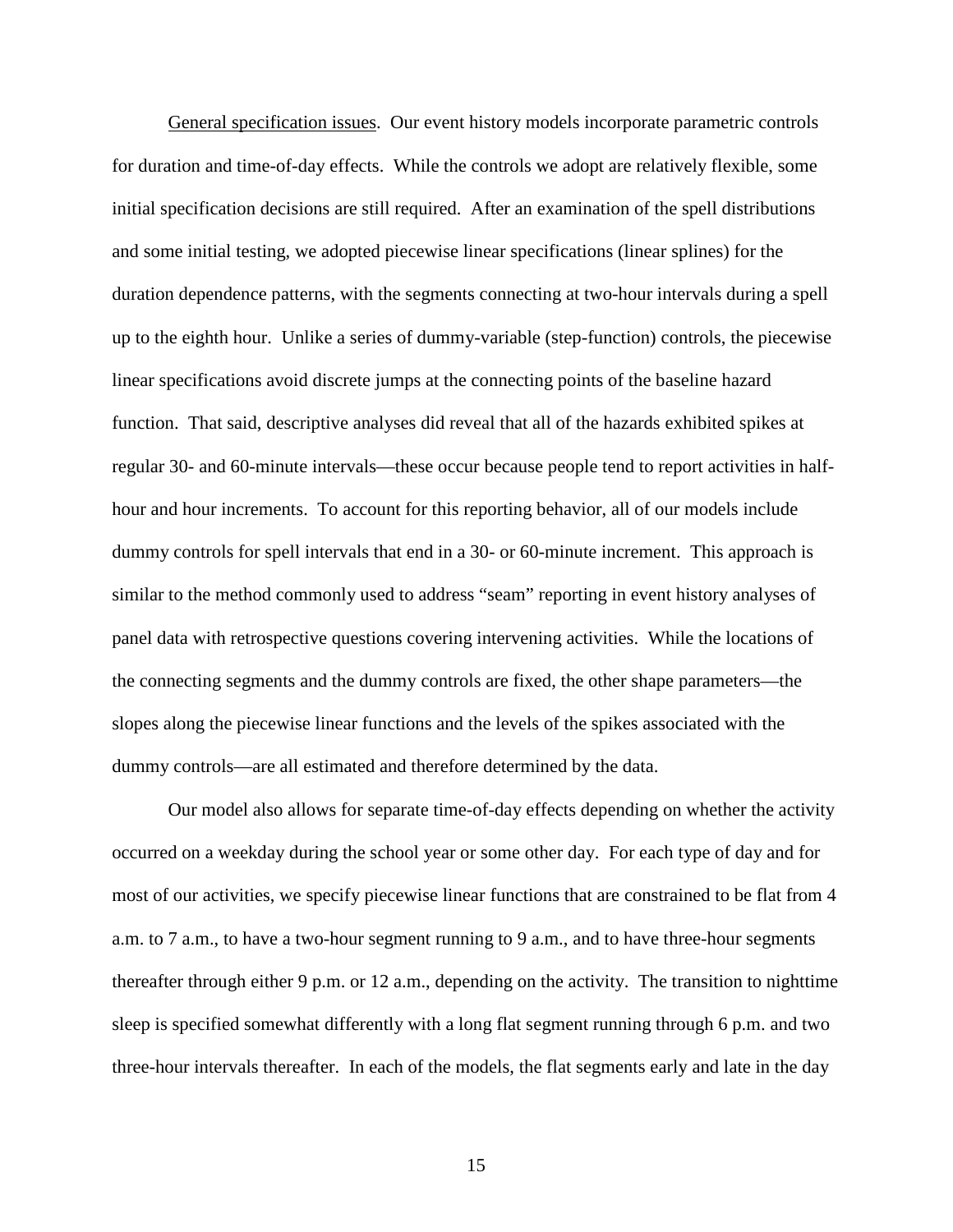correspond to times when there were very few transitions. These restrictions are needed to avoid conditioning (near-complete sample separation) problems in the discrete-choice models at thin points in the time-of-day distributions. Again, slopes of the other segments of the piecewise linear functions are estimated.

In addition to these controls, all of our models, except the hazard function for morning sleep, incorporate measures for the cumulative amounts of time spent in sleep, school, market work, and household work and care from 4 a.m. forward. These cumulative duration effects are identified separately from the within-spell duration effects by times spent in previous spells (the cumulative duration and within-spell durations are the same within the first spell of an activity but differ in any subsequent spells).

#### **Results**

 Table 3 lists coefficient estimates from the time-use transition models for teenage girls, and Table 4 lists the corresponding estimates for teenage boys. In each table the first four columns contain estimates from the single-destination logit models of transitions from morning sleep, schooling, market work, and household work activities to the other/residual category. The last four columns contain estimates from the competing-risk, multinomial logit models of transitions from the other/residual category to schooling, market work, household work, and nighttime sleep activities.

 The first row in each table lists coefficients for living in a single parent household. The estimates indicate that girls in single-parent households sleep much later in the mornings, on average, than girls in other households. Boys in single-parent households are also estimated to sleep later than boys in other households, though the coefficient is not statistically significant.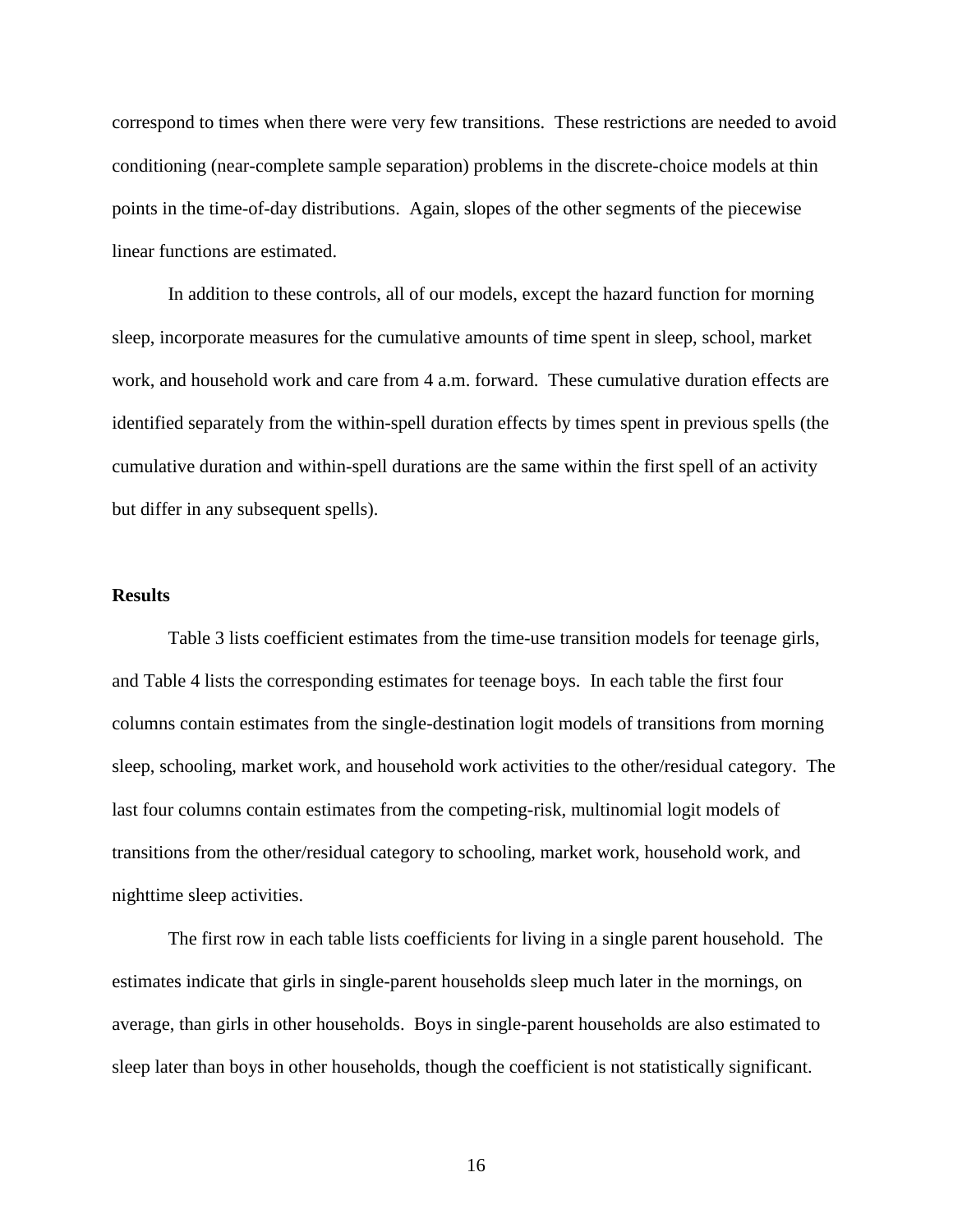Single parenthood is significantly negatively associated with transitions into household work for boys. More generally, single parenthood is associated with continuing with other/residual activities for boys. The pattern of results is consistent with adolescents in single-parent households engaging in less structured activities perhaps because they are less supervised than adolescents in couple-headed households.

The effect of parental employment and earnings on adolescent time use necessitates examining more than one parameter estimate. That is because we separately identify the impact of having a working adult and the impact of parental earnings and they frequently enter with different signs. Thus, a teenage girl with employed parents is less likely to transition out of housework but higher parental earnings increase the transition rate. The 'tipping' point in this case occurs when earnings are around \$170 per week: earnings below about \$170 per week are associated with longer spells of housework for girls, whereas earnings above about \$170 per week are associated with shorter spells. Similarly, living in a household with a working, but low-earning adult is associated with earlier waking times for boys and earlier bed times for boys. In households with high-earning adults the patterns are reversed with weekly earnings above about \$170 being associated with shorter spells of housework for girls and weekly earnings above about \$300 being associated with later nights for boys. Living in a household with a second working adult reduces the chances that a teenage girl will begin a school activity.

 Girls living in households with children aged six years and under appear to perform less market work than other girls. They are significantly more likely to transition out of a spell of market work and somewhat less likely to transition into a spell of market work. In contrast, the number of children aged 7-11 is associated with a higher probability of transitioning to market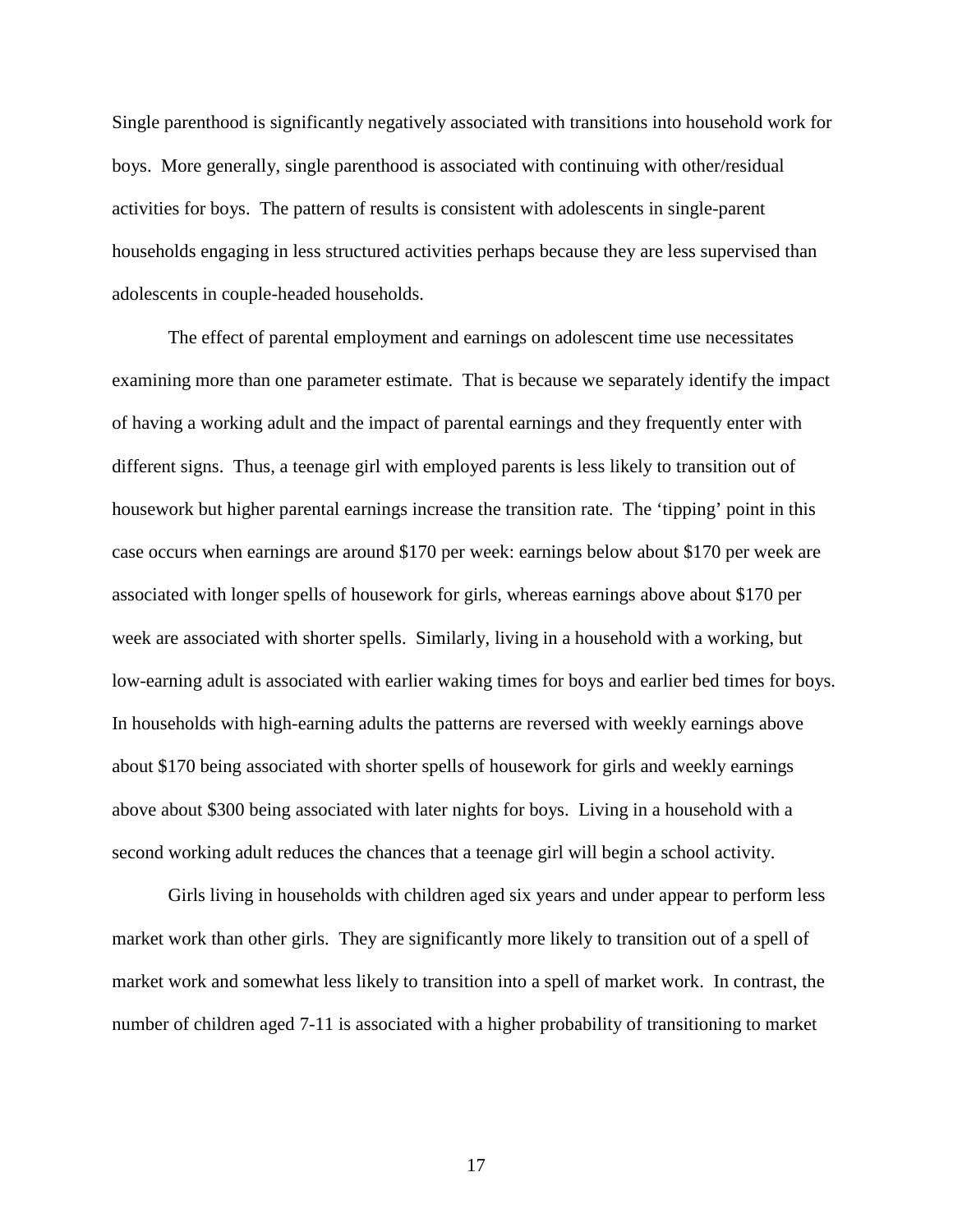work for girls. Children aged 7-11 are also positively associated with initiating household work spells for girls and continuing household work spells for boys.

 As one might expect, time use changes as teenagers age. Older boys and girls are substantially more likely to transition to market work activities in the course of a day and somewhat less likely to transition to school activities. They also tend to stay up later than younger teenagers. Older girls have a higher probability of transitioning into household work but also have a higher probability of transitioning out of household work (have more but shorter spells) than younger girls. For boys, the length of household work spells appears to increase as they age.

 Teenage girls who are below grade-level in their schooling are less likely than other girls to transition into school-related activities and slightly more likely to transition out of a school activity, indicating that they are more likely to fall even farther behind. Girls who are behind in their schooling also tend to have longer household work spells and to go to bed earlier in the evening. Being behind in schooling is less predictive of boys' time use.

 There are also racial and ethnic differences in teenagers' time use. Black girls are less likely to begin spells of household work than other girls, while black boys are more likely to curtail a spell of household work. Black teenagers (boys and girls) also tend to stay up later than other teenagers. Hispanic youth are less likely to begin a market work spell than non-Hispanic youth. Hispanic girls tend to have longer school activity spells than other girls.

 Economic conditions also appear to play a role. Girls in weak labor markets have lower probabilities of transitioning into either work or school but also lower probabilities of transitioning out of these activities than girls in better labor markets. Boys in weak labor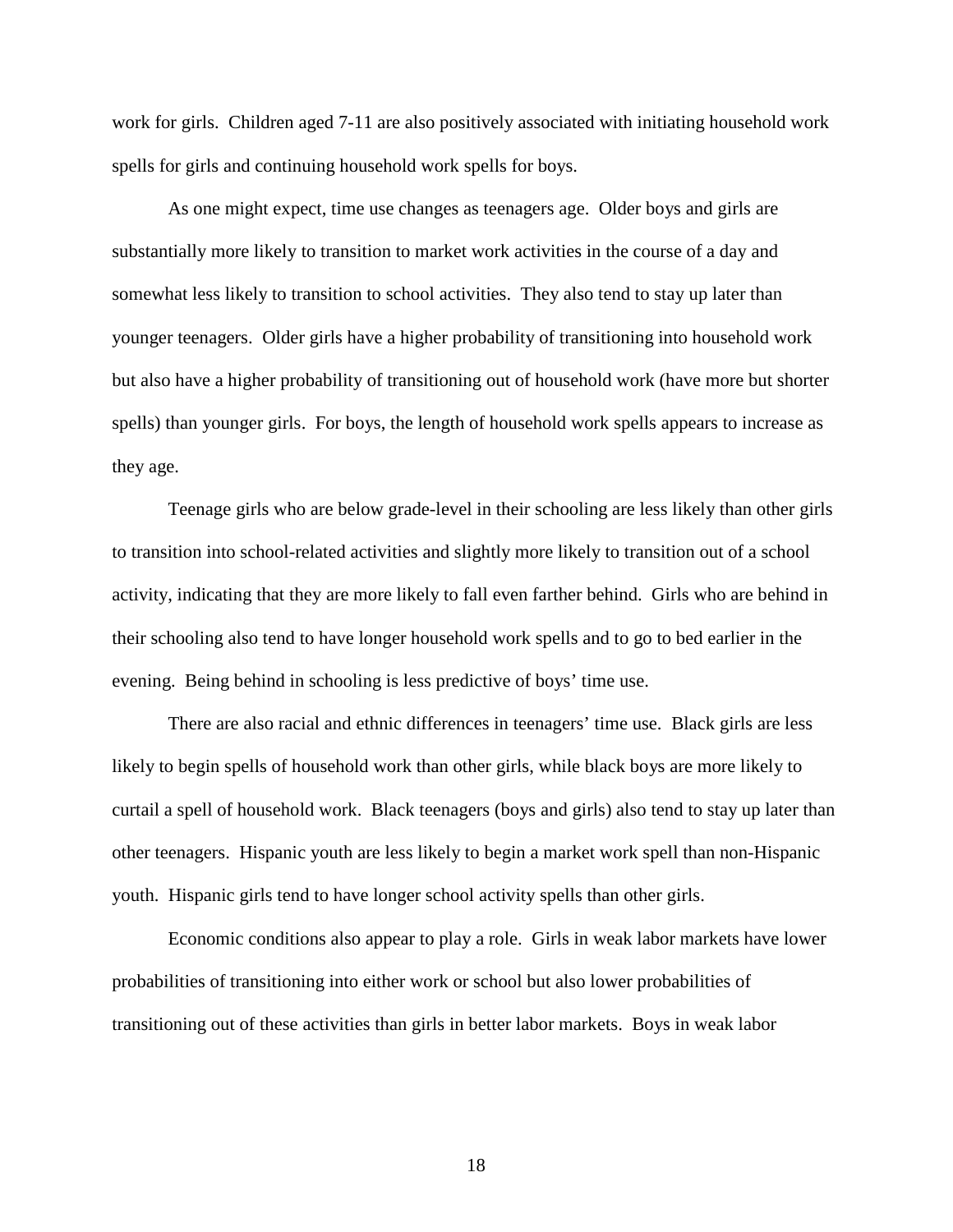markets have lower probabilities of transitioning into market work or household work and higher probabilities of transitioning out of school than other boys.

The cumulative amounts of time that teenagers spend during the day in certain activities are also associated their subsequent time use. For example, sleeping later in the morning is associated with a lower probability of starting a school activity for girls and boys. Sleeping later is also associated with staying up later in the evening. It is also associated with a lower probability of going to work for girls. There is a positive association between the amount of school time earlier in the day and participating in school activities later in the day. More schooltime earlier in the day for girls is associated with fewer transitions to work later. More household work is associated with fewer but longer subsequent market work spells for girls and boys.

 Testing confirmed that controls for unobserved heterogeneity should be included in the models. For girls and boys, the coefficients on the heterogeneity term tended to be either significantly positive or close to zero. Positive heterogeneity terms indicate that the unobserved characteristics were associated with more transitions generally. For example, girls with unobserved characteristics that made them more likely to transition out of the other/residual activity into market work were also more likely to transition into schooling and household work; they were also more likely to transition out of schooling and market work. Boys who were more likely to transition into market work were also more likely to transition into household work and transition out of market and household work.

 Simulation results. Several complications in the transition models make the coefficients from Tables 3 and 4 difficult to interpret. First, the coefficients all come from non-linear models, and the coefficients for the multiple-destination portion of the model are expressed in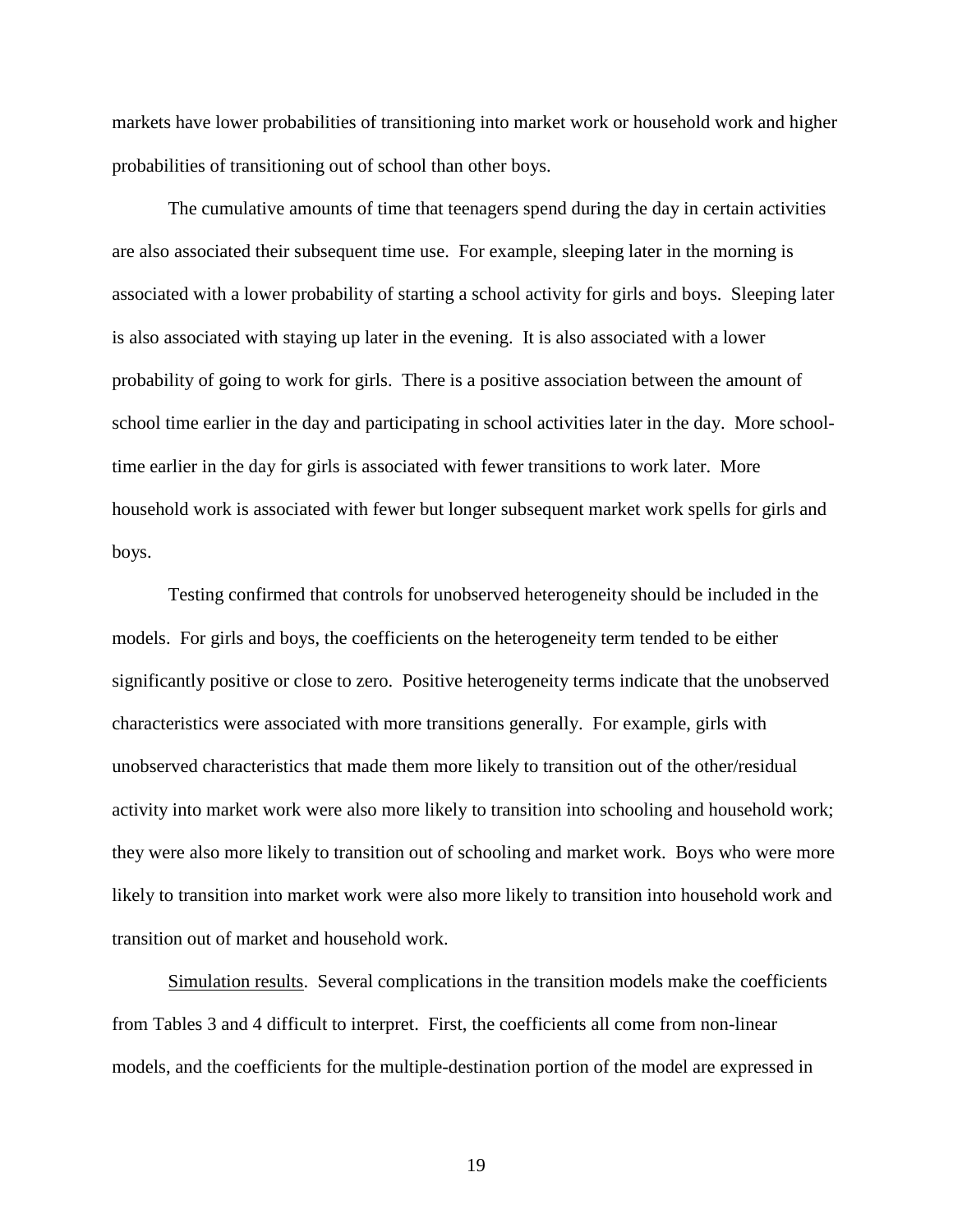terms of a relative, rather than an absolute index. So transformations are needed just to determine the marginal effects on transition probabilities. Second, the transitions themselves are hard to interpret in a repeated events framework because increases (decreases) in the time spent in one activity reduce (increase) the time available for subsequent activities. And third, all but one of the transition models (the transition that involves waking up) include cumulative amounts of time in previous activities as explanatory variables, which leads to additional dependencies across specifications.

 To better examine the implications of the transition models, we conduct a series of simulations. The simulations apply the coefficient estimates from Tables 3 and 4 to samples in which we replicate each observation from the 2,279-person analysis sample 25 times, randomly assigning different values of the unobserved characteristic, η, to each replicated person. Selected observable characteristics from the analysis sample are changed in each simulation, while the remaining characteristics are held at their observed values. Transitions are simulated by calculating hazard probabilities at each point in time throughout a day for the constructed samples conditioned on what was simulated for the person previously in the day. This hazard is then compared to a random draw to simulate a possible transition. Daily time use amounts are then calculated based on the simulated transition paths. Table 5 lists results from simulations that use the model for our sample of teenage girls, while Table 6 lists similar results for teenage boys.

 The first row of each table lists results from a baseline simulation conducted using the actual observed characteristics in the sample. The simulations do an excellent job of reproducing the average minutes and incidence of each of our activities. The results are even more remarkable when we consider that the outcome data from Table 1 were transformed to remove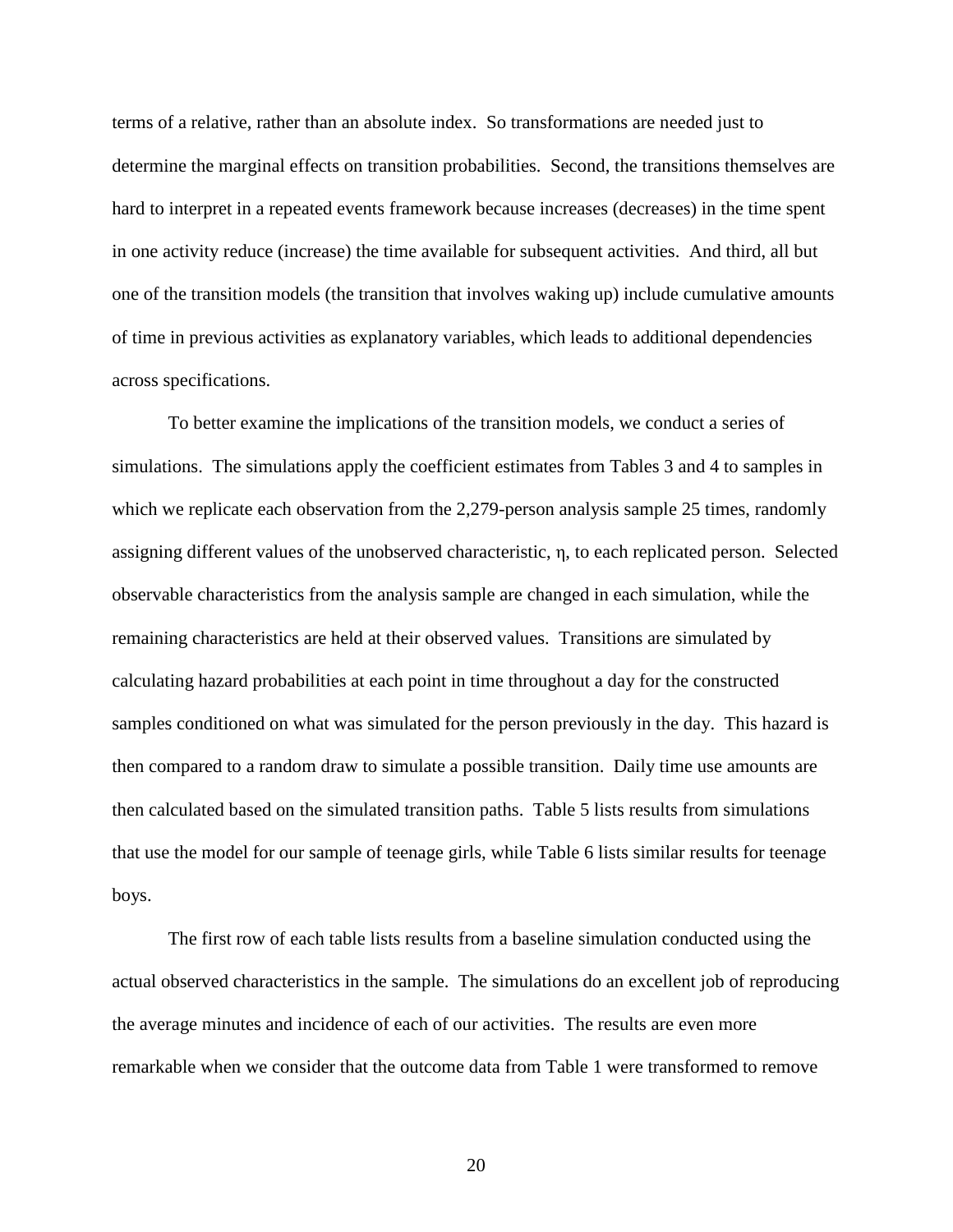very short activity spells and short breaks in spells, recode non-terminal sleep activities into "other" activities, and insert short artificial "other" spells between some types of transitions.

 The remaining rows in Tables 5 and 6 list average estimated changes in the amount and incidence of each activity (marginal effects) associated with changes in selected characteristics. The first of these marginal effect simulations compares the predicted time use for the sample assuming that all of the teenagers were in single-parent households, with the predicted time use assuming that all of the teenagers were in married-parent households. As we examine the results for girls, we see that single-parenthood is associated with a sizeable increase (more than half an hour) in girls' sleep times, which is consistent with our earlier interpretation of Table 3. The simulations reveal that single-parenthood is also associated with small increases in girls' market and household work; these arise mostly because of the modestly positive but insignificant coefficients on transitions from "other" activities to market and household work and the small negative coefficients on transitions from these activities back into the other category. There is also a small decrease in minutes girls spend in the "other" category. As a consequence of these changes, the average time spent in school-related activities drops by three-quarters of an hour (about 20% calculated using the baseline school time of 247 minutes). Recall that the coefficients on single-parenthood in the schooling components of the model are close to zero. Thus, the large association between parents' living arrangements and the time that girls' devote to schooling is almost entirely indirect.

 When we examine the corresponding results for teenage boys, we see the highlighted result from Table 4 that single-parenthood is associated with less household work. This comes about mostly because of a large reduction (about one-sixth) in the incidence of household work. The simulations for boys also indicate that living in a single parent household is associated with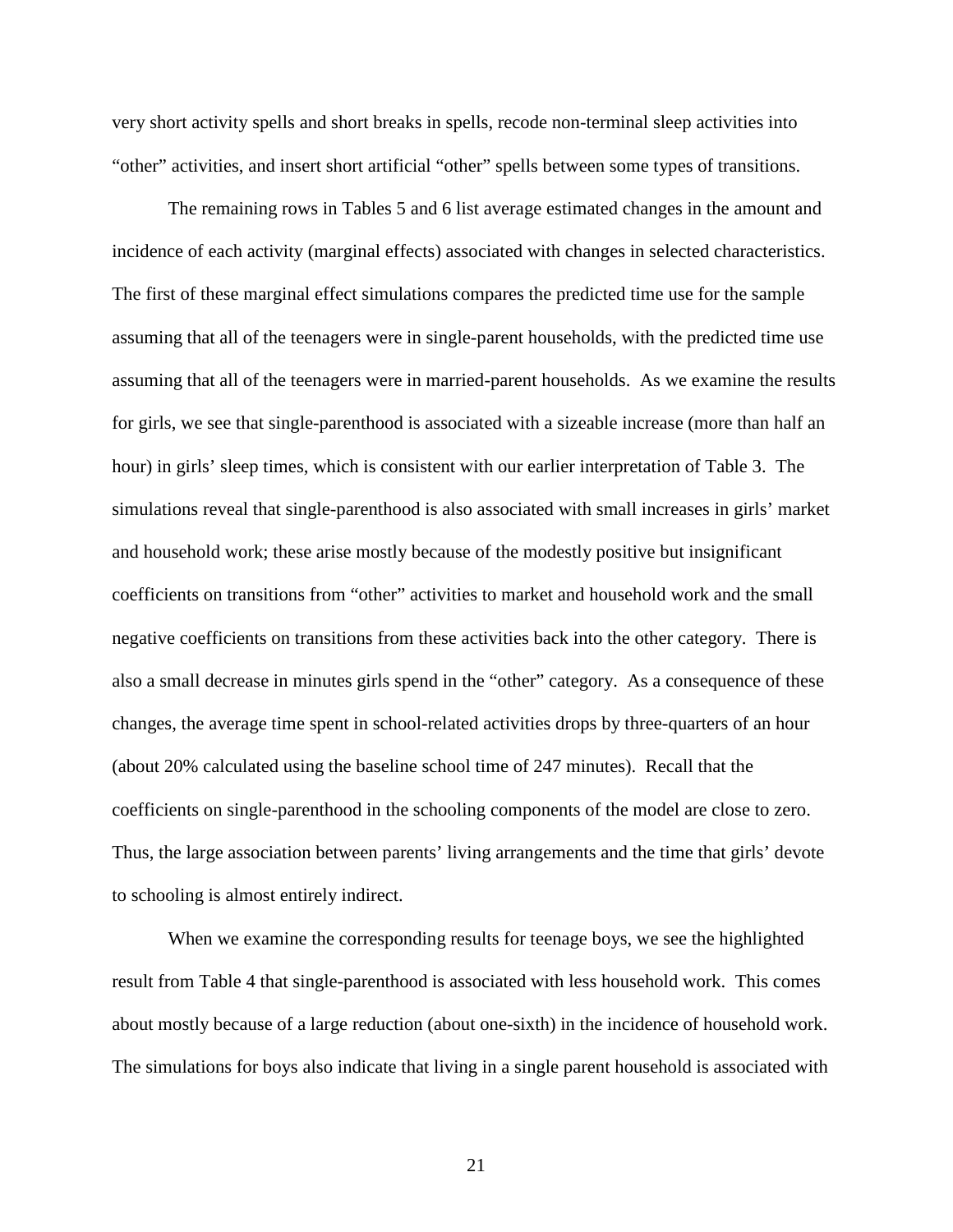roughly a 10 percent decrease in the amount of schooling, a 20 percent decrease in the amount of market work, a ten percent increase in the amount of "other" activities, and almost no change in sleep.

 The simulations indicate that teenagers in households with a working but low-earning parent spend more time in school-related activities and market work and less time in household work, "other" activities, and sleep than those with non-working parents. As the earnings of the parent increase, girls' and boys' uses of time respond differently. For girls, higher parental earnings are associated with more schooling and sleep but less market and household work. For boys, higher parental earnings are associated with less schooling and sleep and slightly more market and household work. The addition of a second worker, holding total earnings and other things constant, is associated with a decrease in girls' school times and an increase in their market work times. For boys, the addition of a second worker is associated with a decrease in their own market work but few other changes in time use.

 For girls and boys, the addition of a child 11 and under is associated with more household work. For girls, more young children are associated with small decreases in schooling; for boys, the changes are smaller still. The marginal associations with market work for teenage girls differ depending on the age of the added child, with children ages six and under being associated with less market work and children ages seven to eleven being associated with more market work.

 The simulations indicate that black and Hispanic teenage girls spend more time in school (though with almost no change in the incidence) than other girls. Black girls also spend less time sleeping than non-black girls, while Hispanic girls spend less time in market work. Black boys spend substantially less time in school and less time in household work than non-black boys. Teenage Hispanic boys spend less time in market work than other boys, especially blacks.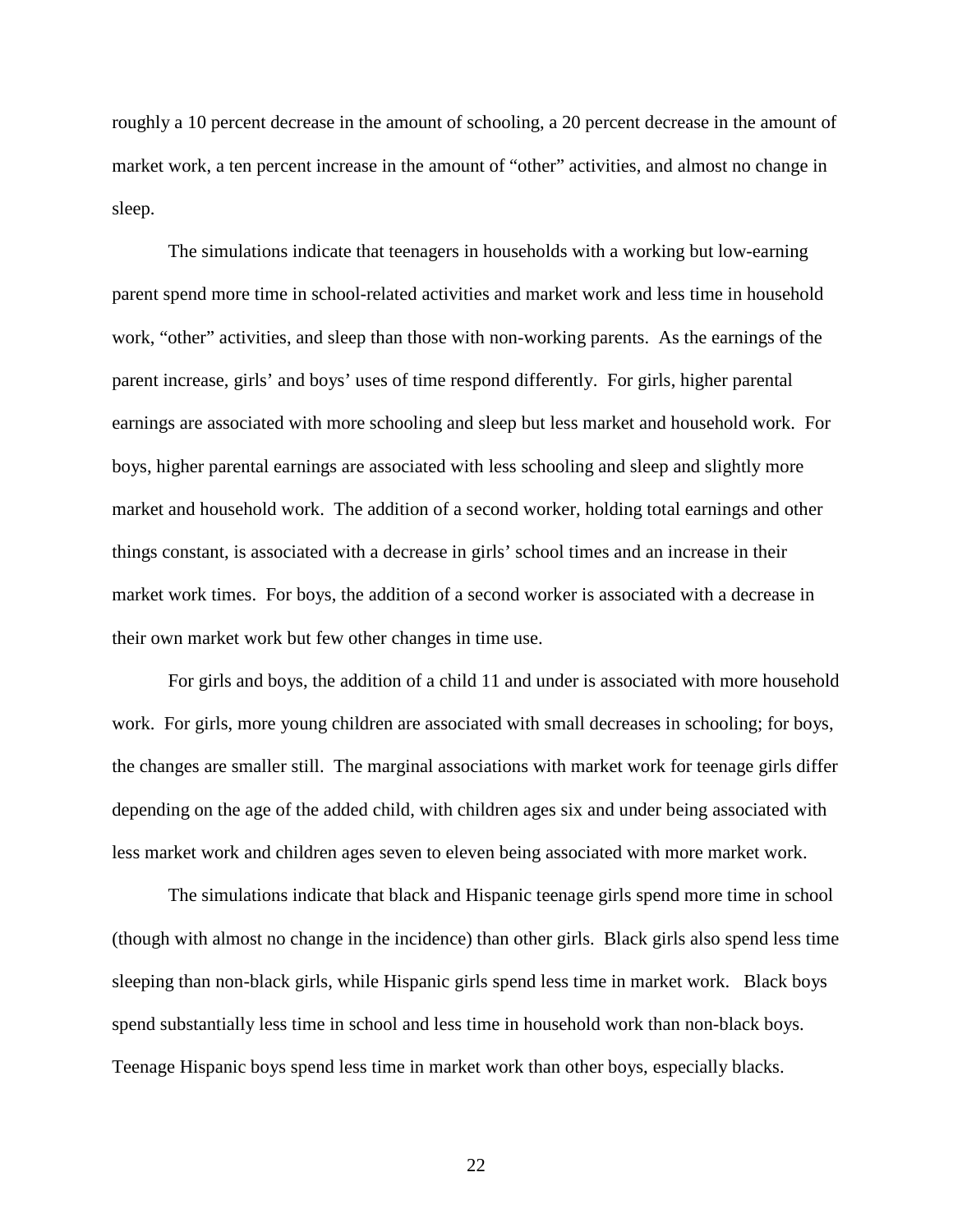The incidence of market work and the time devoted to this activity consistently increase with age for teenage girls. Among the boys in our sample, market work increases through age 17 then drops off. The time spent in school is substantially lower among the 18-year olds in our sample than other teenagers. Recall, however, that the sample is restricted to teenagers who have not completed high school.

 Teenage girls who are educationally disadvantaged, as measured by being more than a year behind in school, spend much less time (almost an hour less) in educational activities than other girls. Boys who are behind in school spend almost half an hour less time in educational activities than other boys. Girls who are behind in school are estimated to spend more time in household work and sleep than their peers, while boys who are behind in school are estimated to spend more time in market work and sleep.

 Higher unemployment rates are associated with less time in market work for teenage girls and boys. The implied elasticities in terms of work times are substantial at -0.8 for girls and -1.2 for boys. Unemployment rates do not appear to be strongly associated with the amounts of time that teenagers devote to schooling, household work, or sleep.

 The simulations show that there are profound differences in time use between schooldays and other days. On weekdays outside the school year, teenagers spend very little time on educational activities (about 90 minutes for girls and 60 minutes for boys). <sup>6</sup> Teenage girls are twice as likely to work on non-school weekdays as on school weekdays, while boys are 50 percent more likely. Market work hours show even more pronounced differences increasing by 150 percent on non-school weekdays for girls and by 118 percent for boys. Teenagers also sleep more on non-school days and perform more household work. The contrast between weekend

Figure 2.1<br>
<sup>6</sup> Recall that our school-year variable is relatively crude and misses regular school days that occur in June and August.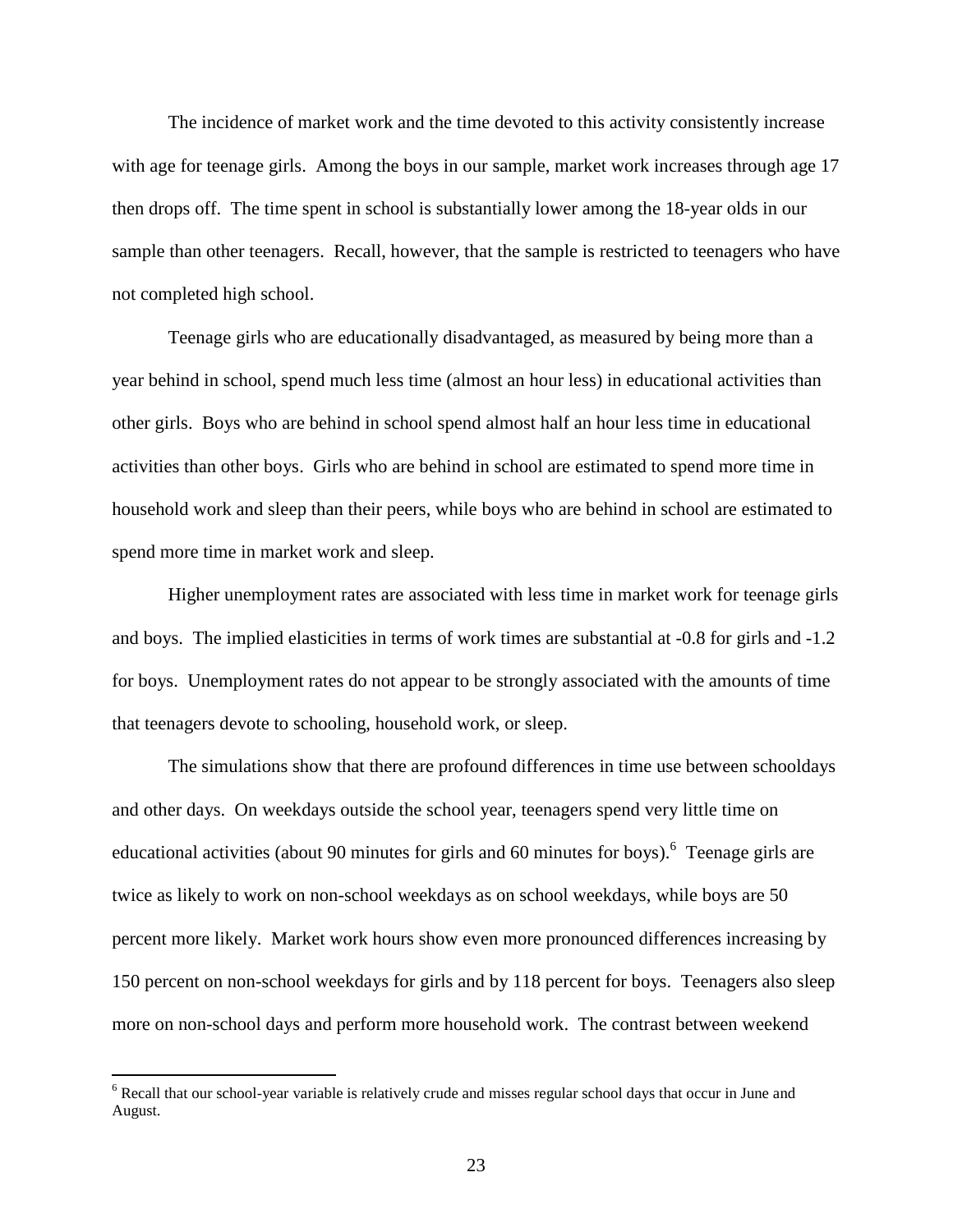days and school weekdays is very similar, with the exception that teenagers work less on weekend days than non-school weekdays.

 Sensitivity analyses. Our transition models include numerous controls for the distributions of and associations among different types of time use. Tests generally reject restricted specifications that omit these controls. Nevertheless, we estimated and examined transition models with fewer controls. The substantive results from these specifications were similar to those reported in Tables 3 and 4. The differences in the specifications were mostly confined to the activity spell duration controls and to the time-of-day controls.

 As a second general check of our specifications and simulation results, we ran simple regressions of the total amounts of time use and the incidence of schooling, market work, and household work. The regressions do not account for censoring, clumped reporting, and other problems in the data. However, the resulting coefficients can be directly interpreted as marginal effects and help us to evaluate whether the estimates from our more complicated specifications are reasonable. Results from these regressions, shown in Appendices A1 and A2, are similar to results shown in Tables 5 and 6.

 Finally, we were concerned that some of our results regarding schooling might simply be attributable to youths' enrollment decisions. About one-eighth of the teenagers in our sample report that they were not enrolled in school at the time of the ATUS interview. We re-estimated our models on a restricted sample of enrolled youth but found few differences in the results.

#### **Conclusion**

Adolescence is an important stage in a child's development. Yet, research on adolescents has concentrated either on developmental outcomes or on risky behaviors, largely overlooking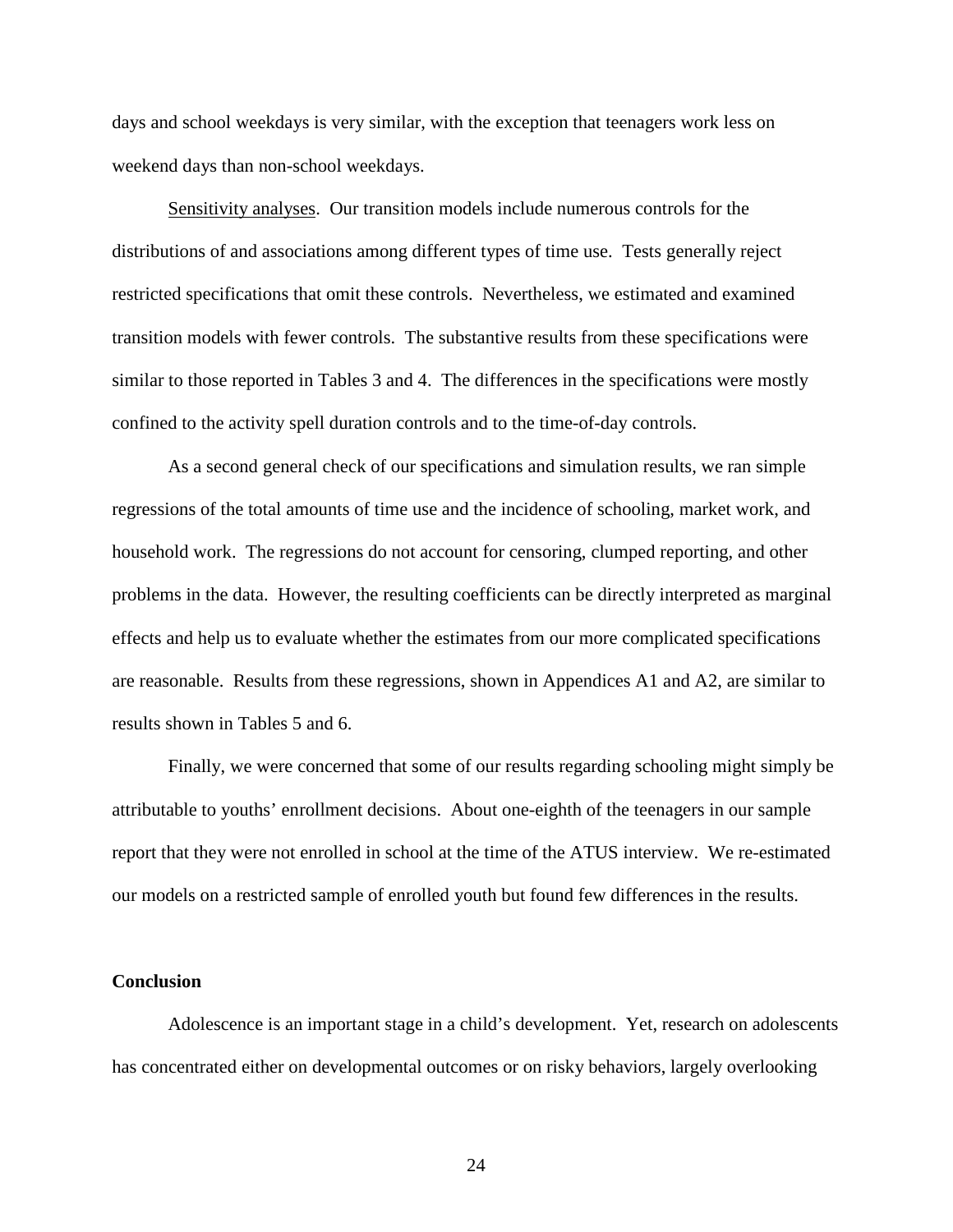the day-to-day activities of teenagers that give rise to these outcomes. We investigate these activities using event-history methods and time-diary information from nearly 2,300 15-18 year olds available in the 2003-2005 ATUS. Specifically, we examine the time that teenagers spend in school, market work, household work, sleep, and other activities across the day.

Our analysis considers several measures of disadvantaged circumstances, including living with a single parent, living in a non-working or low-earning household, living in a high unemployment area, and being behind in schooling. We find evidence that each of these forms of disadvantage affects how teens spend their time and that the effects are different for boys and girls. For example, girls who live in a single-parent household sleep more, work more inside and outside the home, and spend less time in school than other girls. Boys who live in a singleparent household spend less time in school than other boys, but they also perform less market and household work, a result opposite to that for girls.

With respect to household income and parents' employment status, living in a household with one working, low-earning parent is associated with teens spending more time in school and market work and less time in household work, sleep, and other activities than teens with nonworking parents. However, as earnings increase, boys and girls respond differently. Higher household earnings lead girls to spend more time in school and sleep and less time in market work and household work while boys do just the opposite, spending less time in school and sleep and more time in market and household work. The employment of a second household adult is associated with girls spending less time in school and more time in market work and boys spending less time in market work.

Educational disadvantage is also found to have an impact on teens' time use. Girls who are behind in their schooling spend less time in school, more time in household work, and more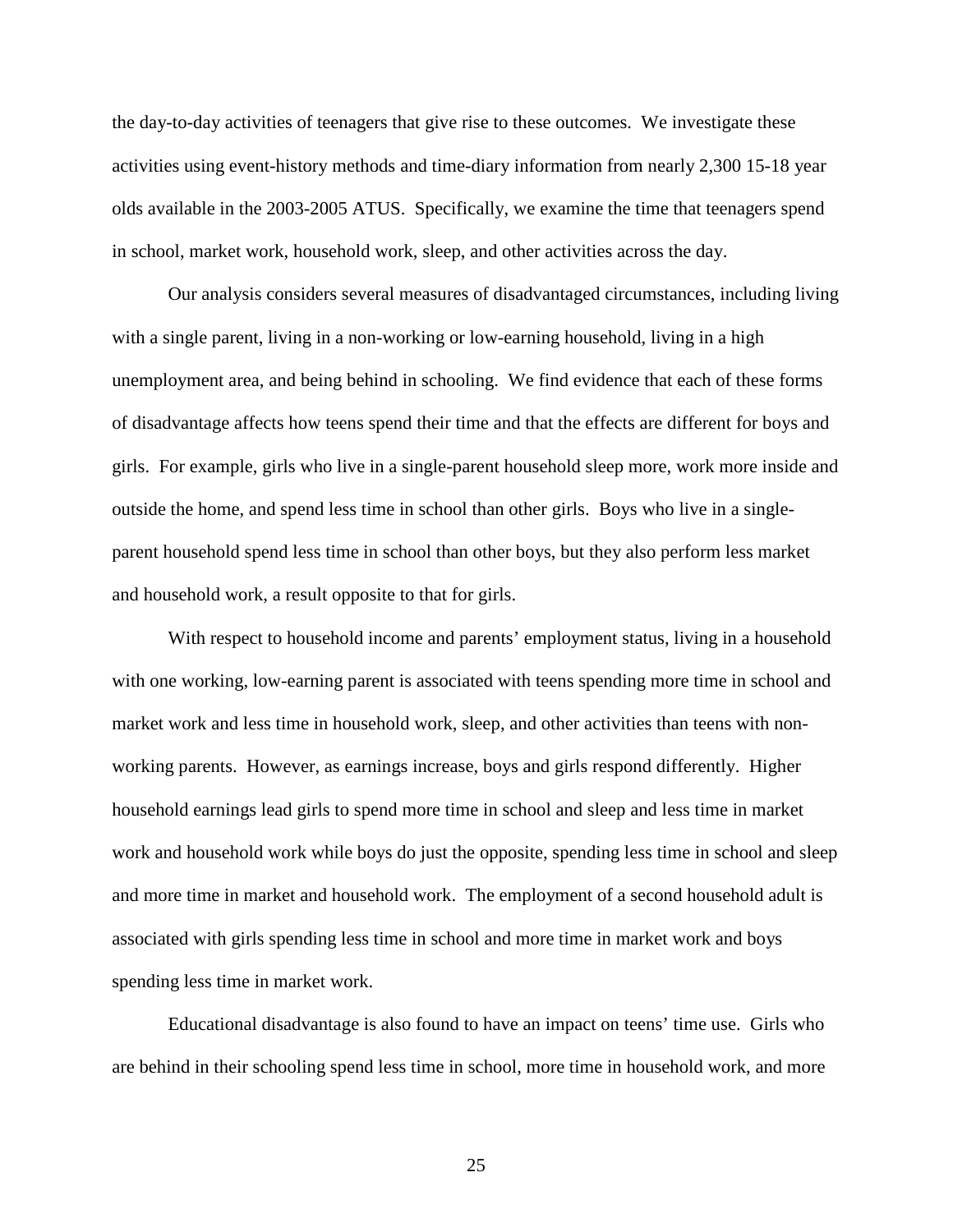time in sleep than other girls. However, while boys also spend less time in school, they spend more time in market work and sleep. Finally, weak labor market opportunities, as measured by the unemployment rate, decrease market work for both boys and girls.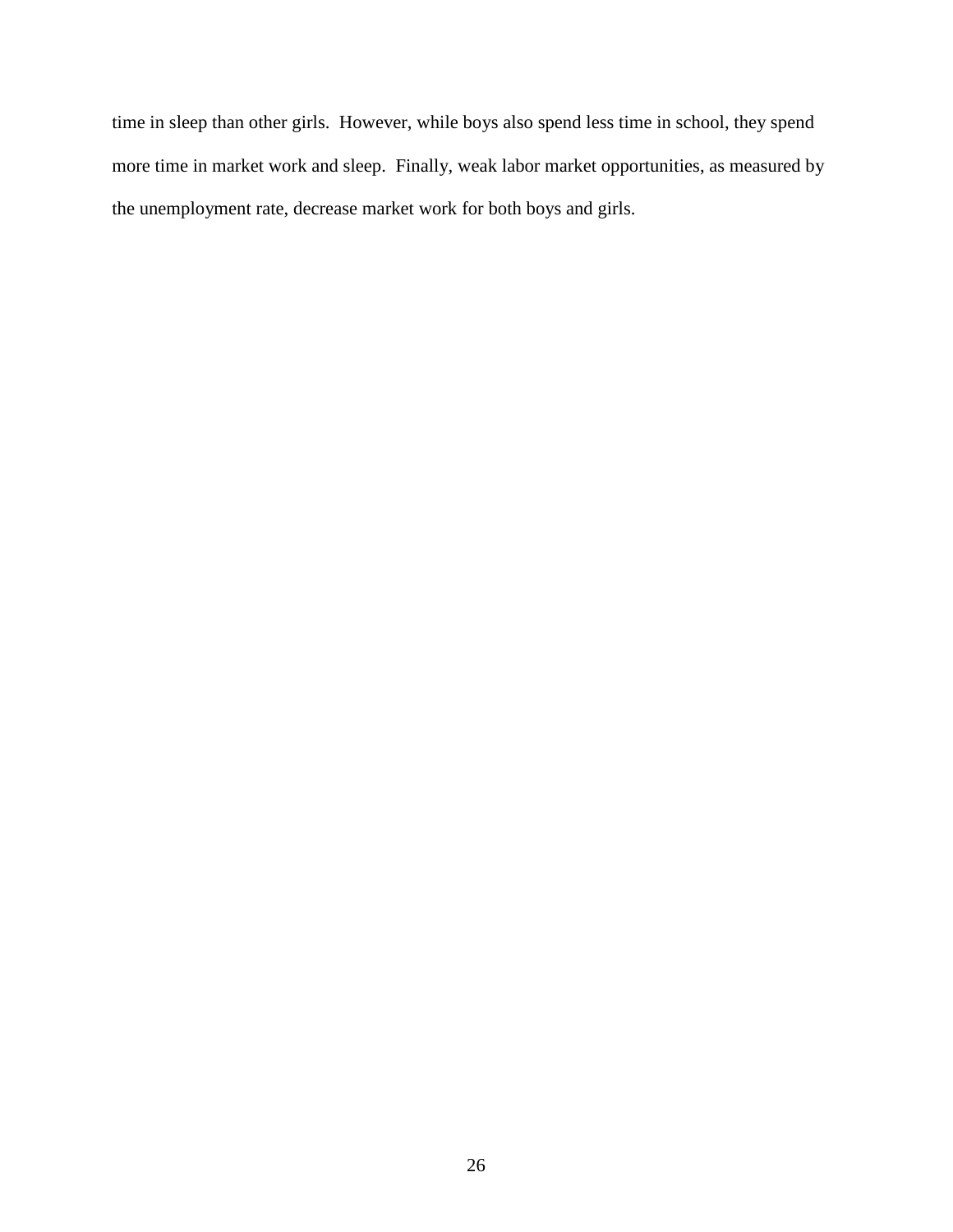### **References**

- Allison, Paul D. (1982). "Discrete-Time Methods for the Analysis of Event Histories." *Sociological Methodology* 13: 61-98.
- Attanasio, Orazio; Emla Fitzsimons; Ana Gomez; Diana Lopez; Costas Meghir; and Alice Mesnard (2006). "Child Education and Work Choices in the Presence of a Conditional Cash Transfer Programme in Rural Colombia." Institute for Fiscal Studies Working Papers: WP06/01.
- Brayfield, April (1995). "Juggling Jobs and Kids: The Impact of Employment Schedules on Fathers' Caring for Children." *Journal of Marriage and the Family* 57(2): 321-32.
- Call, Kathleen Thiede; Jeylan T. Mortimer; and Michael J. Shanahan (1995). "Helpfulness and the Development of Competence in Adolescence." *Child Development* 66(1): 129-138.
- Capizzano, Jeffrey; Regan Main and Sandi Nelson (2004). "Adolescents Assuming Adult Roles: Factors Associated with Teens Providing Child Care for Younger Siblings." Unpublished manuscript. Washington, DC: The Urban Institute.
- DeLeire, Thomas and Ariel Kalil (2002). "Good Things Come in Threes: Single-Parent Multigenerational Family Structure and Adolescent Adjustment." *Demography* 39(2): 393-413.
- Demo, David H. and Alan C. Acock (1993). "Family Diversity and the Division of Domestic Labor: How Much Have Things Really Changed?" *Family Relations* 42(3): 323-331.
- Dinges, David F.; Kenneth M. Forberstein; Jeffrey H. William; and Farid M. Razavi (2005). "Time Use for Sleeping in Relation to Waking Activities." Paper presented at the American Time Use Survey Early Results Conference in N. Bethesda, MD.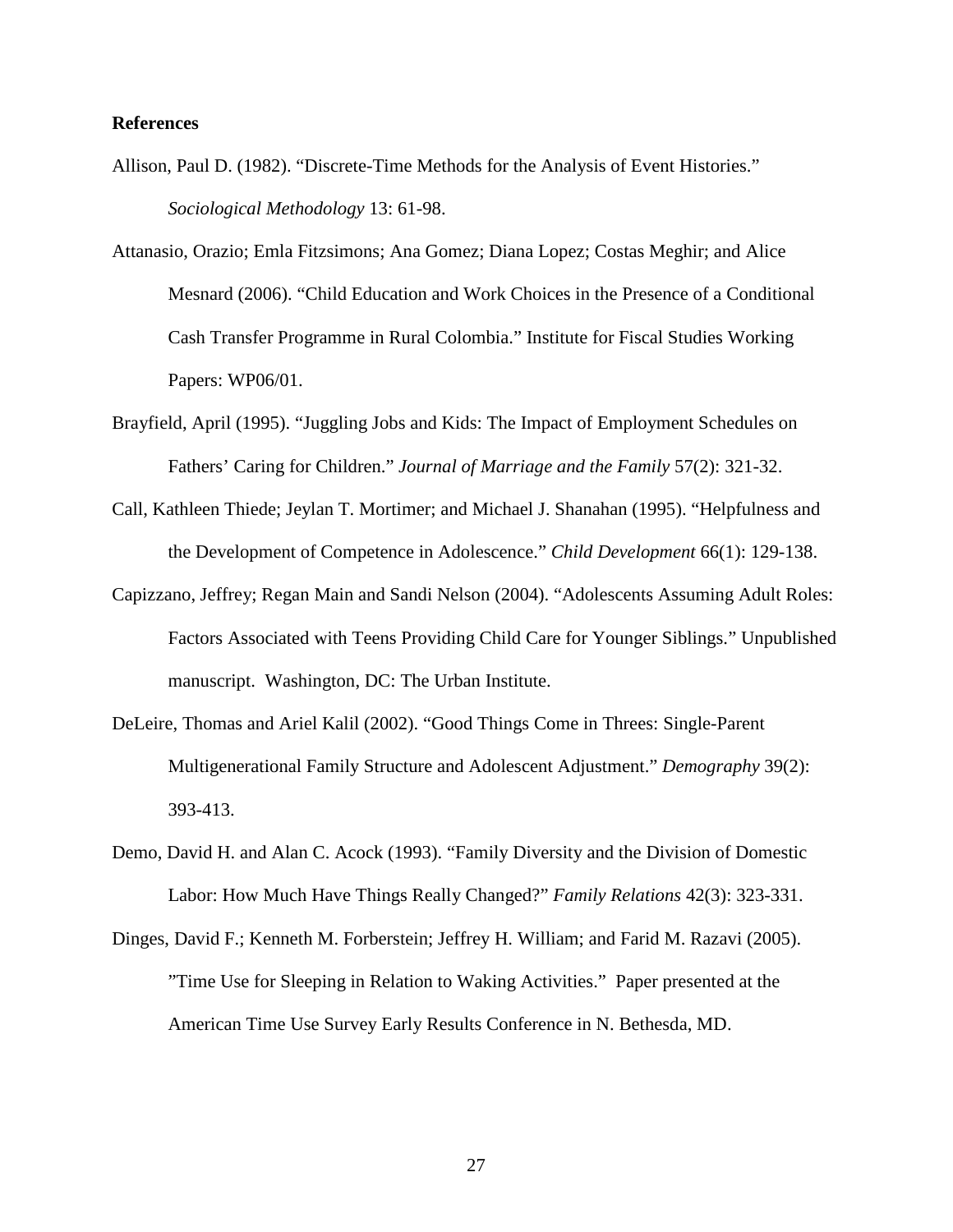- Ermisch, John; Marco Francesconi; and David J. Pevalin (2004). "Parental Partnership and Joblessness in Childhood and Their Influence on Young People's Outcomes." *Journal of the Royal Statistical Society: Series A (Statistics in Society)* 167(1): 69-101.
- Gager, Constance T.; Teresa M. Cooney; and Kathleen Thiede Call (1999). "The Effects of Family Characteristics and Time Use on Teenagers' Household Labor." *Journal of Marriage and the Family* 61(4): 982-94.
- Gennetian, Lisa A.; Greg J. Duncan; Virginia W. Knox; Wanda G. Vargas; Elizabeth Clark-Kauffman; and Andrew S. London (2002). "How Welfare and Work Policies for Parents Affect Adolescents: A Synthesis of Research." MDRC report.
- Ginther, Donna K. and Robert A. Pollak (2004). "Family Structure and Children's Educational Outcomes: Blended Families, Stylized Facts, and Descriptive Regressions." *Demography*  41(4): 671-96.
- Goldscheider, Frances K. and Linda J. Waite (1991). "New Families, No Families? The Transformation of the American Home." Berkeley: University of California Press.
- Hamermesh, Daniel S. (1999). "The Timing of Work over Time." *Economic Journal* 109(542): 37-66.

\_\_\_\_\_\_\_\_\_\_ (2005). "Routine." *European Economic Review* 49(1): 29-53.

- Heckman, James J. and Burton Singer (1984). "A Method for Minimizing the Impact of Distributional Assumptions in Econometric Models of Duration Data." Econometrica 52(2): 271-320.
- Hilton, Jeanne M. and Virginia A. Haldeman (1991). "Gender Differences in the Performance of Household Tasks by Adults and Children in Single-Parent and Two-Parent, Two-Earner Families." *Journal of Family Issues* 12(1): 114-30.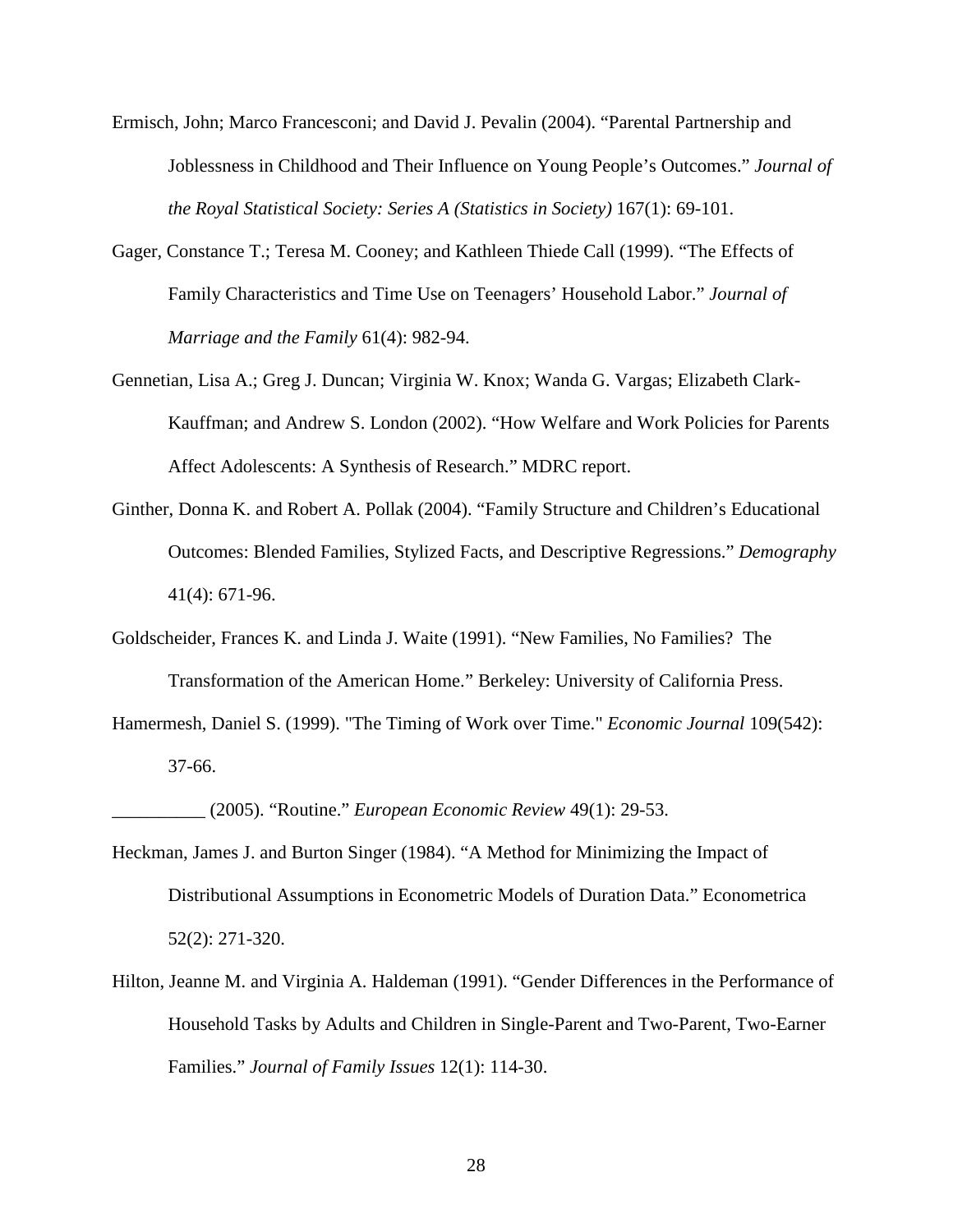- Johnson, David S. and Mark Lino (2000). "Teenagers: Employment and Contributions to Family Spending." *Monthly Labor Review* 123(9): 15-25.
- Kalenkoski, Charlene M., David C. Ribar and Leslie S. Stratton (2005). "Parental Child Care in Single Parent, Cohabiting, and Married Couple Families: Time Diary Evidence from the United Kingdom." *American Economic Review Papers and Proceedings* 95(2): 194-8.

(2007). "The Effect of Family Structure on Parents' Child Care Time in the United States and the United Kingdom." Unpublished manuscript. Athens, OH: Ohio University.

- Lang, Kevin and Jay L. Zagorsky (2001). "Does Growing Up with a Parent Absent Really Hurt?" *Journal of Human Resources* 36(2): 253-73.
- Lillard, Lee and Constantijn Panis (2003). *aML Multilevel Multiprocess Statistical Software, Version 2.0.* Los Angeles, CA: EconWare, Inc.
- Painter, Gary and David I. Levine (2000). "Family Structure and Youths' Outcomes: Which Correlations are Causal?" *Journal of Human Resources* 35(3): 524-49.
- Peters, Jeanne M. and Virginia A. Haldeman (1987). "Time Used for Household Work." *Journal of Family Issues* 8(2): 212-25.
- Presser, Harriet (1986). "Shift Work among American Women and Child Care." *Journal of Marriage and the Family* 48(3): 551-63.
- \_\_\_\_\_\_\_\_\_\_ (1988). "Shift Work and Child Care among Young Dual-Earner American Parents." *Journal of Marriage and the Family* 50(1): 133-48.
- \_\_\_\_\_\_\_\_\_\_ (1994). "Employment Schedules Among Dual-Earner Spouses and the Division of Household Labor by Gender." *American Sociological Review* 59(3): 348-64.
- Ribar, David C. (2001). "The Effects of Local Employment Opportunities on Youths' Work and Schooling." *Economics of Education Review* 20(4): 401-13.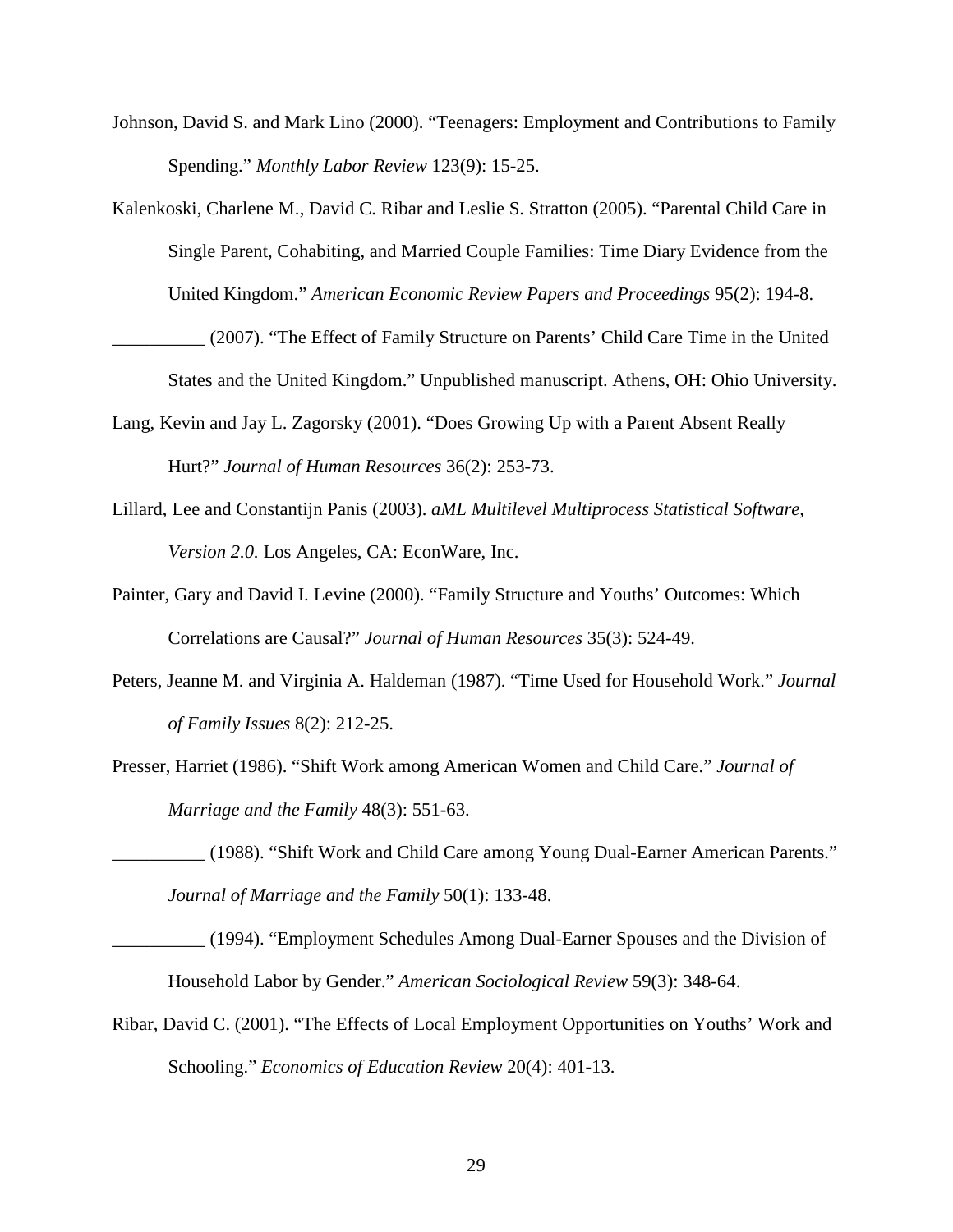- Rothstein, Donna S. (2007). "High School Employment and Youths' Academic Achievement." *Journal of Human Resources* 42(1): 194-213.
- Ruhm, Christopher J. (1995). "The Extent and Consequences of High School Employment. " *Journal of Labor Research* 16(3): 293-304.

\_\_\_\_\_\_\_\_\_\_ (1997). Is High School Employment Consumption or Investment? *Journal of Labor Economics* 15(4): 735-776.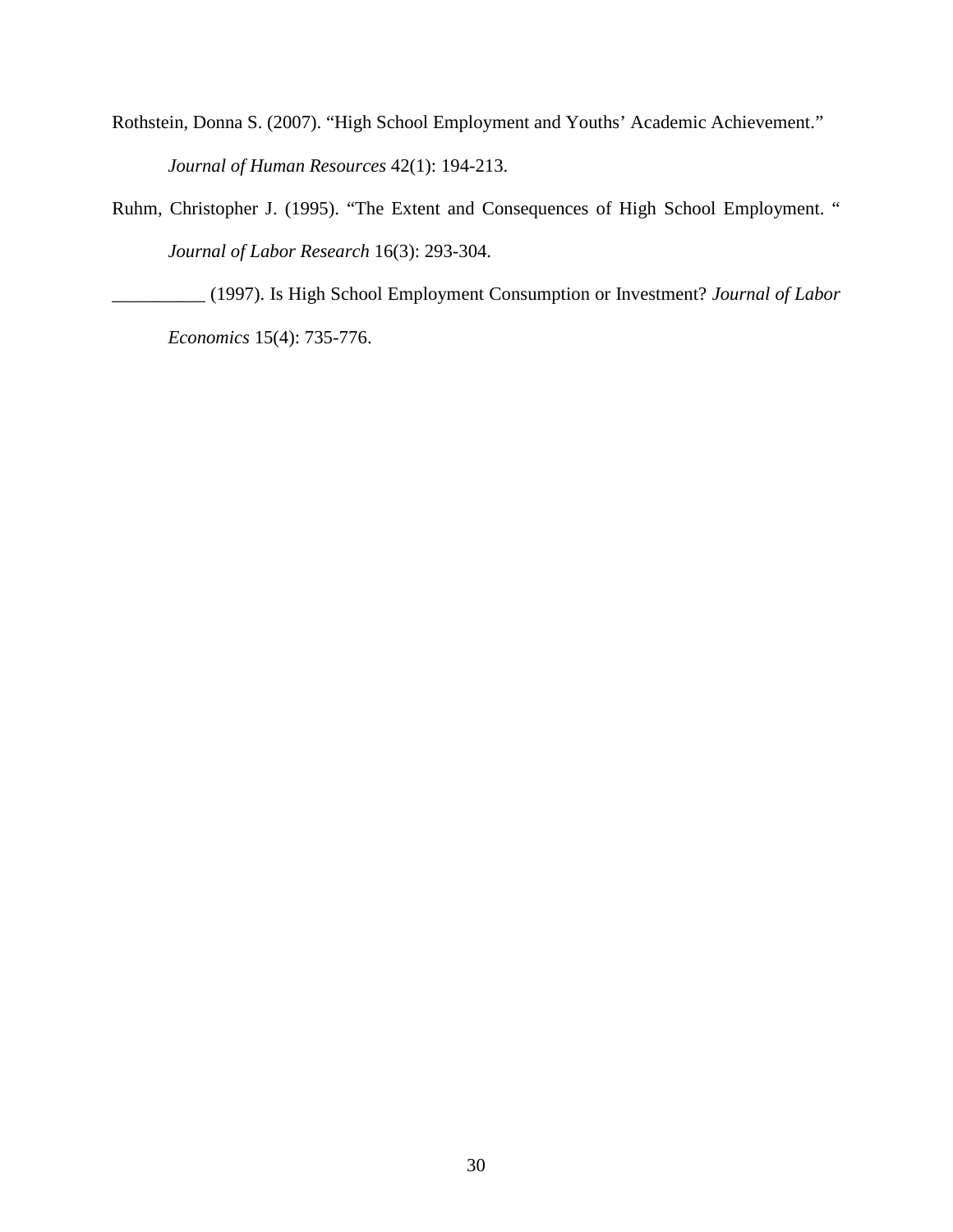

**Figure 1. Distributions of time use across the day**

Notes: Statistics calculated using data from the 2003-5 ATUS; statistics incorporate sampling weights supplied with ATUS.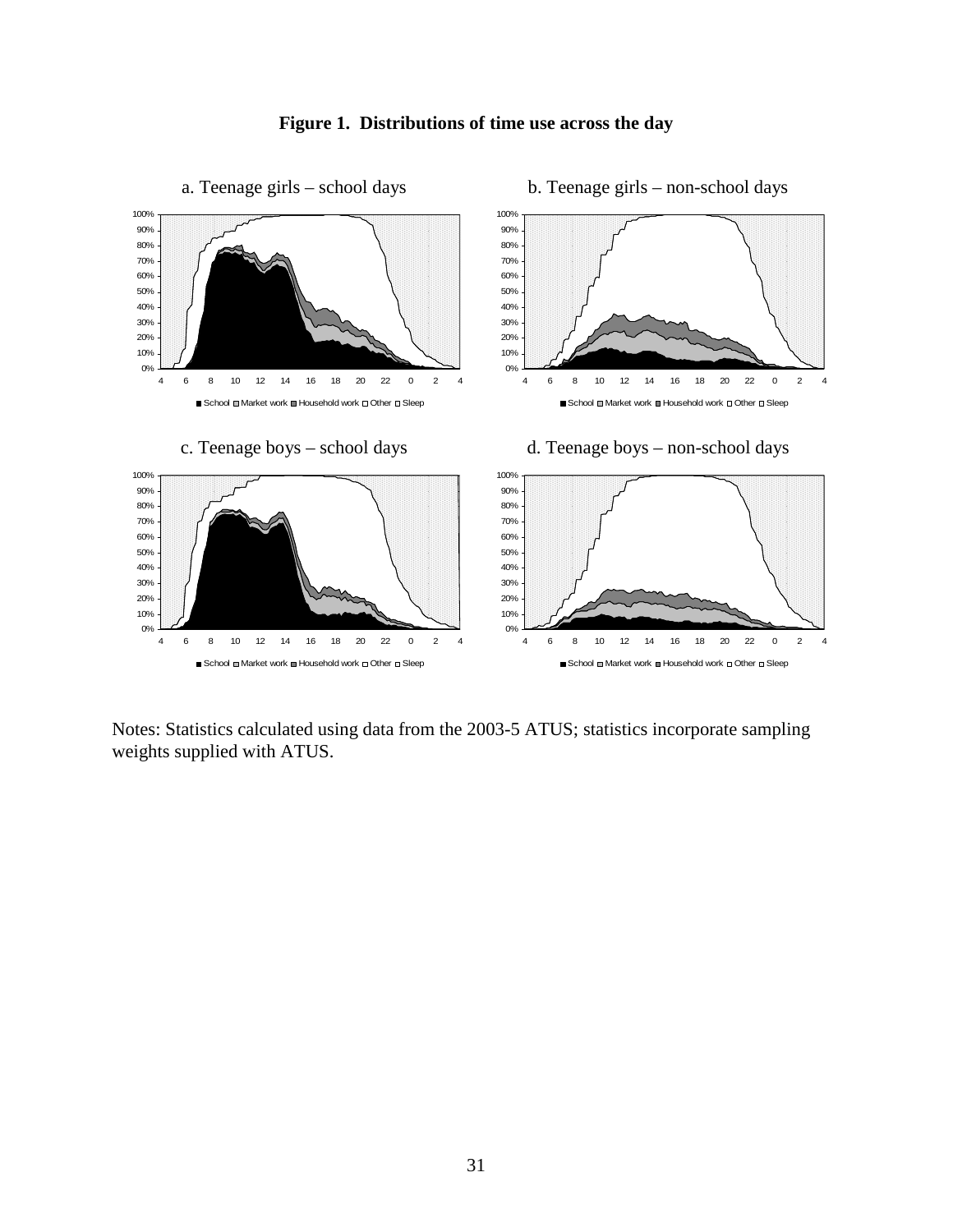|                                                |         | Teenage girls |         | Teenage boys |
|------------------------------------------------|---------|---------------|---------|--------------|
|                                                | Mean    | Std. dev.     | Mean    | Std. dev.    |
|                                                |         |               |         |              |
| <b>Outcome Variables</b>                       |         |               |         |              |
| Minutes spent in school and related activities | 239.42  | 250.00        | 214.01  | 237.31       |
| Any time in school and related activities      | 0.59    | 0.49          | 0.53    | 0.50         |
| Minutes spent in market work                   | 66.15   | 146.46        | 63.24   | 151.96       |
| Any time in market work                        | 0.22    | 0.41          | 0.20    | 0.40         |
| Minutes spent in household work                | 59.67   | 94.13         | 44.93   | 82.04        |
| Any time in household work                     | 0.61    | 0.49          | 0.47    | 0.50         |
| Minutes spent in other activities              | 539.32  | 210.30        | 571.40  | 228.15       |
| Minutes spent in sleep                         | 544.47  | 142.11        | 554.31  | 144.40       |
| <b>Explanatory Variables</b>                   |         |               |         |              |
| Single-parent household                        | 0.28    | 0.45          | 0.24    | 0.45         |
| Earnings information missing for all adults    | 0.05    | 0.21          | 0.03    | 0.17         |
| One adult works                                | 0.90    | 0.30          | 0.89    | 0.31         |
| Earnings information missing for second adult  | 0.43    | 0.50          | 0.38    | 0.49         |
| Second adult works                             | 0.43    | 0.49          | 0.46    | 0.51         |
| Weekly adult earnings                          | 1033.95 | 842.08        | 1011.52 | 789.39       |
| Number of children aged 0-6 in household       | 0.13    | 0.41          | 0.16    | 0.44         |
| Number of children aged 7-11 in household      | 0.28    | 0.54          | 0.27    | 0.54         |
| Number of children aged 12-18 in household     | 0.73    | 0.77          | 0.74    | 0.77         |
| Number of other adults in household            | 0.39    | 0.65          | 0.45    | 0.74         |
| Hispanic                                       | 0.16    | 0.37          | 0.20    | 0.40         |
| <b>Black</b>                                   | 0.16    | 0.36          | 0.16    | 0.36         |
| Urban                                          | 0.82    | 0.38          | 0.84    | 0.36         |
| Age                                            | 16.39   | 1.05          | 16.43   | 1.05         |
| Behind in schooling                            | 0.07    | 0.26          | 0.12    | 0.32         |
| School weekday                                 | 0.52    | 0.50          | 0.51    | 0.50         |
| Weekend or holiday                             | 0.28    | 0.45          | 0.32    | 0.47         |
| State unemployment rate                        | 5.60    | 0.99          | 5.63    | 0.98         |
| Year = $2004$                                  | 0.27    | 0.45          | 0.30    | 0.46         |
| $Year = 2005$                                  | 0.28    | 0.45          | 0.27    | 0.45         |
| Number of respondents                          |         | 1115          |         | 1164         |

# **Table 1. Means and Standard Deviations of Analysis Variables**

Notes: Statistics calculated using data from the 2003-5 ATUS; statistics incorporate sampling weights supplied with ATUS.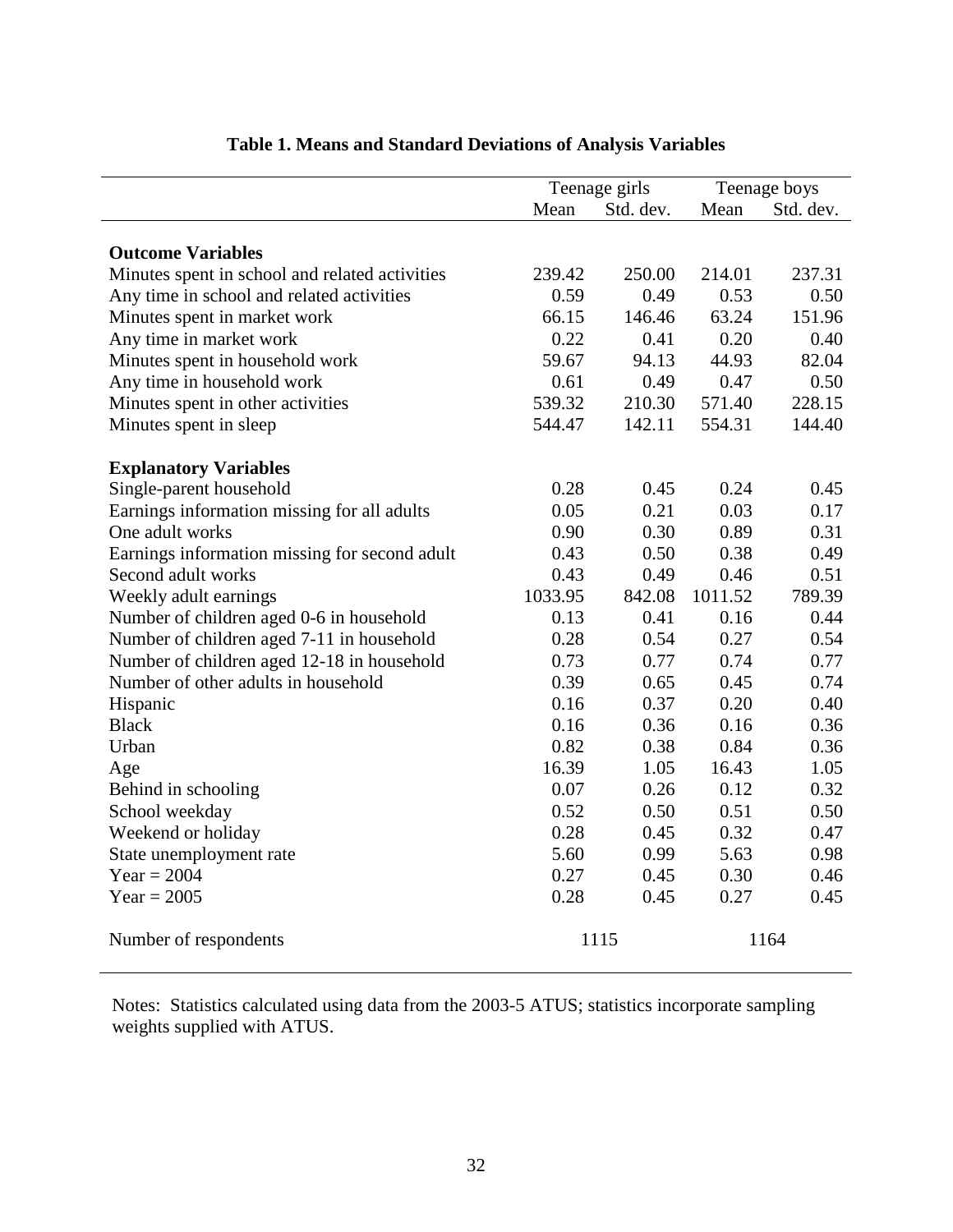## **Table 2. Numbers and percentages of interval transitions**

|                    |                   |                |              | Destination activity |                |                |
|--------------------|-------------------|----------------|--------------|----------------------|----------------|----------------|
|                    |                   | School         | Market work  | HH work              | Other          | Sleep          |
|                    | Sleep             | 24<br>0.01     | 11<br>0.01   | 63<br>0.04           | 1016<br>0.63   | 59593<br>36.88 |
|                    | School            | 25312<br>15.67 | 23<br>0.01   | 148<br>0.09          | 1156<br>0.72   | 58<br>0.04     |
| Origin<br>activity | Market<br>work    | 19<br>0.01     | 7014<br>4.34 | 29<br>0.02           | 306<br>0.19    | 8<br>0.00      |
|                    | Household<br>work | 97<br>0.06     | 30<br>0.02   | 5501<br>3.40         | 973<br>0.60    | 52<br>0.03     |
|                    | Other             | 1244<br>0.77   | 298<br>0.18  | 912<br>0.56          | 56683<br>35.08 | 997<br>0.62    |

## a. Teenage girls

# b. Teenage boys

|                    |                   |                |              | Destination activity |                |                |
|--------------------|-------------------|----------------|--------------|----------------------|----------------|----------------|
|                    |                   | School         | Market work  | HH work              | Other          | Sleep          |
|                    | Sleep             | 57<br>0.03     | 22<br>0.01   | 68<br>0.04           | 1017<br>0.60   | 63358<br>37.59 |
|                    | School            | 23687<br>14.05 | 34<br>0.02   | 80<br>0.05           | 1063<br>0.63   | 47<br>0.03     |
| Origin<br>activity | Market<br>work    | 23<br>0.01     | 6990<br>4.15 | 36<br>0.02           | 300<br>0.18    | 13<br>0.01     |
|                    | Household<br>work | 42<br>0.03     | 24<br>0.01   | 4327<br>2.57         | 797<br>0.47    | 39<br>0.02     |
|                    | Other             | 1102<br>0.65   | 293<br>0.17  | 719<br>0.43          | 63333<br>37.58 | 1065<br>0.63   |

Note: Authors' calculations from the 2003-5 ATUS. Numbers of transitions appear in regular font and percentages appear in bold. Sleep-to-sleep transitions combine transitions with initial and terminal spells and do not include any transitions from initial to terminal spells. Calculations incorporate sampling weights.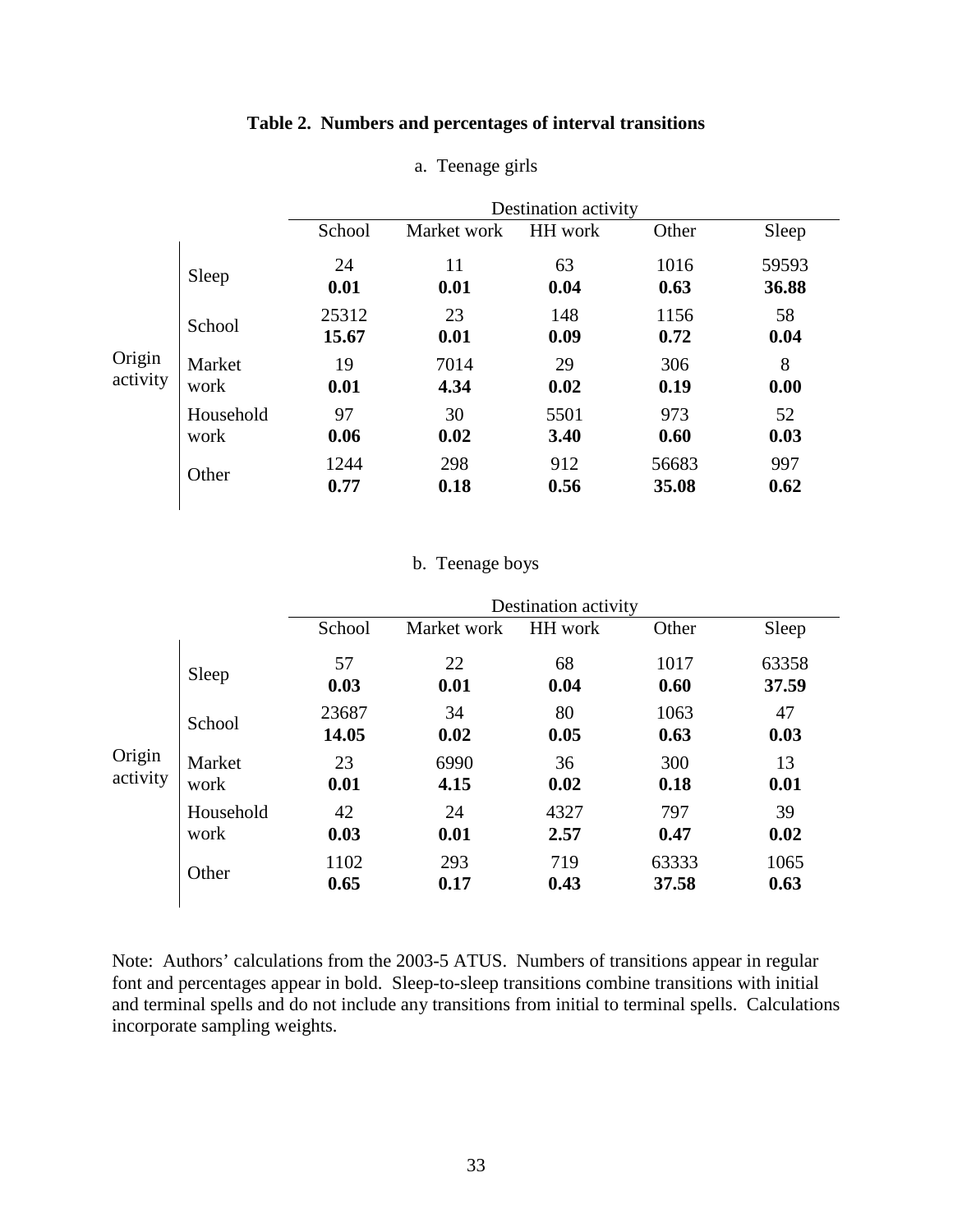|                                  |             |            | Single-destination models of [] to "other" activity |            | Multiple destination models of "other" activity to |                       |             |            |  |
|----------------------------------|-------------|------------|-----------------------------------------------------|------------|----------------------------------------------------|-----------------------|-------------|------------|--|
|                                  | Sleep       |            | Schooling Market work                               | HH work    |                                                    | Schooling Market work | HH work     | Sleep      |  |
|                                  |             |            |                                                     |            |                                                    |                       |             |            |  |
| Household and personal controls: |             |            |                                                     |            |                                                    |                       |             |            |  |
| Single parent household          | $-0.4517**$ | $-0.0588$  | $-0.0652$                                           | $-0.1313$  | 0.0199                                             | 0.2303                | 0.1791      | $-0.1048$  |  |
|                                  | (0.1808)    | (0.1422)   | (0.4014)                                            | (0.1417)   | (0.1362)                                           | (0.2837)              | (0.1406)    | (0.1663)   |  |
| Earnings information             | $-0.1122$   | 0.0721     | 0.7183                                              | 0.0824     | $0.5735**$                                         | $0.8990*$             | $-0.1205$   | $-0.2843$  |  |
| missing for all adults           | (0.3176)    | (0.2469)   | (0.7280)                                            | (0.3003)   | (0.2522)                                           | (0.5353)              | (0.2790)    | (0.2812)   |  |
| Adult in household works         | 0.5137      | 0.5528     | 0.5156                                              | $-0.9330*$ | $-0.0915$                                          | 1.6057                | $-0.4363$   | $-0.1155$  |  |
|                                  | (0.6541)    | (0.4578)   | (1.6441)                                            | (0.5632)   | (0.4708)                                           | (1.0858)              | (0.4860)    | (0.5142)   |  |
| Earnings information             | 0.1714      | $-0.2168$  | $-0.6576$                                           | 0.0156     | $-0.1705$                                          | 0.0246                | 0.0036      | $-0.0747$  |  |
| missing for second adult         | (0.1879)    | (0.1394)   | (0.4759)                                            | (0.1531)   | (0.1371)                                           | (0.3148)              | (0.1517)    | (0.1711)   |  |
| Second adult works               | $-0.0492$   | $-0.2148$  | $-0.3303$                                           | $-0.1580$  | $-0.2441**$                                        | 0.3048                | $-0.1430$   | $-0.1356$  |  |
|                                  | (0.1513)    | (0.1375)   | (0.5161)                                            | (0.1558)   | (0.1231)                                           | (0.2605)              | (0.1333)    | (0.1358)   |  |
| ln(weekly adult earnings)        | $-0.0793$   | $-0.0647$  | $-0.0248$                                           | $0.1815**$ | 0.0725                                             | $-0.1710$             | 0.0668      | 0.0084     |  |
|                                  | (0.0966)    | (0.0684)   | (0.2417)                                            | (0.0839)   | (0.0698)                                           | (0.1537)              | (0.0743)    | (0.0785)   |  |
| Number of children 0-6           | $-0.1064$   | $-0.0310$  | $1.1279**$                                          | $-0.0742$  | $-0.0010$                                          | $-0.2005$             | 0.0879      | 0.0646     |  |
|                                  | (0.1582)    | (0.1330)   | (0.5511)                                            | (0.1197)   | (0.1327)                                           | (0.3250)              | (0.1029)    | (0.1107)   |  |
| Number of children 7-11          | $-0.0328$   | $-0.0636$  | 0.1979                                              | 0.1145     | $-0.0235$                                          | $0.4189**$            | $0.2563***$ | 0.0351     |  |
|                                  | (0.1120)    | (0.0945)   | (0.3037)                                            | (0.0937)   | (0.0927)                                           | (0.1807)              | (0.0871)    | (0.0928)   |  |
| Number of children 12-17         | 0.0604      | 0.0563     | 0.2105                                              | 0.0815     | 0.0552                                             | 0.0851                | 0.0389      | 0.0384     |  |
|                                  | (0.0755)    | (0.0579)   | (0.1793)                                            | (0.0660)   | (0.0519)                                           | (0.1230)              | (0.0584)    | (0.0593)   |  |
| Number of other adults           | $-0.0046$   | 0.0508     | $-0.0317$                                           | 0.0012     | 0.1103                                             | 0.1944                | 0.0295      | 0.0717     |  |
|                                  | (0.0918)    | (0.0936)   | (0.2245)                                            | (0.0792)   | (0.0705)                                           | (0.1530)              | (0.0713)    | (0.0761)   |  |
| Hispanic                         | 0.0793      | $-0.2355*$ | $-0.5960$                                           | 0.0747     | $-0.1195$                                          | $-0.7210**$           | 0.1956      | 0.0842     |  |
|                                  | (0.1558)    | (0.1275)   | (0.5456)                                            | (0.1464)   | (0.1397)                                           | (0.3514)              | (0.1242)    | (0.1119)   |  |
| <b>Black</b>                     | 0.1360      | $-0.1589$  | 0.2252                                              | $-0.0405$  | $-0.0616$                                          | $-0.0204$             | $-0.3139**$ | $-0.2538*$ |  |
|                                  | (0.1601)    | (0.1551)   | (0.4309)                                            | (0.1671)   | (0.1333)                                           | (0.2862)              | (0.1366)    | (0.1391)   |  |
| Age $16$                         | 0.1226      | $-0.0122$  | $-0.1905$                                           | 0.2130     | $-0.0401$                                          | $0.9846***$           | $0.2281*$   | $-0.1417$  |  |
|                                  | (0.1435)    | (0.1203)   | (0.5876)                                            | (0.1403)   | (0.1100)                                           | (0.3284)              | (0.1181)    | (0.1139)   |  |
|                                  |             |            |                                                     |            |                                                    |                       |             |            |  |

**Table 3. Activity Transition Model Results for Teenage Girls**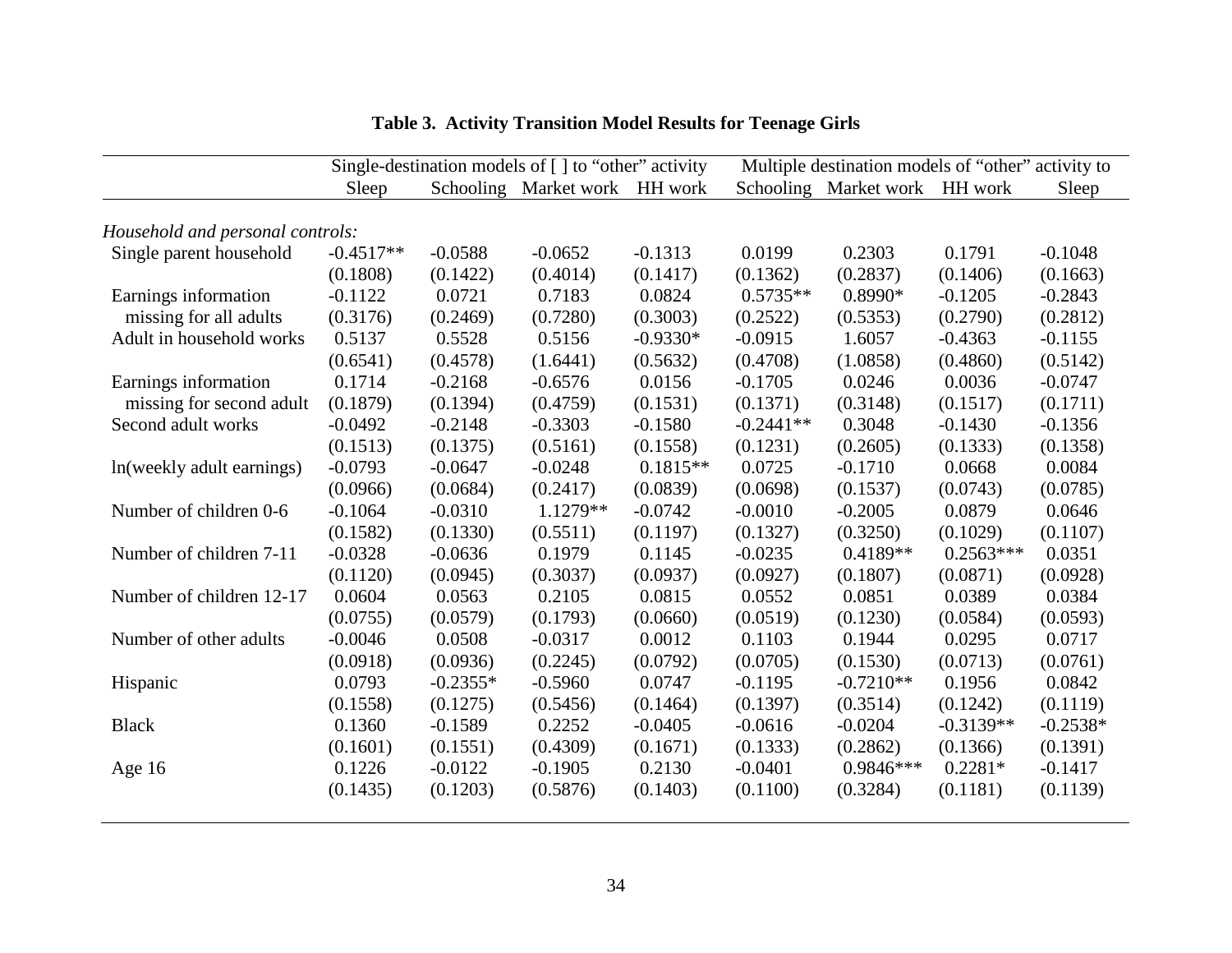|                          | Single-destination models of $\lceil \cdot \rceil$ to "other" activity |             |                       |              |             | Multiple destination models of "other" activity to |             |              |
|--------------------------|------------------------------------------------------------------------|-------------|-----------------------|--------------|-------------|----------------------------------------------------|-------------|--------------|
|                          | Sleep                                                                  |             | Schooling Market work | HH work      |             | Schooling Market work                              | HH work     | Sleep        |
|                          |                                                                        |             |                       |              |             |                                                    |             |              |
| Age 17                   | $-0.0892$                                                              | 0.0408      | $-0.2031$             | 0.2136       | 0.1093      | $1.5515***$                                        | $0.3170***$ | $-0.3339***$ |
|                          | (0.1468)                                                               | (0.1190)    | (0.6147)              | (0.1428)     | (0.1163)    | (0.3145)                                           | (0.1167)    | (0.1257)     |
| Age 18                   | $-0.1607$                                                              | 0.1674      | $-0.7456$             | $0.3089*$    | $-0.2480*$  | 1.7800***                                          | $0.4620***$ | $-0.5244***$ |
|                          | (0.1679)                                                               | (0.1578)    | (0.6317)              | (0.1574)     | (0.1502)    | (0.3434)                                           | (0.1522)    | (0.1565)     |
| Behind in schooling      | 0.1429                                                                 | 0.1251      | $-0.2414$             | $-0.3796*$   | $-0.4805**$ | $-0.2278$                                          | $-0.2211$   | $0.3663**$   |
|                          | (0.2064)                                                               | (0.2100)    | (0.4953)              | (0.1998)     | (0.1872)    | (0.4032)                                           | (0.2007)    | (0.1796)     |
| Urban                    | $-0.1057$                                                              | 0.0221      | $-0.7334*$            | 0.1791       | 0.0866      | 0.1809                                             | 0.0355      | $-0.0522$    |
|                          | (0.1497)                                                               | (0.1360)    | (0.3838)              | (0.1266)     | (0.1181)    | (0.2272)                                           | (0.1120)    | (0.1150)     |
| Unemployment rate        | $-0.0116$                                                              | $-0.1040**$ | $-0.2452*$            | $-0.0833$    | $-0.0873**$ | $-0.2231**$                                        | $-0.0633$   | $-0.0380$    |
|                          | (0.0610)                                                               | (0.0509)    | (0.1307)              | (0.0548)     | (0.0430)    | (0.0996)                                           | (0.0485)    | (0.0481)     |
| Time and date controls:  |                                                                        |             |                       |              |             |                                                    |             |              |
| Spline 7:30 - 9 a.m.     | $0.1500***$                                                            | 0.0058      | $-0.3556*$            | $-0.1755***$ | $-0.0499$   | 0.0554                                             | $-0.0015$   |              |
|                          | (0.0162)                                                               | (0.1613)    | (0.2094)              | (0.0603)     | (0.0417)    | (0.0609)                                           | (0.0422)    |              |
| Spline 9 a.m. - noon     | $0.0658***$                                                            | $0.0958***$ | $0.1512**$            | 0.0280       | $-0.0182$   | $-0.0004$                                          | $-0.0246$   |              |
|                          | (0.0142)                                                               | (0.0354)    | (0.0648)              | (0.0189)     | (0.0219)    | (0.0368)                                           | (0.0176)    |              |
| Spline noon $-3$ p.m.    |                                                                        | 0.0217      | $-0.0250$             | 0.0003       | $-0.0236$   | 0.0233                                             | $-0.0084$   |              |
|                          |                                                                        | (0.0215)    | (0.0297)              | (0.0140)     | (0.0217)    | (0.0315)                                           | (0.0133)    |              |
| Spline 3 - 6 p.m.        |                                                                        | 0.0115      | $0.0552*$             | 0.0226       | $-0.0062$   | $-0.0537$                                          | $-0.0047$   |              |
|                          |                                                                        | (0.0248)    | (0.0331)              | (0.0156)     | (0.0220)    | (0.0347)                                           | (0.0144)    |              |
| Spline $6 - 9$ p.m.      |                                                                        | 0.0026      | $-0.0477$             | 0.0100       | $-0.0158$   | $-0.0663$                                          | $-0.0262*$  | $0.2784***$  |
|                          |                                                                        | (0.0241)    | (0.0406)              | (0.0191)     | (0.0207)    | (0.0406)                                           | (0.0148)    | (0.0360)     |
| Spline 9 p.m. - midnight |                                                                        | $0.0714**$  | $0.2033***$           | $0.0429*$    |             |                                                    | $-0.0202$   | $0.1208***$  |
|                          |                                                                        | (0.0337)    | (0.0565)              | (0.0234)     |             |                                                    | (0.0217)    | (0.0115)     |
| School weekday           | $1.6661***$                                                            | 1.4650      | $-2.1554$             | $-0.1540$    | 0.5074      | $-2.9776***$                                       | $-0.8169*$  | $-0.7404$    |
|                          | (0.1847)                                                               | (1.7216)    | (3.1668)              | (0.6945)     | (0.3933)    | (1.0792)                                           | (0.4709)    | (0.8774)     |
| School weekday x         | $-0.1384***$                                                           | $-0.2160$   | 0.2519                | 0.0458       | $0.1410***$ | $0.2529**$                                         | 0.0686      |              |
| spline 7:30 - 10 a.m.    | (0.0293)                                                               | (0.1653)    | (0.2743)              | (0.0855)     | (0.0448)    | (0.1120)                                           | (0.0625)    |              |
| School weekday x         | $-0.0126$                                                              | 0.0205      | 0.0136                | $-0.0148$    | $-0.0454*$  | $-0.0804$                                          | $-0.0080$   |              |
| spline 9 a.m. - noon     | (0.0303)                                                               | (0.0394)    | (0.1151)              | (0.0428)     | (0.0271)    | (0.0608)                                           | (0.0361)    |              |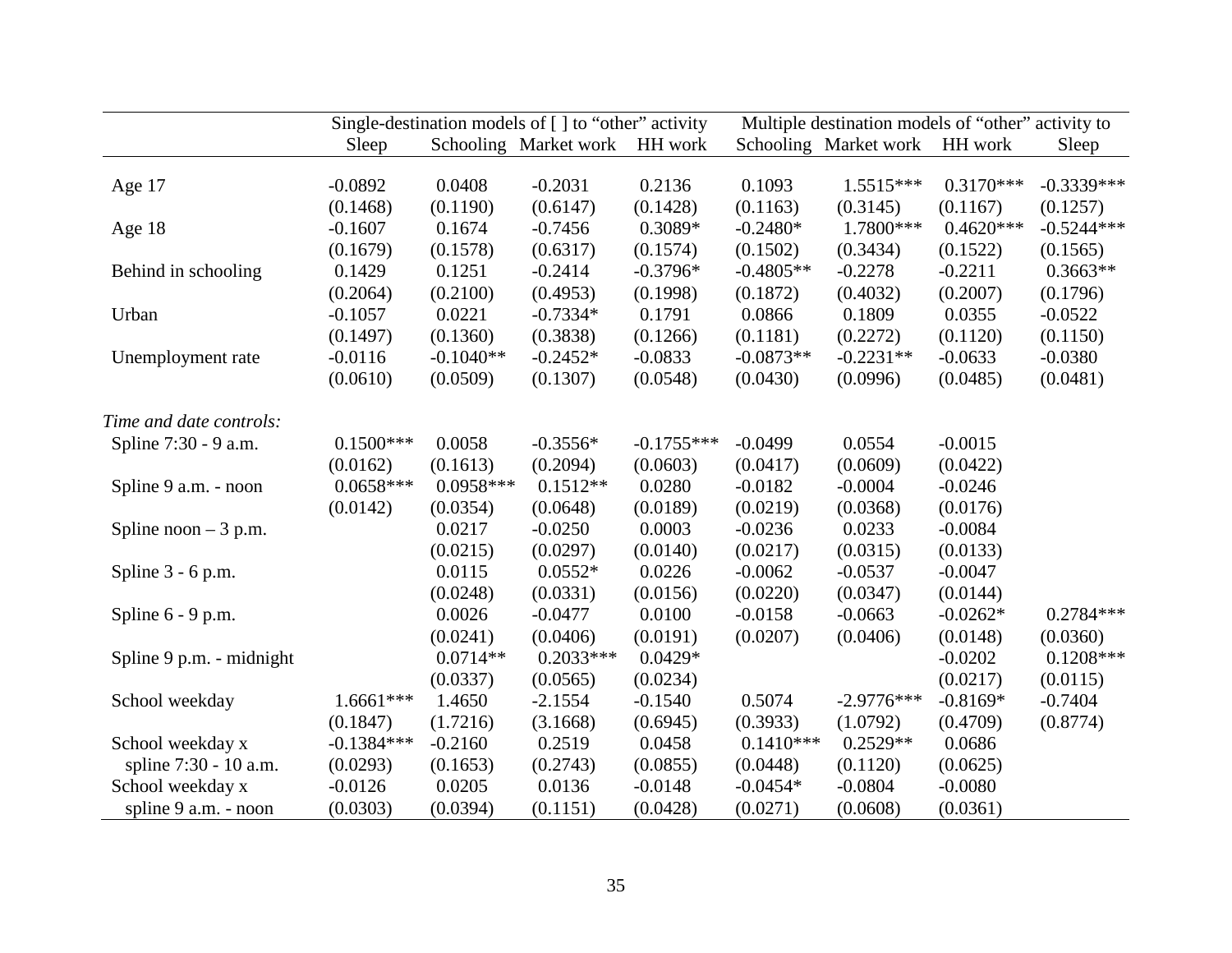|                                         |           |                         | Single-destination models of [] to "other" activity |                    |                          | Multiple destination models of "other" activity to |                       |                       |  |  |
|-----------------------------------------|-----------|-------------------------|-----------------------------------------------------|--------------------|--------------------------|----------------------------------------------------|-----------------------|-----------------------|--|--|
|                                         | Sleep     |                         | Schooling Market Work HH work                       |                    |                          | Schooling Market Work HH work                      |                       | Sleep                 |  |  |
|                                         |           |                         |                                                     |                    |                          |                                                    |                       |                       |  |  |
| School weekday x                        |           | 0.0283                  | $-0.0332$                                           | 0.0031             | $-0.1043***$             | 0.0745                                             | $0.0435**$            |                       |  |  |
| spline noon - 3 p.m.                    |           | (0.0250)                | (0.0756)                                            | (0.0269)           | (0.0267)                 | (0.0481)                                           | (0.0219)              |                       |  |  |
| School weekday x                        |           | $0.0452*$               | $-0.0518$                                           | $-0.0105$          | 0.0311                   | $-0.0008$                                          | $-0.0472**$           |                       |  |  |
| spline $3 - 6$ p.m.                     |           | (0.0273)                | (0.0529)                                            | (0.0223)           | (0.0256)                 | (0.0518)                                           | (0.0191)              |                       |  |  |
| School weekday x                        |           | 0.0101                  | $0.0943*$                                           | $-0.0076$          | $-0.0289$                | $-0.0042$                                          | 0.0030                | 0.0786                |  |  |
| spline $6 - 9$ p.m.                     |           | (0.0280)                | (0.0517)                                            | (0.0285)           | (0.0240)                 | (0.0723)                                           | (0.0231)              | (0.0519)              |  |  |
| School weekday x                        |           | $-0.0555$               | $-0.1085$                                           | 0.0147             |                          |                                                    | 0.0123                | $-0.0332**$           |  |  |
| spline 9 p.m. - midnight                |           | (0.0388)                | (0.1068)                                            | (0.0424)           |                          |                                                    | (0.0344)              | (0.0158)              |  |  |
| Weekend or holiday                      | 0.0270    | 0.2267                  | $-0.0216$                                           | $-0.1637$          | $-0.0139$                | $-0.6933***$                                       | $-0.0160$             | $-0.2832**$           |  |  |
|                                         | (0.1374)  | (0.2061)                | (0.3194)                                            | (0.1460)           | (0.1763)                 | (0.2319)                                           | (0.1356)              | (0.1382)              |  |  |
| $Year = 2004$                           | $-0.0274$ | 0.0179                  | 0.2757                                              | $-0.1130$          | $-0.0376$                | $-0.4651**$                                        | $-0.1481$             | 0.0486                |  |  |
|                                         | (0.1321)  | (0.1068)                | (0.3182)                                            | (0.1272)           | (0.1071)                 | (0.2342)                                           | (0.1080)              | (0.1147)              |  |  |
| $Year = 2005$                           | $-0.0002$ | 0.1573                  | $-0.2086$                                           | 0.0463             | $-0.1470$                | $-0.3224$                                          | $-0.2995**$           | 0.1187                |  |  |
|                                         | (0.1417)  | (0.1159)                | (0.3422)                                            | (0.1169)           | (0.1017)                 | (0.2298)                                           | (0.1185)              | (0.1152)              |  |  |
|                                         |           |                         |                                                     |                    |                          |                                                    |                       |                       |  |  |
| Spell and cumulative duration controls: |           |                         |                                                     |                    |                          |                                                    |                       |                       |  |  |
| Duration first 10 minutes               |           |                         |                                                     |                    | $-0.0442$                | 0.2663                                             | 1.3946***             | 1.6004 ***            |  |  |
|                                         |           | $0.1059***$             | $0.1696***$                                         | $-0.0523***$       | (0.1507)<br>$-0.0635***$ | (0.2849)<br>$-0.1631***$                           | (0.1571)<br>$-0.0189$ | (0.2127)<br>0.0054    |  |  |
| Duration spline 0-2 hours               |           | (0.0182)                | (0.0478)                                            | (0.0194)           | (0.0174)                 | (0.0376)                                           | (0.0177)              | (0.0219)              |  |  |
|                                         |           | $0.0616***$             | $0.1084***$                                         | 0.0039             | $-0.0494**$              | $-0.0221$                                          | 0.0252                | $-0.0421**$           |  |  |
| Duration spline 2-4 hours               |           | (0.0128)                | (0.0331)                                            | (0.0306)           | (0.0205)                 | (0.0508)                                           | (0.0173)              | (0.0174)              |  |  |
| Duration spline 4-6 hours               |           | $-0.0938***$            | $0.1807***$                                         | 0.0094             | 0.0300                   | $-0.0614$                                          | $-0.0307$             | 0.0229                |  |  |
|                                         |           |                         |                                                     |                    |                          |                                                    |                       |                       |  |  |
|                                         |           | (0.0192)<br>$0.1488***$ | (0.0557)<br>$-0.0695$                               | (0.0605)<br>0.0022 | (0.0296)<br>$-0.0286$    | (0.0746)<br>0.0761                                 | (0.0222)<br>0.0250    | (0.0186)<br>$-0.0093$ |  |  |
| Duration spline 6-8 hours               |           |                         |                                                     |                    |                          |                                                    |                       |                       |  |  |
|                                         |           | (0.0274)                | (0.0846)                                            | (0.1473)           | (0.0339)                 | (0.0869)                                           | (0.0229)              | (0.0154)              |  |  |
| Duration spline 8+ hours                |           | $-0.0417$               | $0.3532**$                                          |                    |                          |                                                    |                       |                       |  |  |
| Cumulative time in                      |           | (0.0479)<br>$-0.0105*$  | (0.1770)<br>$-0.0152$                               | 0.0006             | $0.0220***$              | $-0.0394***$                                       | 0.0063                | 0.0023                |  |  |
|                                         |           |                         |                                                     |                    |                          |                                                    |                       |                       |  |  |
| schooling                               |           | (0.0061)                | (0.0183)                                            | (0.0055)           | (0.0064)                 | (0.0140)                                           | (0.0063)              | (0.0032)              |  |  |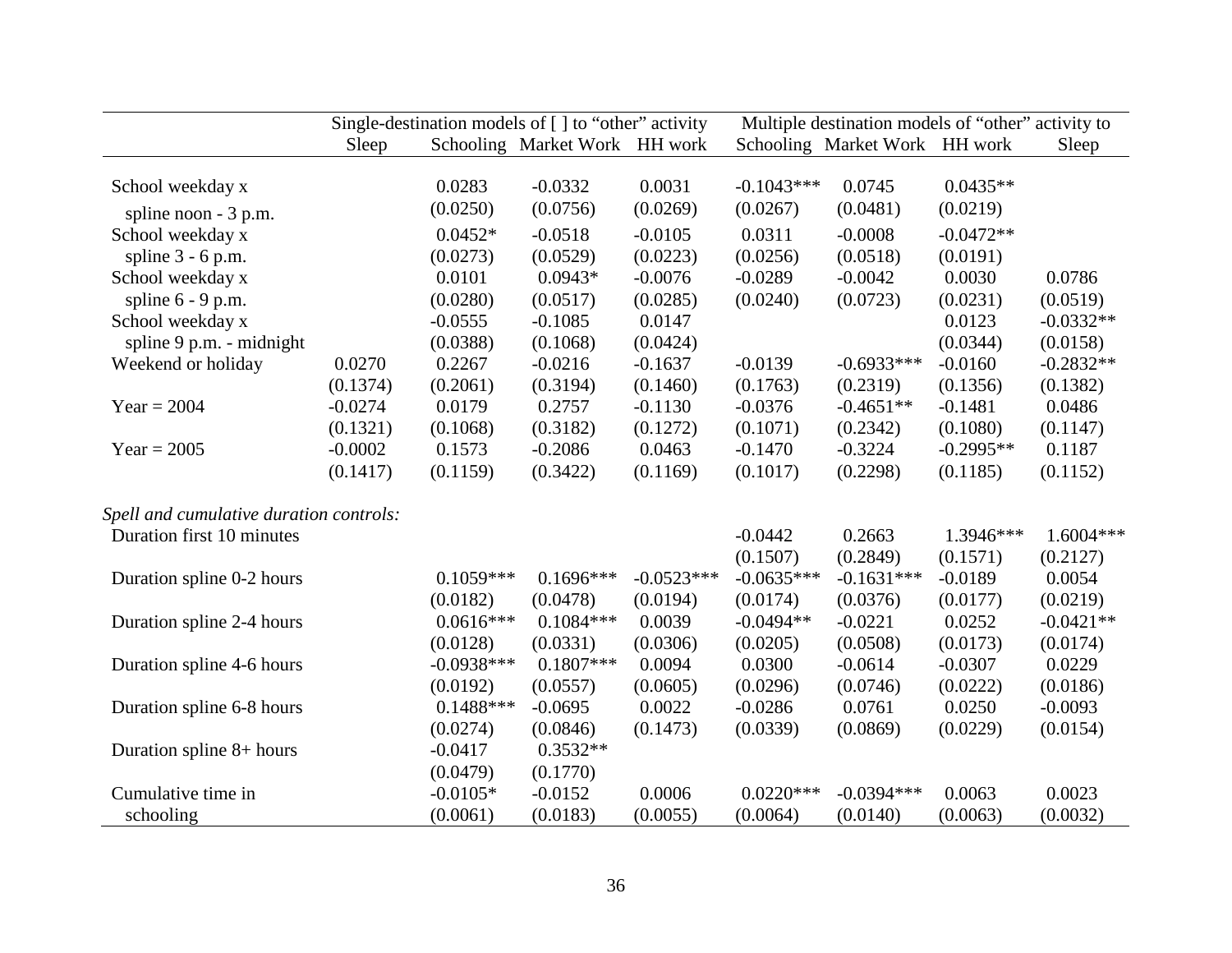|                                    |              |                               | Single-destination models of [] to "other" activity |             | Multiple destination models of "other" activity to |                               |              |              |
|------------------------------------|--------------|-------------------------------|-----------------------------------------------------|-------------|----------------------------------------------------|-------------------------------|--------------|--------------|
|                                    | Sleep        | Schooling Market Work HH work |                                                     |             |                                                    | Schooling Market Work HH work |              | Sleep        |
|                                    |              |                               |                                                     |             |                                                    |                               |              |              |
| Cumulative time in                 |              | $-0.0001$                     | $-0.0042$                                           | 0.0039      | 0.0004                                             | $-0.0002$                     | 0.0045       | $-0.0020$    |
| market work                        |              | (0.0097)                      | (0.0180)                                            | (0.0072)    | (0.0091)                                           | (0.0162)                      | (0.0071)     | (0.0051)     |
| Cumulative time in                 |              | 0.0098                        | $-0.1307***$                                        | $-0.0139$   | $-0.0173$                                          | $-0.0577**$                   | 0.0094       | $-0.0020$    |
| household work                     |              | (0.0144)                      | (0.0410)                                            | (0.0102)    | (0.0113)                                           | (0.0272)                      | (0.0102)     | (0.0062)     |
| Cumulative time in                 |              | $-0.0073$                     | $-0.0272$                                           | 0.0022      | $-0.0379***$                                       | $-0.0389***$                  | $-0.0017$    | $-0.0108**$  |
| sleep                              |              | (0.0080)                      | (0.0188)                                            | (0.0067)    | (0.0078)                                           | (0.0146)                      | (0.0083)     | (0.0055)     |
| Intercept                          | $-6.3019***$ | $-5.3014***$                  | $-5.4159$                                           | $-0.3966$   | $-1.9944***$                                       | $-4.7617***$                  | $-4.0263***$ | $-8.0522***$ |
|                                    | (0.5005)     | (1.7403)                      | (3.4280)                                            | (0.7492)    | (0.5538)                                           | (1.4322)                      | (0.6460)     | (0.7818)     |
| 30 minute indicator                | 2.5658***    | $0.5134***$                   | 0.3425                                              | $0.7587***$ | $0.5742***$                                        | 0.3889                        | $0.4984***$  | $0.6109***$  |
|                                    | (0.1423)     | (0.1020)                      | (0.2621)                                            | (0.1085)    | (0.0917)                                           | (0.2569)                      | (0.1119)     | (0.1068)     |
| 60 minute indicator                | $0.8905***$  | $0.4830***$                   | $-0.1373$                                           | $0.5206***$ | 0.1925                                             | 0.3755                        | $0.2224*$    | 0.0093       |
|                                    | (0.0956)     | (0.1103)                      | (0.3111)                                            | (0.1531)    | (0.1302)                                           | (0.3296)                      | (0.1305)     | (0.1254)     |
| Unobserved heterogeneity controls: |              |                               |                                                     |             |                                                    |                               |              |              |
| $\lambda_{jk}$                     | 0.0063       | $0.2260***$                   | 2.2913***                                           | 0.0789      | $0.1790**$                                         | 1.0000                        | $0.3739**$   | $-0.0358$    |
|                                    | (0.0864)     | (0.0771)                      | (0.6266)                                            | (0.1141)    | (0.0854)                                           |                               | (0.1549)     | (0.0613)     |
|                                    | point 1      | point 2                       | point 3                                             | point 4     | weight 1                                           | weight 2                      | weight 3     |              |
|                                    | $-3.2400$    | 0.9334                        | $2.2734**$                                          | 4.0060***   | $-1.3277***$                                       | 0.0521                        | 2.3434 ***   |              |
|                                    |              | (0.9859)                      | (1.0983)                                            | (1.3664)    | (0.3112)                                           | (0.1763)                      | (0.3200)     |              |
|                                    |              |                               |                                                     |             |                                                    |                               |              |              |

Notes: Transition models, described in the text, are estimated using data for 1,115 teenage girls from the 2003-5 ATUS and incorporate sampling weights supplied with the ATUS. The log likelihood value is -28,405.56. Estimated standard errors appear in parentheses.

\* Significant at .10 level.

\* Significant at .10 level. \*\* Significant at .05 level. \*\*\* Significant at .01 level.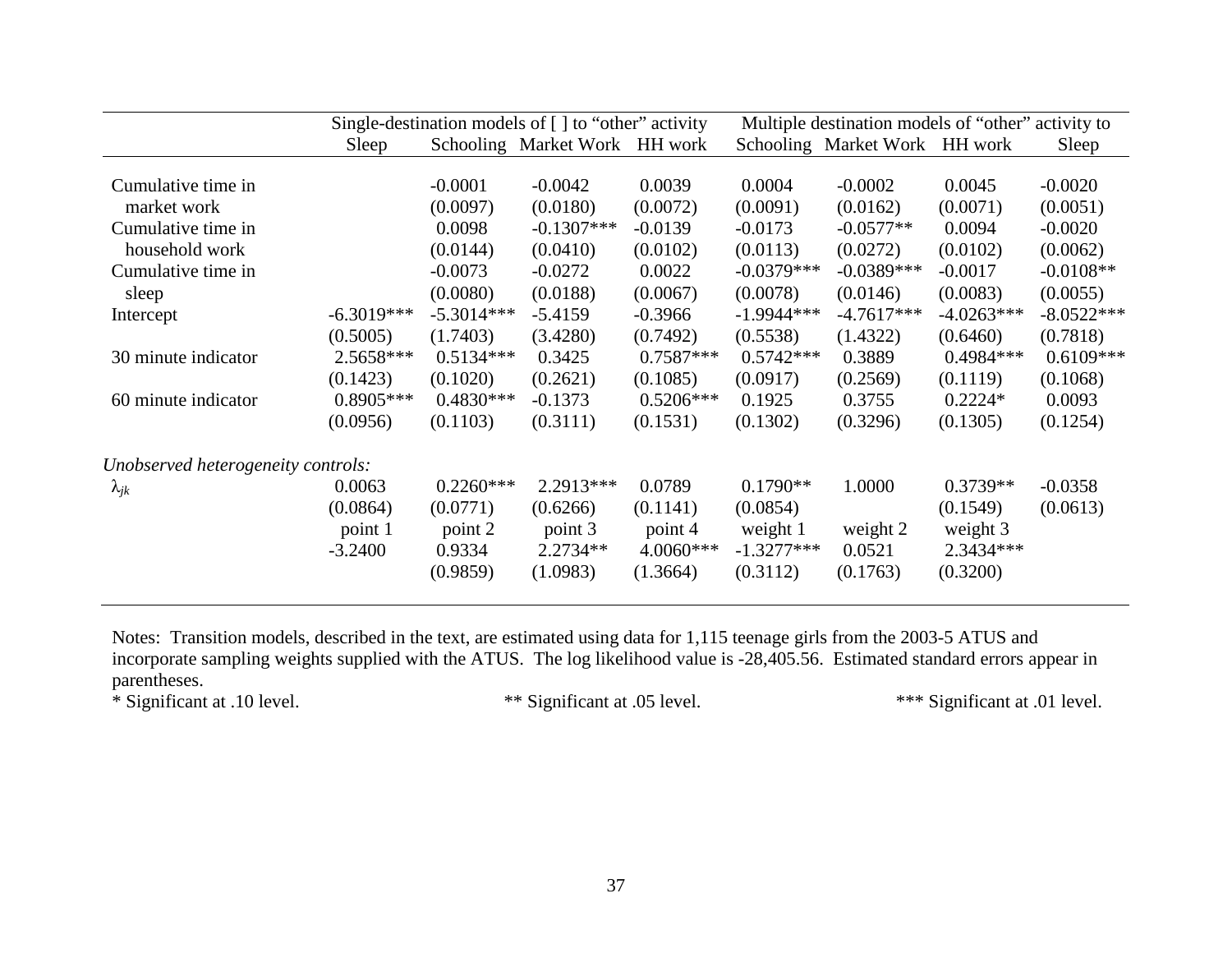|                                  | Single-destination models of [] to "other" activity |           |                               |             | Multiple destination models of "other" activity to |                               |            |              |  |
|----------------------------------|-----------------------------------------------------|-----------|-------------------------------|-------------|----------------------------------------------------|-------------------------------|------------|--------------|--|
|                                  | Sleep                                               |           | Schooling Market work HH work |             |                                                    | Schooling Market work HH work |            | Sleep        |  |
| Household and personal controls: |                                                     |           |                               |             |                                                    |                               |            |              |  |
| Single parent household          | $-0.1531$                                           | $-0.0213$ | 0.3133                        | 0.0416      | $-0.1649$                                          | $-0.1024$                     | $-0.3060*$ | $-0.1669$    |  |
|                                  | (0.1783)                                            | (0.1455)  | (0.4364)                      | (0.1985)    | (0.1553)                                           | (0.3591)                      | (0.1800)   | (0.1576)     |  |
| Earnings information             | 0.2580                                              | 0.1451    | 1.3617                        | 0.0827      | $-0.0473$                                          | 0.2248                        | $-0.2635$  | 0.1143       |  |
| missing for all adults           | (0.4035)                                            | (0.2786)  | (1.0236)                      | (0.6315)    | (0.4145)                                           | (0.8012)                      | (0.3633)   | (0.3232)     |  |
| Adult in household works         | 1.1493**                                            | $-0.6696$ | $-0.4265$                     | 0.4096      | $-0.2370$                                          | 0.1729                        | $-0.1881$  | $1.2470***$  |  |
|                                  | (0.5540)                                            | (0.5356)  | (1.7688)                      | (0.6674)    | (0.4688)                                           | (1.3239)                      | (0.5567)   | (0.3568)     |  |
| Earnings information             | $-0.0553$                                           | $-0.0183$ | $-0.1521$                     | $-0.2674$   | 0.0351                                             | $-0.1728$                     | 0.2284     | $-0.0384$    |  |
| missing for second adult         | (0.1836)                                            | (0.1510)  | (0.4182)                      | (0.2134)    | (0.1407)                                           | (0.3761)                      | (0.1827)   | (0.1585)     |  |
| Second adult works               | $-0.0412$                                           | $-0.0537$ | 0.2138                        | $-0.2557$   | $-0.0065$                                          | $-0.2810$                     | $-0.0282$  | 0.0774       |  |
|                                  | (0.1487)                                            | (0.1209)  | (0.3301)                      | (0.1968)    | (0.1192)                                           | (0.3024)                      | (0.1432)   | (0.1209)     |  |
| In(weekly adult earnings)        | $-0.1468*$                                          | 0.1174    | 0.1043                        | $-0.0124$   | 0.0587                                             | 0.0860                        | 0.0217     | $-0.2197***$ |  |
|                                  | (0.0821)                                            | (0.0786)  | (0.2443)                      | (0.1010)    | (0.0691)                                           | (0.2037)                      | (0.0809)   | (0.0516)     |  |
| Number of children 0-6           | 0.0379                                              | 0.0015    | $-0.7049$                     | 0.0013      | $-0.0839$                                          | $-0.3277$                     | 0.0719     | 0.0305       |  |
|                                  | (0.1307)                                            | (0.1063)  | (0.6160)                      | (0.1448)    | (0.1421)                                           | (0.3479)                      | (0.1306)   | (0.1168)     |  |
| Number of children 7-11          | 0.1190                                              | 0.0564    | 0.0944                        | $-0.2811**$ | $-0.0472$                                          | 0.0568                        | 0.1135     | $-0.0162$    |  |
|                                  | (0.0925)                                            | (0.0812)  | (0.2471)                      | (0.1210)    | (0.0924)                                           | (0.1817)                      | (0.0953)   | (0.0743)     |  |
| Number of children 12-17         | 0.0230                                              | 0.0259    | $-0.2759$                     | $-0.0659$   | $-0.0551$                                          | 0.0862                        | $-0.0428$  | 0.0905       |  |
|                                  | (0.0721)                                            | (0.0638)  | (0.2004)                      | (0.0910)    | (0.0607)                                           | (0.1496)                      | (0.0709)   | (0.0614)     |  |
| Number of other adults           | $-0.0393$                                           | $-0.0774$ | $-0.1116$                     | $-0.0235$   | $-0.0844$                                          | $-0.1407$                     | 0.0032     | $-0.0226$    |  |
|                                  | (0.0801)                                            | (0.0730)  | (0.2034)                      | (0.0864)    | (0.0573)                                           | (0.1823)                      | (0.0738)   | (0.0577)     |  |
| Hispanic                         | $-0.1375$                                           | $-0.0337$ | $-0.1191$                     | $-0.1152$   | 0.0342                                             | $-0.6090*$                    | $-0.1084$  | 0.0421       |  |
|                                  | (0.1333)                                            | (0.1309)  | (0.5762)                      | (0.1721)    | (0.1197)                                           | (0.3547)                      | (0.1507)   | (0.1236)     |  |
| <b>Black</b>                     | $-0.2247$                                           | $-0.0116$ | 0.0258                        | $0.6519***$ | $-0.2448$                                          | 0.2823                        | 0.1248     | $-0.3603**$  |  |
|                                  | (0.1502)                                            | (0.1891)  | (0.3803)                      | (0.1880)    | (0.1829)                                           | (0.3349)                      | (0.1631)   | (0.1415)     |  |
| Age $16$                         | $-0.1149$                                           | $-0.1464$ | 0.1144                        | 0.0661      | $-0.0504$                                          | $0.8544**$                    | $-0.0040$  | $-0.1786$    |  |
|                                  | (0.1375)                                            | (0.1118)  | (0.4462)                      | (0.1817)    | (0.1145)                                           | (0.3387)                      | (0.1517)   | (0.1157)     |  |
|                                  |                                                     |           |                               |             |                                                    |                               |            |              |  |

**Table 4. Activity Transition Model Results for Teenage Boys**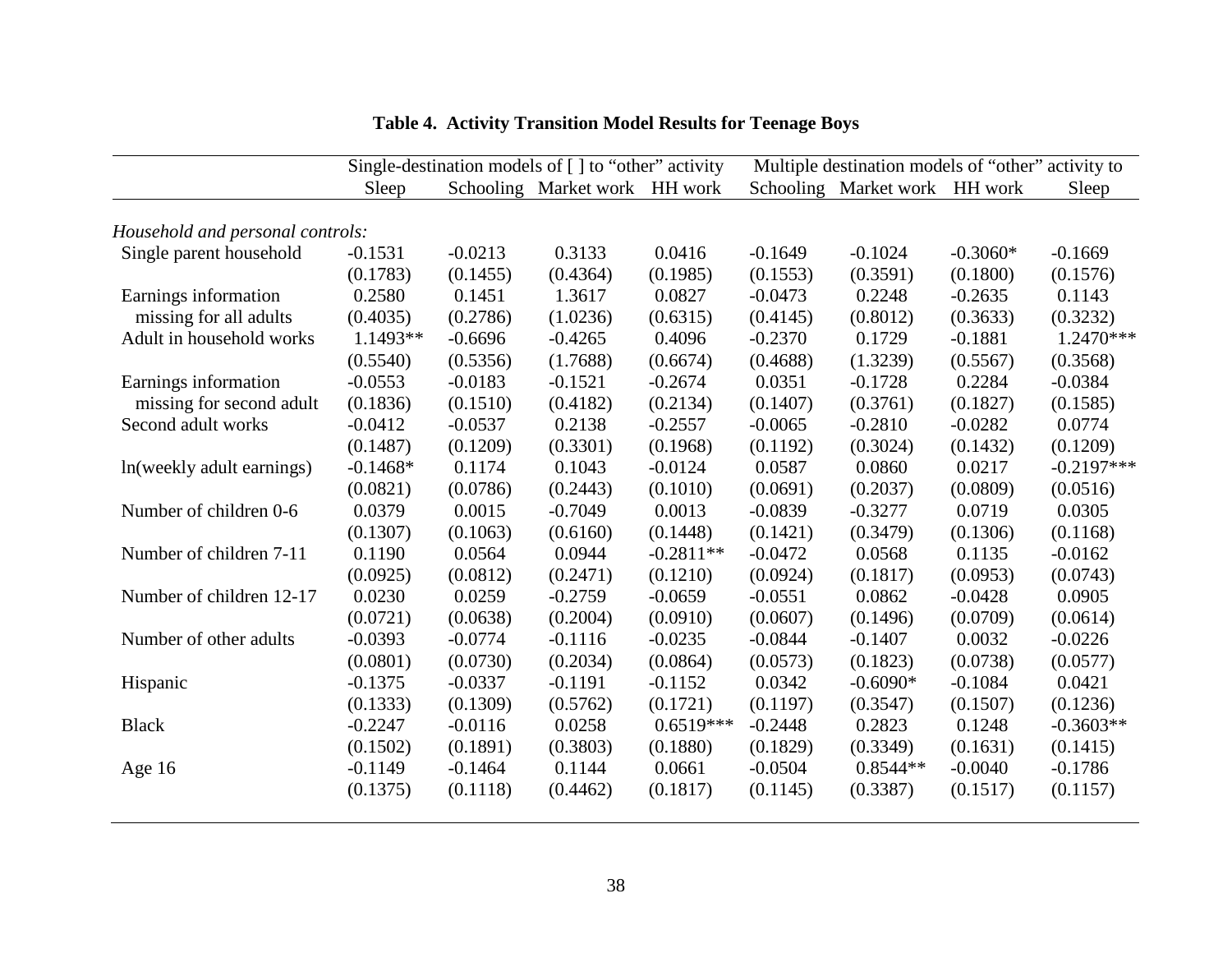|                          | Single-destination models of $\lceil \cdot \rceil$ to "other" activity |            |                               |             | Multiple destination models of "other" activity to |                               |            |              |  |
|--------------------------|------------------------------------------------------------------------|------------|-------------------------------|-------------|----------------------------------------------------|-------------------------------|------------|--------------|--|
|                          | Sleep                                                                  |            | Schooling Market work HH work |             |                                                    | Schooling Market work HH work |            | Sleep        |  |
|                          |                                                                        |            |                               |             |                                                    |                               |            |              |  |
| Age 17                   | 0.0592                                                                 | 0.0023     | 0.0720                        | $-0.1584$   | 0.0133                                             | 1.5420***                     | 0.2254     | $-0.3839***$ |  |
|                          | (0.1389)                                                               | (0.1126)   | (0.4117)                      | (0.1898)    | (0.1127)                                           | (0.3444)                      | (0.1631)   | (0.1113)     |  |
| Age 18                   | $-0.3456**$                                                            | $-0.1418$  | $-0.2535$                     | $-0.4390**$ | $-0.3495**$                                        | $1.1681***$                   | 0.2582     | $-0.7220***$ |  |
|                          | (0.1563)                                                               | (0.1511)   | (0.4330)                      | (0.1976)    | (0.1466)                                           | (0.3869)                      | (0.1712)   | (0.1433)     |  |
| Behind in schooling      | $-0.0968$                                                              | $-0.0897$  | $-0.3507$                     | $-0.1300$   | $-0.1986$                                          | 0.2673                        | 0.1225     | 0.1509       |  |
|                          | (0.1693)                                                               | (0.2081)   | (0.3915)                      | (0.1768)    | (0.1629)                                           | (0.3605)                      | (0.1874)   | (0.1327)     |  |
| Metro                    | $-0.0189$                                                              | $-0.1204$  | $0.8427**$                    | $0.4647***$ | 0.0559                                             | 0.1232                        | $-0.0663$  | 0.1312       |  |
|                          | (0.1452)                                                               | (0.1373)   | (0.3549)                      | (0.1689)    | (0.1239)                                           | (0.3338)                      | (0.1519)   | (0.1210)     |  |
| Unemployment rate        | 0.0039                                                                 | $0.0747*$  | 0.1135                        | 0.0346      | 0.0441                                             | $-0.2496**$                   | $-0.1084*$ | $-0.0085$    |  |
|                          | (0.0509)                                                               | (0.0453)   | (0.1103)                      | (0.0669)    | (0.0488)                                           | (0.1129)                      | (0.0576)   | (0.0539)     |  |
| Time and date controls:  |                                                                        |            |                               |             |                                                    |                               |            |              |  |
| Spline 7:30 - 9 a.m.     | $0.1524***$                                                            | $-0.0907$  | 0.0576                        | $-0.0809*$  | $-0.1219***$                                       | $-0.0522$                     | 0.0189     |              |  |
|                          | (0.0154)                                                               | (0.0937)   | (0.3505)                      | (0.0464)    | (0.0425)                                           | (0.0587)                      | (0.0423)   |              |  |
| Spline 9 a.m. - noon     | $0.0730***$                                                            | $0.0937**$ | 0.0810                        | 0.0328      | $-0.0052$                                          | 0.0012                        | $-0.0139$  |              |  |
|                          | (0.0132)                                                               | (0.0409)   | (0.0545)                      | (0.0248)    | (0.0345)                                           | (0.0344)                      | (0.0192)   |              |  |
| Spline noon - 3 p.m.     |                                                                        | $-0.0233$  | $-0.0146$                     | $-0.0061$   | $-0.0343$                                          | $-0.0024$                     | $-0.0075$  |              |  |
|                          |                                                                        | (0.0257)   | (0.0380)                      | (0.0180)    | (0.0284)                                           | (0.0349)                      | (0.0167)   |              |  |
| Spline $3 - 6$ p.m.      |                                                                        | $0.0506**$ | 0.0341                        | $0.0331*$   | 0.0338                                             | 0.0044                        | 0.0012     |              |  |
|                          |                                                                        | (0.0256)   | (0.0360)                      | (0.0198)    | (0.0240)                                           | (0.0324)                      | (0.0171)   |              |  |
| Spline $6 - 9$ p.m.      |                                                                        | 0.0082     | 0.0109                        | 0.0214      | $-0.0524**$                                        | $-0.1325**$                   | $-0.0261$  | $0.2795***$  |  |
|                          |                                                                        | (0.0298)   | (0.0388)                      | (0.0196)    | (0.0212)                                           | (0.0577)                      | (0.0170)   | (0.0329)     |  |
| Spline 9 p.m. - midnight |                                                                        | 0.0412     | $0.1120**$                    | 0.0174      |                                                    |                               | 0.0169     | $0.1061***$  |  |
|                          |                                                                        | (0.0427)   | (0.0545)                      | (0.0203)    |                                                    |                               | (0.0219)   | (0.0111)     |  |
| School weekday           | 1.4878 ***                                                             | $-0.3395$  | 3.0606                        | 1.0362      | 0.9478***                                          | $-2.2160**$                   | $-0.7708$  | 0.8791       |  |
|                          | (0.1980)                                                               | (1.0046)   | (4.2787)                      | (0.7022)    | (0.3054)                                           | (0.8996)                      | (0.5031)   | (0.6432)     |  |
| School weekday x         | $-0.1404***$                                                           | $-0.0974$  | $-0.0938$                     | $-0.0333$   | $0.1530***$                                        | 0.1283                        | 0.0251     |              |  |
| spline 7:30 - 10 a.m.    | (0.0278)                                                               | (0.1027)   | (0.3721)                      | (0.1131)    | (0.0453)                                           | (0.1639)                      | (0.0666)   |              |  |
| School weekday x         | 0.0173                                                                 | 0.0369     | $-0.0963$                     | $-0.0733$   | $-0.0483$                                          | $-0.0183$                     | 0.0057     |              |  |
| spline 9 a.m. - noon     | (0.0262)                                                               | (0.0438)   | (0.0948)                      | (0.0684)    | (0.0373)                                           | (0.1190)                      | (0.0394)   |              |  |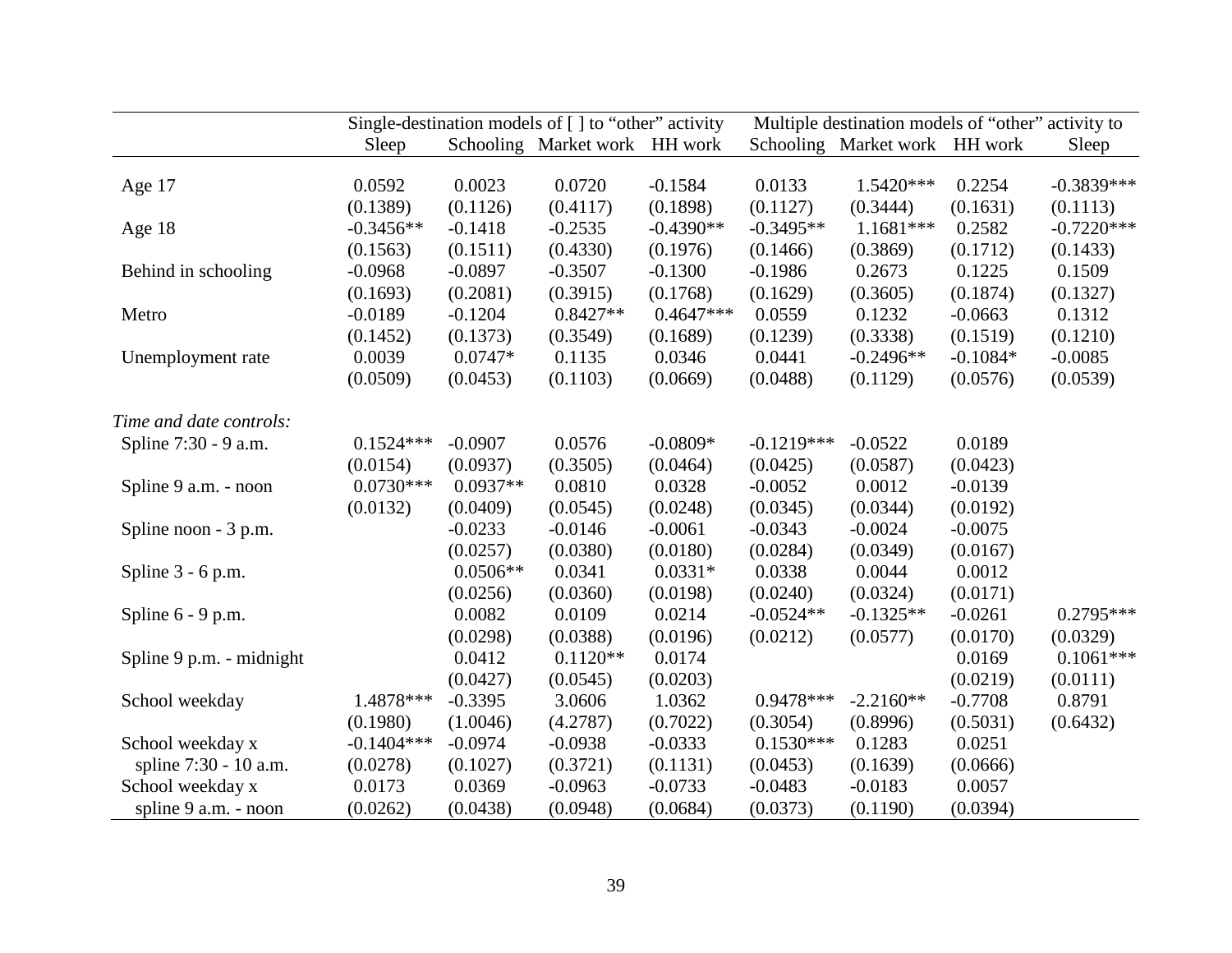|                                                                      | Single-destination models of [] to "other" activity |                          |                               |                    | Multiple destination models of "other" activity to |                               |                          |                       |  |
|----------------------------------------------------------------------|-----------------------------------------------------|--------------------------|-------------------------------|--------------------|----------------------------------------------------|-------------------------------|--------------------------|-----------------------|--|
|                                                                      | Sleep                                               |                          | Schooling Market work HH work |                    |                                                    | Schooling Market work HH work |                          | Sleep                 |  |
|                                                                      |                                                     |                          |                               |                    |                                                    |                               |                          |                       |  |
| School weekday x                                                     |                                                     | $0.0753***$              | 0.0527                        | $0.0555*$          | $-0.1155***$                                       | 0.0842                        | 0.0323                   |                       |  |
| spline noon - 3 p.m.                                                 |                                                     | (0.0276)                 | (0.0745)                      | (0.0315)           | (0.0321)                                           | (0.0677)                      | (0.0283)                 |                       |  |
| School weekday x                                                     |                                                     | $-0.0191$                | $-0.0774$                     | $-0.0260$          | $-0.0382$                                          | $-0.0809*$                    | $-0.0583**$              |                       |  |
| spline $3 - 6$ p.m.                                                  |                                                     | (0.0281)                 | (0.0556)                      | (0.0300)           | (0.0290)                                           | (0.0447)                      | (0.0242)                 |                       |  |
| School weekday x                                                     |                                                     | 0.0188                   | 0.0491                        | 0.0219             | 0.0394                                             | 0.0735                        | $0.0525**$               | $-0.0277$             |  |
| spline $6 - 9$ p.m.                                                  |                                                     | (0.0352)                 | (0.0505)                      | (0.0343)           | (0.0271)                                           | (0.0699)                      | (0.0256)                 | (0.0379)              |  |
| School weekday x                                                     |                                                     | $-0.0042$                | $-0.0630$                     | $-0.0520$          |                                                    |                               | $-0.0451$                | $-0.0026$             |  |
| spline 9 p.m. - midnight                                             |                                                     | (0.0483)                 | (0.0782)                      | (0.0422)           |                                                    |                               | (0.0326)                 | (0.0149)              |  |
| Weekend or holiday                                                   | $-0.1567$                                           | 0.1474                   | $-0.2798$                     | $-0.1561$          | $-0.1390$                                          | $-0.5989*$                    | $-0.2990*$               | $-0.2581*$            |  |
|                                                                      | (0.1359)                                            | (0.2523)                 | (0.3605)                      | (0.1808)           | (0.2267)                                           | (0.3052)                      | (0.1577)                 | (0.1346)              |  |
| $Year = 2004$                                                        | 0.0394                                              | $-0.0169$                | $-0.0742$                     | 0.0447             | 0.0832                                             | $-0.2250$                     | $-0.2372*$               | $-0.1464$             |  |
|                                                                      | (0.1172)                                            | (0.0985)                 | (0.3044)                      | (0.1479)           | (0.1056)                                           | (0.2527)                      | (0.1296)                 | (0.1147)              |  |
| $Year = 2005$                                                        | 0.0296                                              | 0.0488                   | $0.6096*$                     | $-0.0307$          | $-0.0154$                                          | $-0.0358$                     | $-0.0327$                | $-0.0437$             |  |
|                                                                      | (0.1293)                                            | (0.1168)                 | (0.3471)                      | (0.1570)           | (0.1208)                                           | (0.2647)                      | (0.1315)                 | (0.1202)              |  |
|                                                                      |                                                     |                          |                               |                    |                                                    |                               |                          |                       |  |
| Spell and cumulative duration controls:<br>Duration first 10 minutes |                                                     |                          |                               |                    | $-0.2991*$                                         | 0.3548                        | 1.3199***                | $1.5614***$           |  |
|                                                                      |                                                     |                          |                               |                    |                                                    |                               |                          |                       |  |
|                                                                      |                                                     | $0.1402***$              | $0.1143**$                    | $-0.0503*$         | (0.1580)                                           | (0.3073)<br>$-0.1950***$      | (0.1827)<br>$-0.0687***$ | (0.2434)              |  |
| Duration spline 0-2 hours                                            |                                                     |                          |                               |                    | $-0.0746***$                                       |                               |                          | $-0.0277$             |  |
|                                                                      |                                                     | (0.0195)<br>$0.0349***$  | (0.0481)<br>$0.0729**$        | (0.0261)<br>0.0484 | (0.0212)<br>$-0.0383*$                             | (0.0428)<br>0.0144            | (0.0233)<br>0.0152       | (0.0251)<br>0.0190    |  |
| Duration spline 2-4 hours                                            |                                                     |                          |                               | (0.0349)           |                                                    |                               |                          |                       |  |
|                                                                      |                                                     | (0.0134)<br>$-0.0967***$ | (0.0321)<br>0.0223            |                    | (0.0219)<br>0.0179                                 | (0.0514)<br>$-0.0865$         | (0.0195)<br>$-0.0168$    | (0.0186)<br>$-0.0087$ |  |
| Duration spline 4-6 hours                                            |                                                     |                          |                               | $-0.0249$          |                                                    |                               |                          |                       |  |
|                                                                      |                                                     | (0.0175)                 | (0.0502)                      | (0.0679)           | (0.0305)                                           | (0.0852)                      | (0.0223)                 | (0.0177)              |  |
| Duration spline 6-8 hours                                            |                                                     | $0.1130***$              | 0.0821                        | 0.1130             | $-0.0817**$                                        | 0.0414                        | $0.0380*$                | $-0.0147$             |  |
|                                                                      |                                                     | (0.0224)                 | (0.0694)                      | (0.1523)           | (0.0387)                                           | (0.0961)                      | (0.0221)                 | (0.0151)              |  |
| Cumulative time in                                                   |                                                     | 0.0022                   | $-0.0204$                     | $-0.0011$          | $0.0336***$                                        | $-0.0056$                     | 0.0002                   | 0.0028                |  |
| schooling                                                            |                                                     | (0.0064)                 | (0.0198)                      | (0.0077)           | (0.0084)                                           | (0.0162)                      | (0.0066)                 | (0.0033)              |  |
| Cumulative time in                                                   |                                                     | 0.0033                   | $-0.0087$                     | $-0.0060$          | 0.0069                                             | 0.0150                        | $-0.0019$                | 0.0058                |  |
| market work                                                          |                                                     | (0.0107)                 | (0.0171)                      | (0.0071)           | (0.0114)                                           | (0.0176)                      | (0.0080)                 | (0.0048)              |  |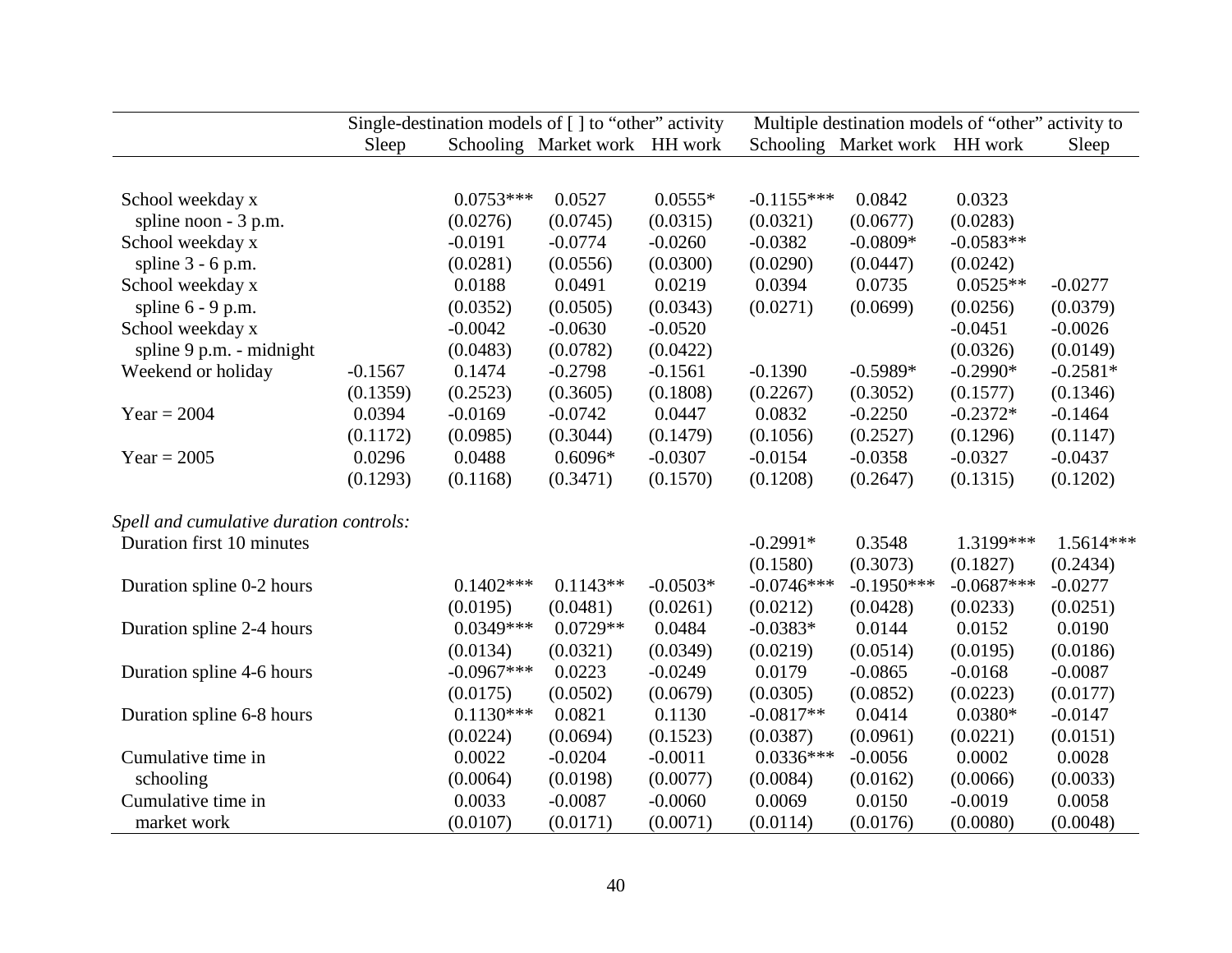|                                    |              |              | Single-destination models of $\lceil \cdot \rceil$ to "other" activity |             |              | Multiple destination models of "other" activity to |              |              |
|------------------------------------|--------------|--------------|------------------------------------------------------------------------|-------------|--------------|----------------------------------------------------|--------------|--------------|
|                                    | Sleep        |              | Schooling Market work HH work                                          |             |              | Schooling Market work HH work                      |              | Sleep        |
| Cumulative time in                 |              | $-0.0080$    | $-0.0684*$                                                             | $-0.0153$   | $-0.0180$    | $-0.0392$                                          | 0.0049       | 0.0100       |
| household work                     |              | (0.0250)     | (0.0414)                                                               | (0.0114)    | (0.0209)     | (0.0283)                                           | (0.0105)     | (0.0067)     |
| Cumulative time in                 |              | 0.0089       | $-0.0213$                                                              | $-0.0072$   | $-0.0217***$ | $-0.0090$                                          | $-0.0056$    | $-0.0142**$  |
| sleep                              |              | (0.0079)     | (0.0179)                                                               | (0.0086)    | (0.0081)     | (0.0194)                                           | (0.0090)     | (0.0055)     |
| Intercept                          | $-6.4043***$ | $-5.2192***$ | $-9.1733**$                                                            | $-1.8560**$ | $-2.3669***$ | $-4.0349***$                                       | $-3.3544***$ | $-7.8354***$ |
|                                    | (0.4412)     | (1.0306)     | (4.6196)                                                               | (0.7233)    | (0.5137)     | (1.4965)                                           | (0.6811)     | (0.7540)     |
| 30 minute indicator                | $2.5097***$  | $0.5514***$  | 0.1385                                                                 | $0.6703***$ | $0.4679***$  | $0.5577**$                                         | $0.5612***$  | $0.3250***$  |
|                                    | (0.1399)     | (0.1016)     | (0.2626)                                                               | (0.1337)    | (0.0981)     | (0.2593)                                           | (0.1293)     | (0.1076)     |
| 60 minute indicator                | $0.9341***$  | 0.0960       | 0.3490                                                                 | $0.6817***$ | 0.1828       | 0.3628                                             | 0.1153       | $0.3648***$  |
|                                    | (0.0920)     | (0.1125)     | (0.3217)                                                               | (0.1824)    | (0.1369)     | (0.3949)                                           | (0.1481)     | (0.1245)     |
| Unobserved heterogeneity controls: |              |              |                                                                        |             |              |                                                    |              |              |
| $\lambda_{jk}$                     | 0.0252       | $-0.0230$    | $0.8970**$                                                             | $0.2498**$  | $-0.0421$    | 1.0000                                             | $0.3990***$  | $-0.0782$    |
|                                    | (0.0952)     | (0.0560)     | (0.4398)                                                               | (0.1233)    | (0.0665)     |                                                    | (0.1534)     | (0.0650)     |
|                                    |              | point 1      | point 2                                                                | point 3     |              | weight 1                                           | weight 2     |              |
|                                    |              | $-1.3507$    | 0.9044                                                                 | $2.3707**$  |              | $-0.4296$                                          | 0.3672       |              |
|                                    |              |              | (1.2338)                                                               | (1.1231)    |              | (0.3666)                                           | (0.3197)     |              |
|                                    |              |              |                                                                        |             |              |                                                    |              |              |

Notes: Transition models, described in the text, are estimated using data for 1,164 teenage boys from the 2003-5 ATUS and incorporate sampling weights supplied with the ATUS. The log likelihood value is -26,182.74. Estimated standard errors appear in parentheses.

\* Significant at .10 level.

\* Significant at .10 level. \*\* Significant at .05 level. \*\*\* Significant at .01 level.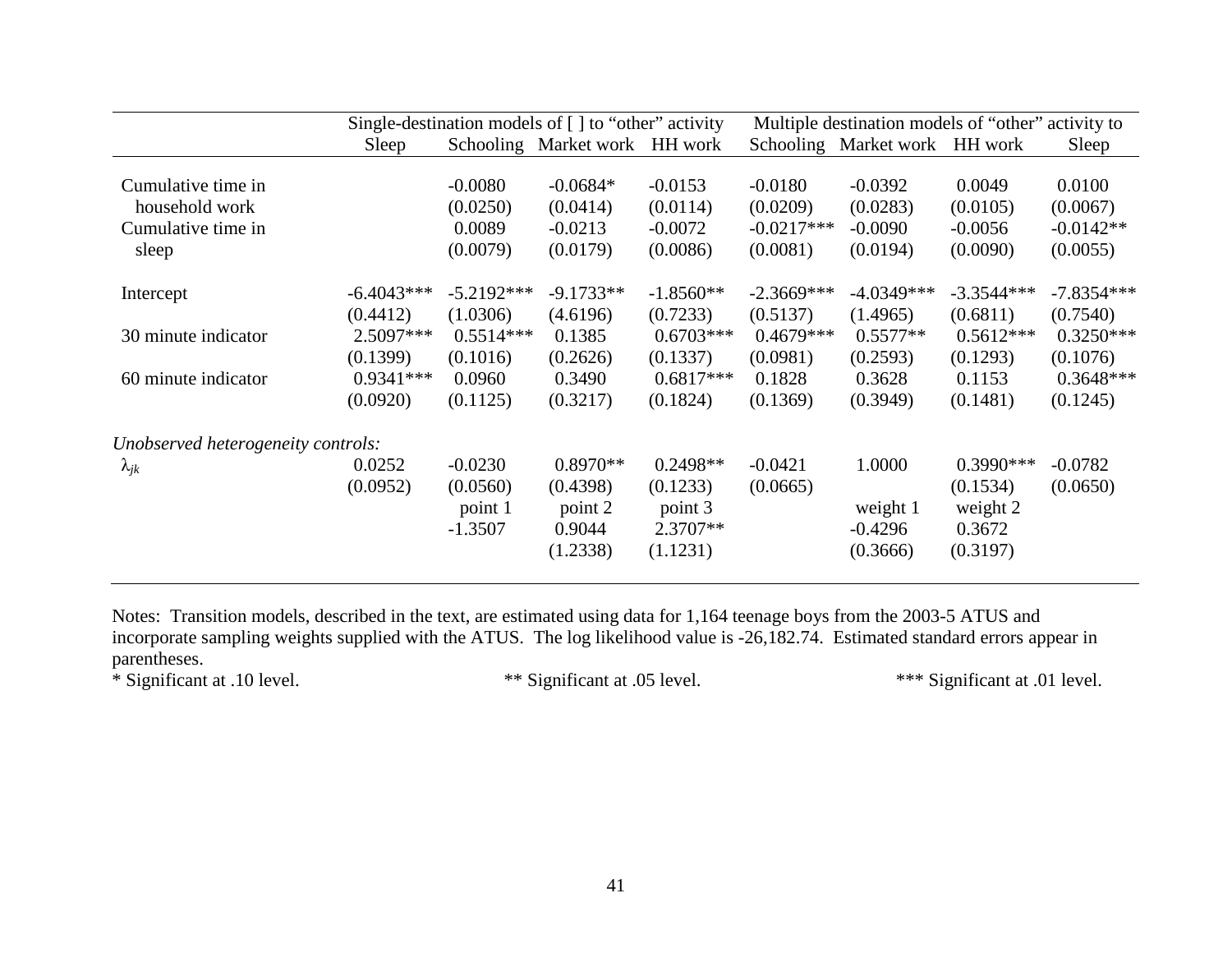|                                  | Minutes in |            | Minutes in |                      | Minutes in     | Any       | Minutes in |            |
|----------------------------------|------------|------------|------------|----------------------|----------------|-----------|------------|------------|
|                                  | school     | Any school | market     | Any market household |                | household | other      | Minutes in |
|                                  | activities | activities | work       | work                 | work           | work      | activities | sleep      |
| <b>Baseline simulation</b>       | 247        | 0.63       | 69         | 0.23                 | 59             | 0.60      | 531        | 535        |
| Simulated change associated with |            |            |            |                      |                |           |            |            |
| Single-parent vs. couple HH      | $-46$      | $-0.08$    | 8          | 0.02                 | 13             | 0.04      | $-11$      | 37         |
| 1 low earner vs. no earners      | 21         | 0.05       | 40         | 0.13                 | $-7$           | $-0.06$   | $-31$      | $-23$      |
| 1 med. earner vs. 1 low earner   | 20         | 0.02       | $-27$      | $-0.07$              | $-14$          | 0.04      |            | 21         |
| 2 earners vs. 1 medium earner    | $-18$      | $-0.05$    | 17         | 0.04                 | $-1$           | $-0.04$   |            | $-5$       |
| Extra child age 0-6              | $-9$       | $-0.02$    | $-27$      | $-0.03$              | 11             | 0.04      |            | 18         |
| Extra child age 7-11             | $-10$      | $-0.03$    | 23         | 0.07                 | 6              | 0.06      | $-25$      | 5          |
| Hispanic vs. non-Hispanic        | 12         | 0.00       | $-29$      | $-0.10$              | 11             | 0.07      | 7          | $-1$       |
| Black vs. non-black              | 24         | 0.02       | $-3$       | 0.00                 | $-13$          | $-0.09$   | 27         | $-35$      |
| Age 16 vs. age 15                |            | 0.00       | 34         | 0.12                 |                | 0.07      | $-13$      | $-23$      |
| Age 17 vs. age 16                | $-14$      | $-0.03$    | 32         | 0.09                 | $-1$           | 0.00      | $-21$      | 4          |
| Age 18 vs. age 17                | $-64$      | $-0.09$    | 44         | 0.08                 | 5              | 0.05      | 24         | $-9$       |
| Behind vs. at grade level        | $-54$      | $-0.07$    | $-1$       | $-0.01$              | 15             | $-0.04$   | 25         | 14         |
| Unemployment rate increase 1%    | $-3$       | $-0.01$    | $-10$      | $-0.03$              | $\overline{2}$ | $-0.01$   | 13         | $-1$       |
| Non-school vs. school weekday    | $-297$     | $-0.48$    | 74         | 0.17                 | 9              | 0.03      | 122        | 92         |
| Weekend vs. school day           | $-301$     | $-0.45$    | 21         | 0.05                 | 25             | 0.06      | 188        | 67         |
|                                  |            |            |            |                      |                |           |            |            |

## **Table 5. Simulation Results for Teenage Girls**

Notes: Results from simulations conducted using coefficient estimates from Table 3 and 25 replications of observed data for 1,115<br>teenage girls from the 2003-5 ATUS. Statistics incorporate sampling weights supplied with th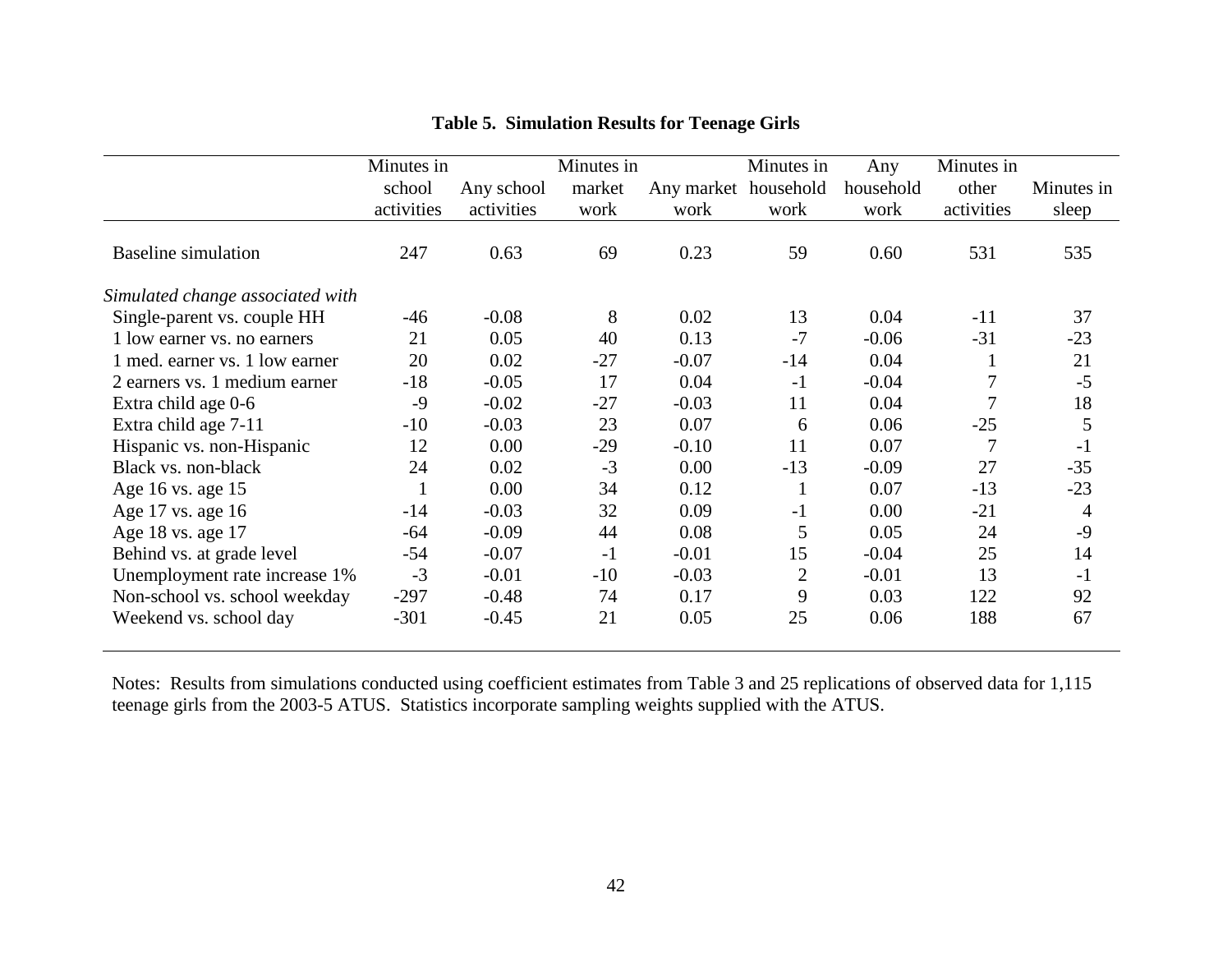|                                  | Minutes in     |            |                                            |         | Minutes in | Any       | Minutes in     |            |
|----------------------------------|----------------|------------|--------------------------------------------|---------|------------|-----------|----------------|------------|
|                                  | school         |            | Any school Minutes in Any market household |         |            | household | other          | Minutes in |
|                                  | activities     | activities | market work                                | work    | work       | work      | activities     | sleep      |
| <b>Baseline simulation</b>       | 218            | 0.57       | 59                                         | 0.21    | 44         | 0.49      | 569            | 550        |
| Simulated change associated with |                |            |                                            |         |            |           |                |            |
| Single-parent vs. couple HH      | $-25$          | $-0.04$    | $-13$                                      | $-0.01$ | $-14$      | $-0.08$   | 51             |            |
| 1 low earner vs. no earners      | 50             | 0.06       | 30                                         | 0.08    | $-17$      | $-0.04$   | $-39$          | $-24$      |
| 1 med. earner vs. 1 low earner   | $-32$          | $-0.02$    | 6                                          | 0.03    | 3          | 0.03      | 33             | $-11$      |
| 2 earners vs. 1 medium earner    | 1              | 0.00       | $-17$                                      | $-0.03$ | 6          | 0.00      | $\overline{2}$ | 8          |
| Extra child age 0-6              | $-5$           | $-0.01$    | $-2$                                       | $-0.04$ | 4          | 0.02      | 4              | $-1$       |
| Extra child age 7-11             | $\overline{0}$ | 0.00       | $\overline{2}$                             | 0.01    | 17         | 0.04      | $-7$           | $-12$      |
| Hispanic vs. non-Hispanic        | $-2$           | $-0.01$    | $-27$                                      | $-0.08$ | $\theta$   | $-0.03$   | 13             | 16         |
| Black vs. non-black              | $-43$          | $-0.07$    | 18                                         | 0.05    | $-13$      | 0.04      | 47             | $-10$      |
| Age 16 vs. age 15                | $-9$           | $-0.03$    | 25                                         | 0.09    | $-4$       | $-0.01$   | $-8$           | $-4$       |
| Age 17 vs. age 16                | 4              | 0.02       | 48                                         | 0.12    | 13         | 0.05      | $-31$          | $-34$      |
| Age 18 vs. age 17                | $-57$          | $-0.11$    | $-24$                                      | $-0.08$ | 16         | 0.03      | 58             | 6          |
| Behind vs. at grade level        | $-28$          | $-0.06$    | 24                                         | 0.04    | 9          | 0.02      | $-25$          | 21         |
| Unemployment rate increase 1%    | 4              | 0.01       | $-13$                                      | $-0.03$ | $-4$       | $-0.02$   | 15             | $-1$       |
| Non-school vs. school weekday    | $-307$         | $-0.57$    | 54                                         | 0.09    | 28         | 0.16      | 162            | 63         |
| Weekend vs. school day           | $-320$         | $-0.60$    | 17                                         | $-0.01$ | 21         | 0.10      | 230            | 51         |
|                                  |                |            |                                            |         |            |           |                |            |

## **Table 6. Simulation Results for Teenage Boys**

Notes: Results from simulations conducted using coefficient estimates from Table 4 and 25 replications of observed data for 1,164<br>teenage boys from the 2003-5 ATUS. Statistics incorporate sampling weights supplied with the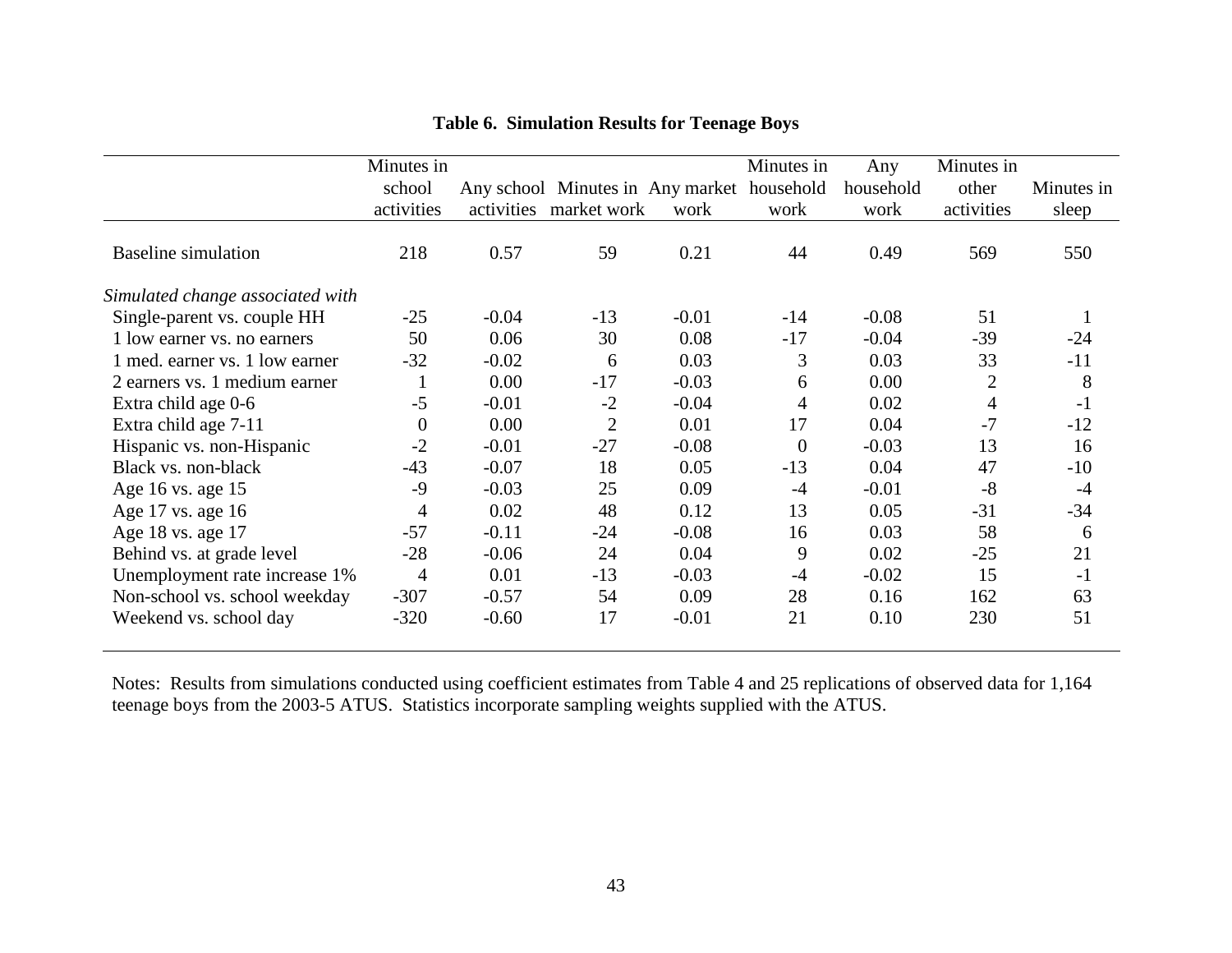|                                     | Minutes in     |            | Minutes in |                      | Minutes in     | Any       | Minutes in |            |
|-------------------------------------|----------------|------------|------------|----------------------|----------------|-----------|------------|------------|
|                                     | school         | Any school | market     | Any market household |                | household | other      | Minutes in |
|                                     | activities     | activities | work       | work                 | work           | work      | activities | sleep      |
|                                     |                |            |            |                      |                |           |            |            |
| Single-parent household             | $-39$          | $-0.07$    | 5          | 0.01                 | 13             | 0.04      | $-15$      | 35         |
| Earn. info. missing for all adults  | 54             | 0.12       | 23         | 0.13                 | $-27$          | $-0.02$   | $-28$      | $-22$      |
| One adult works                     | 7              | 0.12       | 60         | 0.11                 | 21             | $-0.15$   | $-29$      | $-56$      |
| Earn. info. missing for $2nd$ adult | 9              | $-0.01$    | 7          | 0.01                 | $-5$           | $-0.01$   | 13         | $-24$      |
| Second adult works                  | $-17$          | $-0.07$    | 12         | 0.03                 | $-4$           | $-0.02$   | 17         | $-8$       |
| In (weekly adult earnings)          | 7              | 0.01       | $-7$       | $-0.01$              | $-7$           | 0.02      | $\theta$   | 6          |
| Number of children aged 0-6         | $-10$          | $-0.02$    | $-16$      | $-0.04$              | 11             | 0.01      | $-5$       | 20         |
| Number of children aged 7-11        | $-13$          | $-0.01$    | 11         | 0.04                 | $\overline{2}$ | 0.05      | $-9$       | 9          |
| Number of children aged 12-18       | 10             | 0.03       | $-1$       | 0.02                 | $\mathbf{1}$   | 0.05      | $-9$       | $-1$       |
| Number of other adults              | $\overline{2}$ | $-0.02$    | 11         | 0.05                 |                | $-0.02$   | $-24$      | 9          |
| Hispanic                            | 28             | 0.00       | $-22$      | $-0.10$              | 13             | 0.09      | $-18$      | $-2$       |
| <b>Black</b>                        | 36             | 0.00       | $-6$       | $-0.01$              | $-20$          | $-0.11$   | 24         | $-34$      |
| Urban                               | $\overline{7}$ | 0.04       | 26         | 0.05                 | $-8$           | 0.00      | $-20$      | $-4$       |
| Age 16                              | $-1$           | $-0.01$    | 30         | 0.10                 | 4              | 0.07      | $-11$      | $-20$      |
| Age 17                              | $-15$          | $-0.05$    | 68         | 0.20                 | $\overline{4}$ | 0.07      | $-37$      | $-16$      |
| Age $18$                            | $-84$          | $-0.17$    | 116        | 0.27                 | 15             | 0.13      | $-10$      | $-33$      |
| Behind in education                 | $-54$          | $-0.14$    | $-16$      | $-0.04$              | 14             | 0.02      | 41         | 12         |
| State unemployment rate             | $-1$           | $-0.01$    | $-16$      | $-0.04$              | $\mathbf{1}$   | $-0.01$   | 21         | $-5$       |
| Year = $2004$                       | $-14$          | 0.01       | $-26$      | $-0.06$              | $\overline{0}$ | $-0.01$   | 26         | 14         |
| $Year = 2005$                       | $-29$          | $-0.07$    | $-14$      | $-0.06$              | $-10$          | $-0.03$   | 38         | 16         |
| School weekday                      | 278            | 0.46       | $-76$      | $-0.17$              | $-10$          | $-0.04$   | $-86$      | $-103$     |
| Weekend or holiday                  | $-58$          | $-0.02$    | $-60$      | $-0.16$              | 19             | $-0.01$   | 93         | 5          |

**Appendix A1. Regression Results for Teenage Girls** 

Notes: Coefficients from regressions estimated using data from the 2003-5 ATUS and incorporating sampling weights supplied with the ATUS.